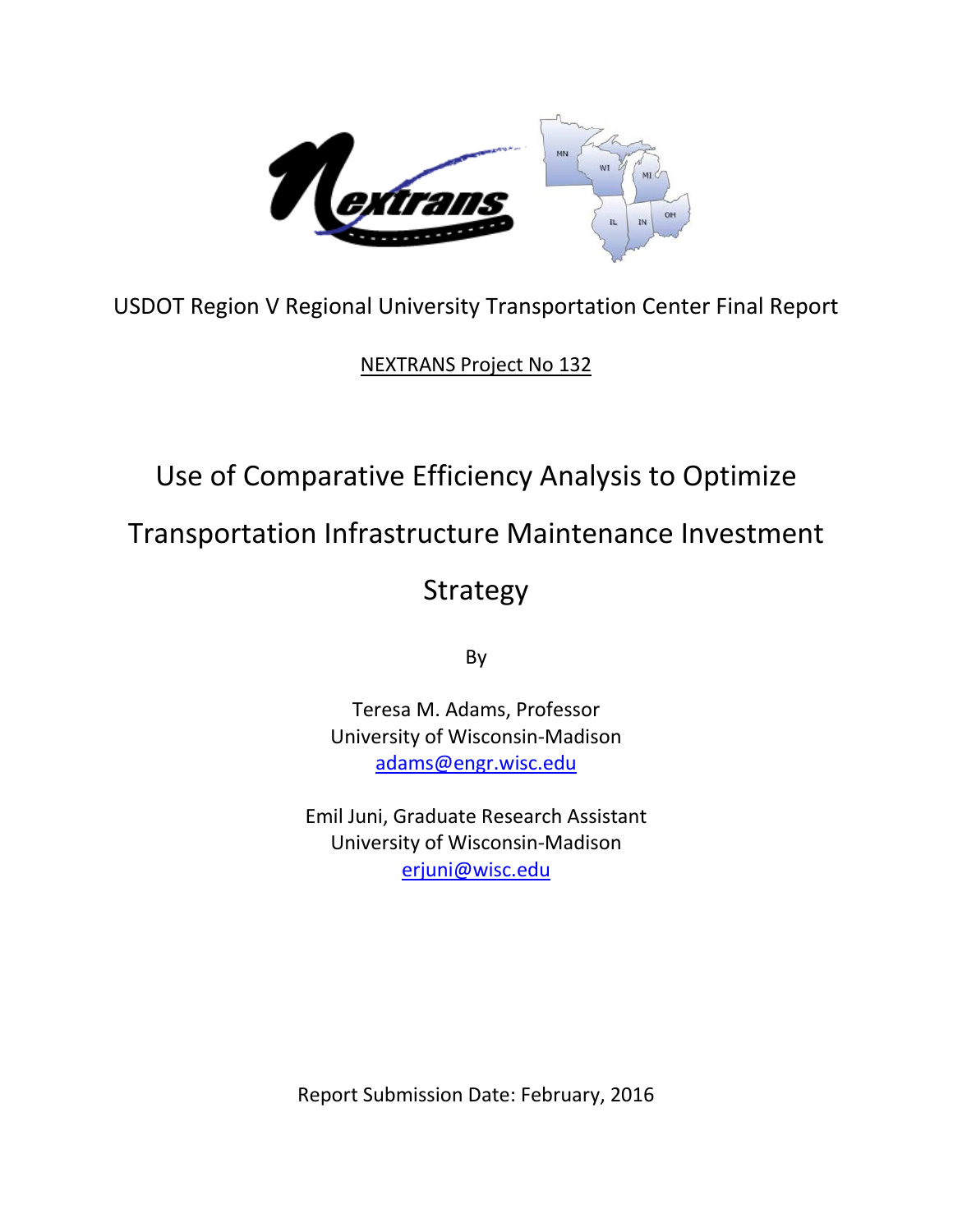<span id="page-1-0"></span>**Acknowledgements**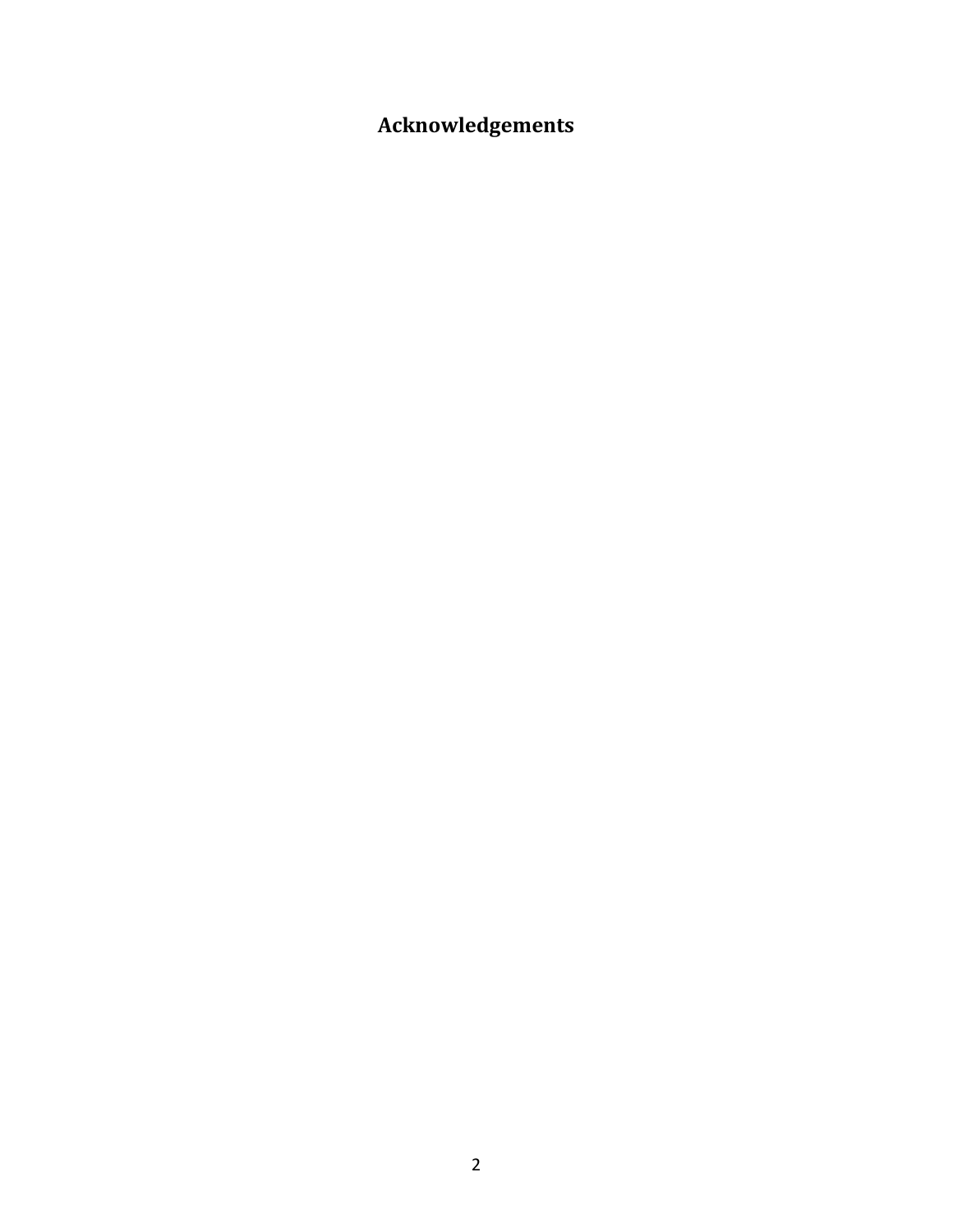### **Table of Contents**

<span id="page-2-0"></span>

| 1. |
|----|
| 2. |
| 3. |
| 4. |
|    |
| 5. |
|    |
|    |
|    |
|    |
|    |
| 6. |
|    |
|    |
| 7. |
|    |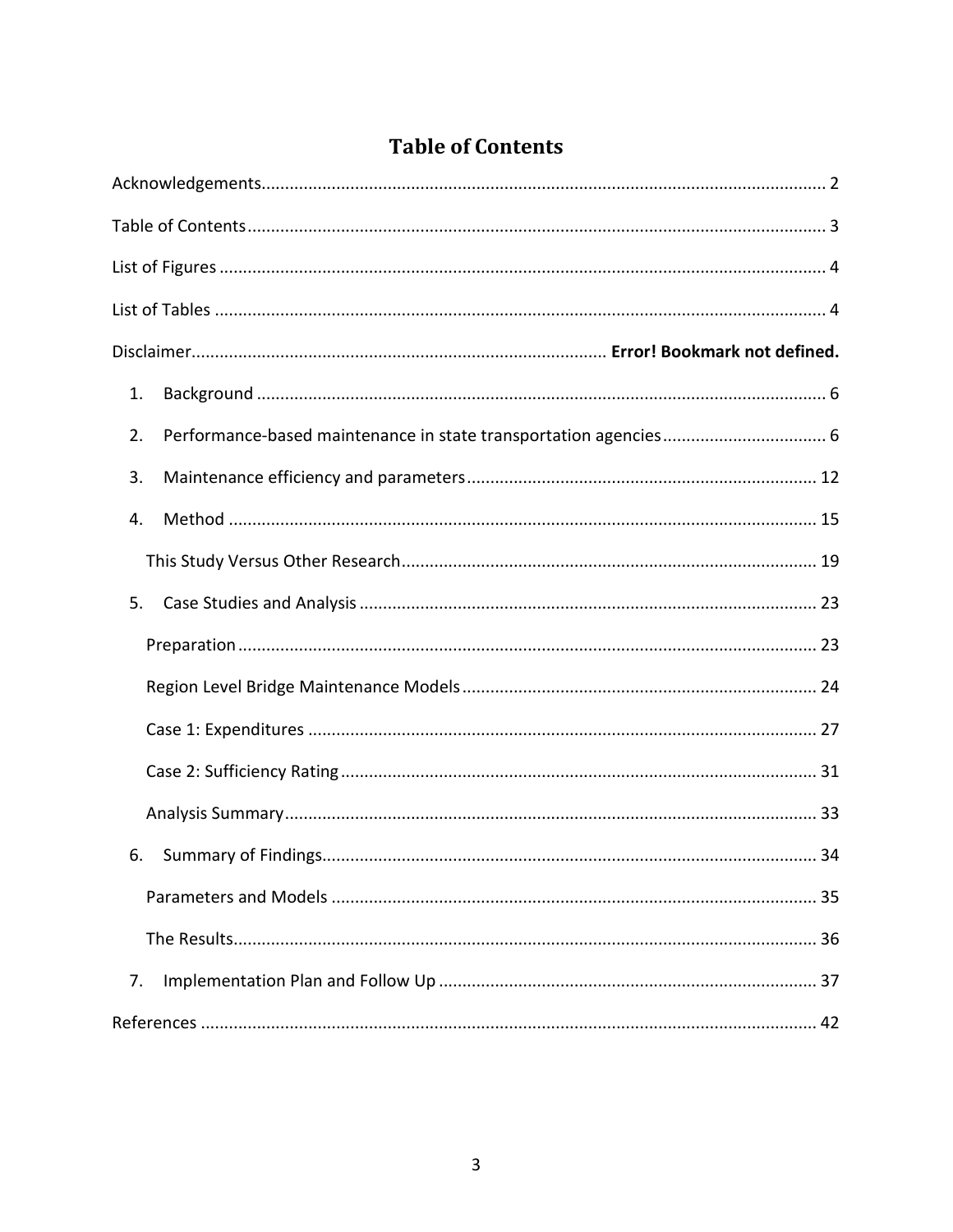## **List of Figures**

<span id="page-3-0"></span>

| Figure 6 Graphical Representation of Efficiency Scores at Different Levels of Expenditures 29 |  |
|-----------------------------------------------------------------------------------------------|--|
|                                                                                               |  |
|                                                                                               |  |

## **List of Tables**

<span id="page-3-1"></span>

| Table 5 Summary of Input/Output Parameters and Efficiency Scores From All Five Regions  25 |  |
|--------------------------------------------------------------------------------------------|--|
|                                                                                            |  |
| Table 7 Local Minimum of Trendline in DMUs and Differences for Case 1 30                   |  |
| Table 8 Fluctuation of Efficiency Scores when Sufficiency Rating Declines 31               |  |
| Table 9 Comparison of Bridge Parameters in the NC and NE Regions in 2010 and 2012 38       |  |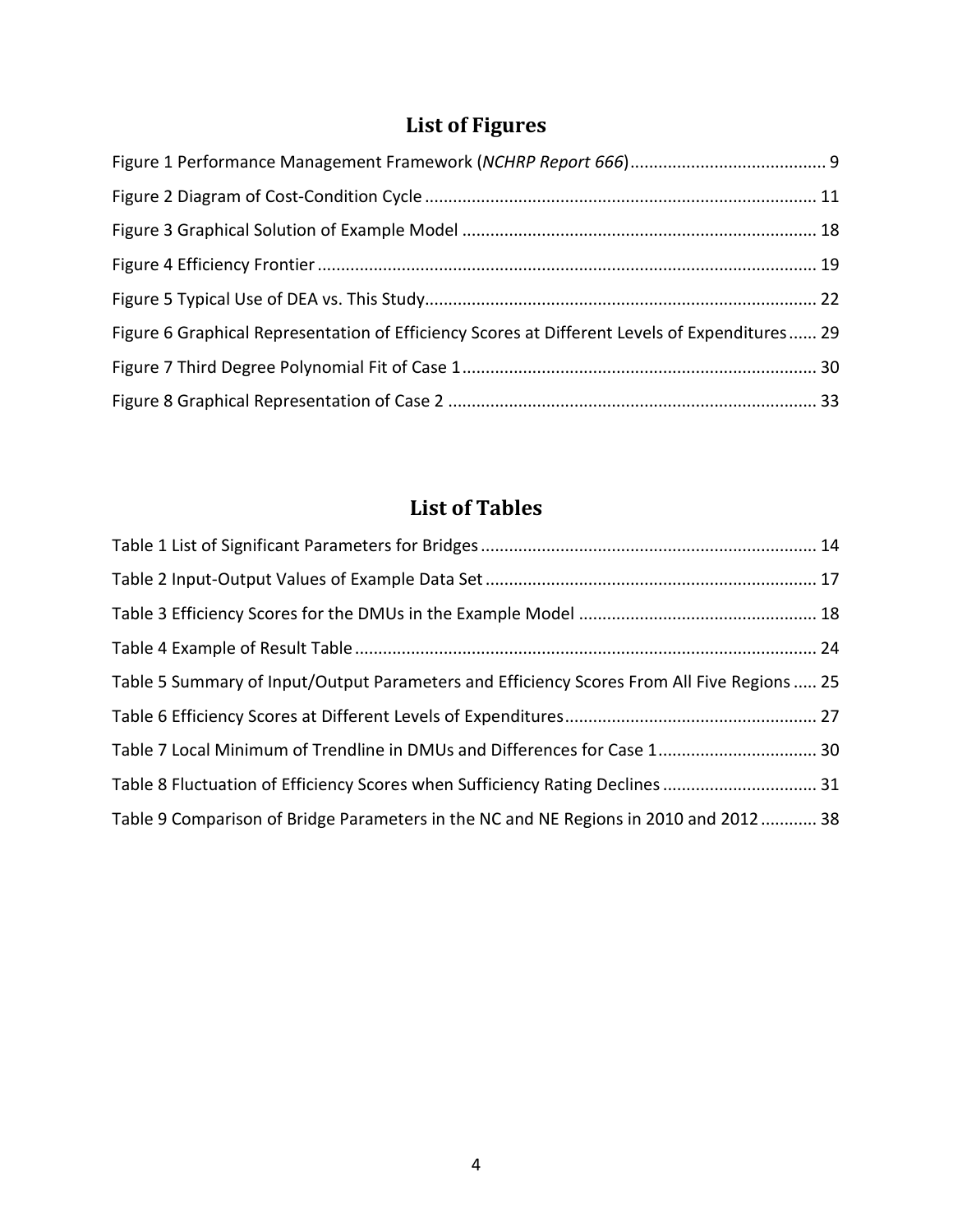#### **DISCLAIMER**

Funding for this research was provided by the NEXTRANS Center, Purdue University under Grant No. DTRT12-G-UTC05 of the U.S. Department of Transportation, Office of the Assistant Secretary for Research and Technology (OST-R), University Transportation Centers Program. The contents of this report reflect the views of the authors, who are responsible for the facts and the accuracy of the information presented herein. This document is disseminated under the sponsorship of the Department of Transportation, University Transportation Centers Program, in the interest of information exchange. The U.S. Government assumes no liability for the contents or use thereof.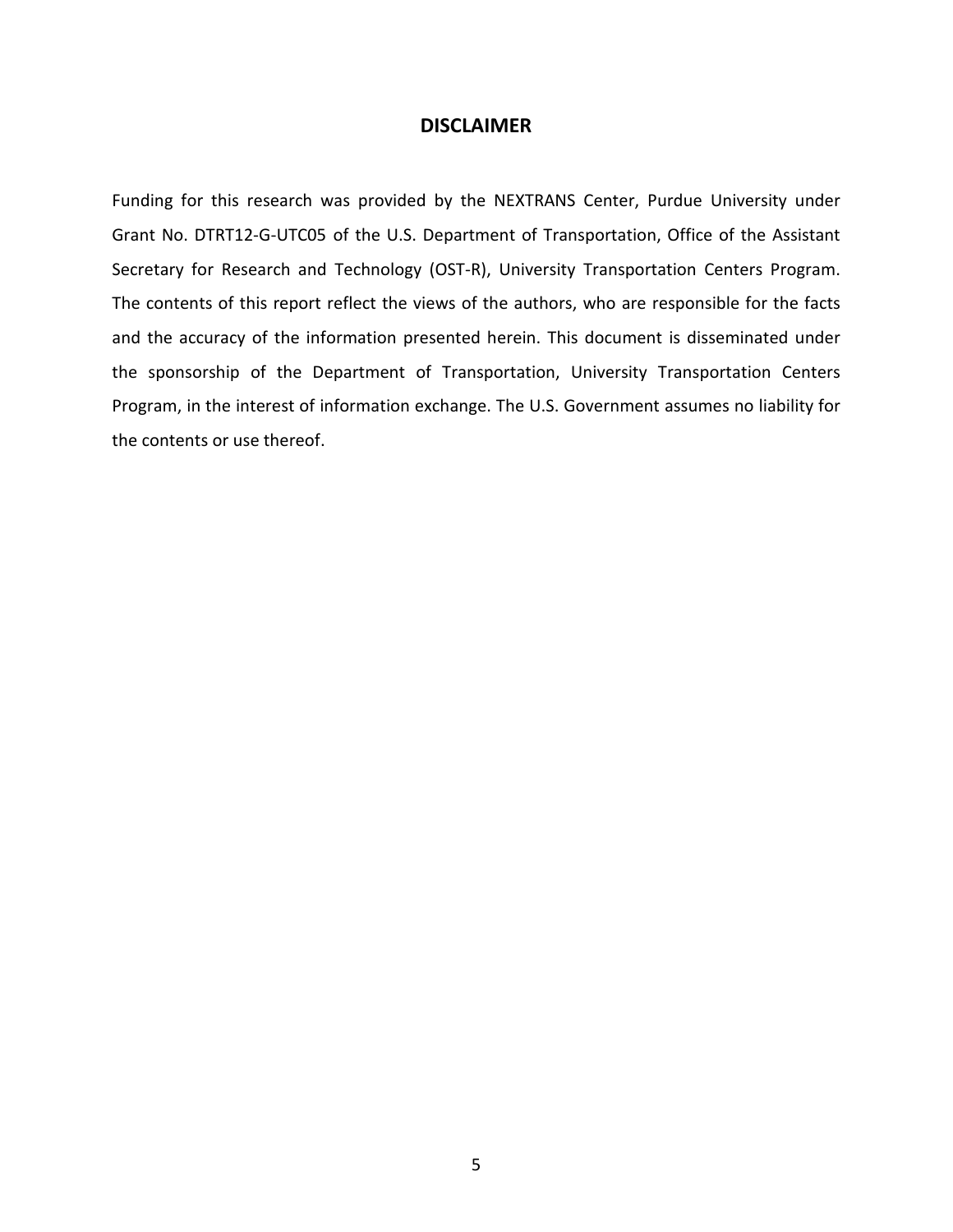#### <span id="page-5-0"></span>**1. Background**

The National Cooperative Highway Research Program (NCHRP) has published reports promoting performance-based analysis as a way to improve the effectiveness and efficiency of maintenance quality assurance programs. This suggestion directly affects the way maintenance procedures for transportation infrastructure are conducted. NCHRP Report 666 describes methods that can be used by state transportation agencies to set performance targets to achieve multiple objectives, and ways to improve data management systems within the agencies to support performance-based decision-making.

NCHRP Report 666 defines performance-based decision-making as a way of using performance measurement to guide resource allocation decisions in managing transportation asset management as well as in operations, investment, planning, and policy development. This method is increasingly used by DOTs and other transportation agencies. NCHRP Report 666 focuses on specific methods for setting performance targets, which is one of the core ideas of performance-based decision-making (*1*).

There is clearly an emerging need for a way to optimize and improve the budget allocation process for transportation infrastructure maintenance in order to avoid spending unnecessary amounts of money on projects with little significance. In other words, more than ever, it is necessary to be certain that available money is spent where it counts the most. To fulfill this need, we must figure out the best way to analyze the performance efficiency of transportation maintenance to ensure productive spending and find the best way to spend the limited amount of funds available while being certain that the money is spent in the most efficient fashion.

#### <span id="page-5-1"></span>**2. Performance-based maintenance in state transportation agencies**

Performance-based maintenance in transportation is a way to preserve transportation infrastructure effectively by defining target conditions of infrastructure assets that have to be met and by focusing maintenance efforts of these assets on meeting these predetermined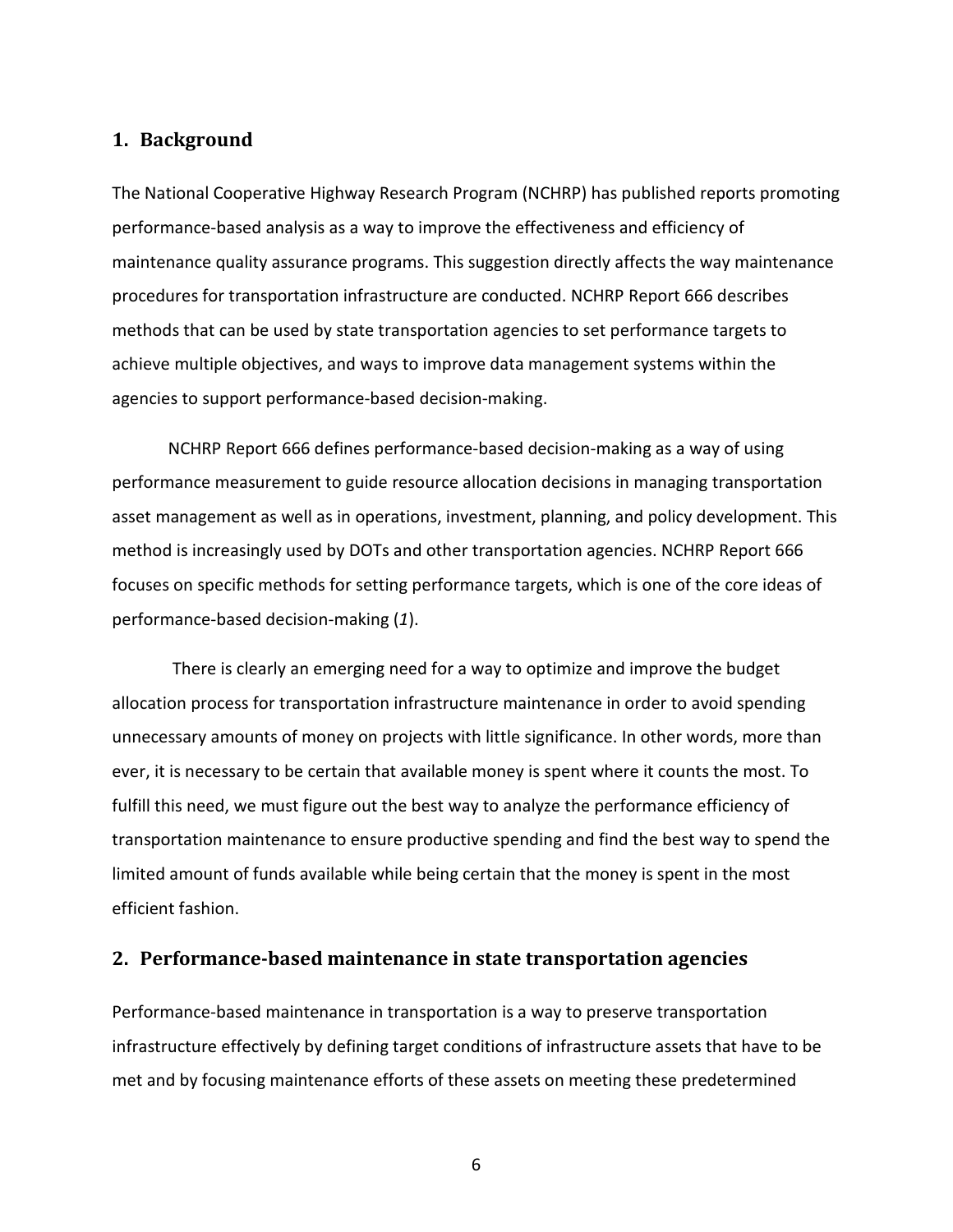targets. The growing need for efficient maintenance spending had the natural effect of increasing focus on performance management in maintenance of transportation assets. This has driven interest in performance-based maintenance in transportation agencies in most states in the United States. In the past decade, this growing use of focus in performance management is also influenced by the increasingly popular concept of maintenance quality assurance. According to NCHRP Synthesis 426, performance-based analysis gives more explicit recognition and emphasis to performance accountability reporting, operations-related features and activities, and more comprehensive accounting of highway performance and cost (*2*).

Currently, many states in the United States are implementing performance-based maintenance management centered on Level of Service (LOS) of transportation assets. Each asset type is assigned performance measures that reflect their degree of usability, which shows how good conditions are from the point of view of users. As different states approach transportation asset management differently, the types of performance measures being used often differ slightly between states, but the basis of the asset management programs are the same. There have also been efforts to compile comprehensive resources on specific quantitative measures for maintenance quality in order to inform Maintenance Quality Assurance programs in different states about what measures to use and what other programs are using (*3*). Most if not all of these programs perform their measurements periodically (mostly annual, some biennial) with similar organizational goals, which are to:

- Develop needs-based maintenance estimates and prioritize needs;
- Develop and support budget justification requests;
- Allocate resources among jurisdictional areas within the state (districts/regions);
- Quantify and analyze relationships between cost and condition;
- Support communication with stakeholders;
- Track transportation infrastructure system condition and performance; and
- Prioritize maintenance activities and operations.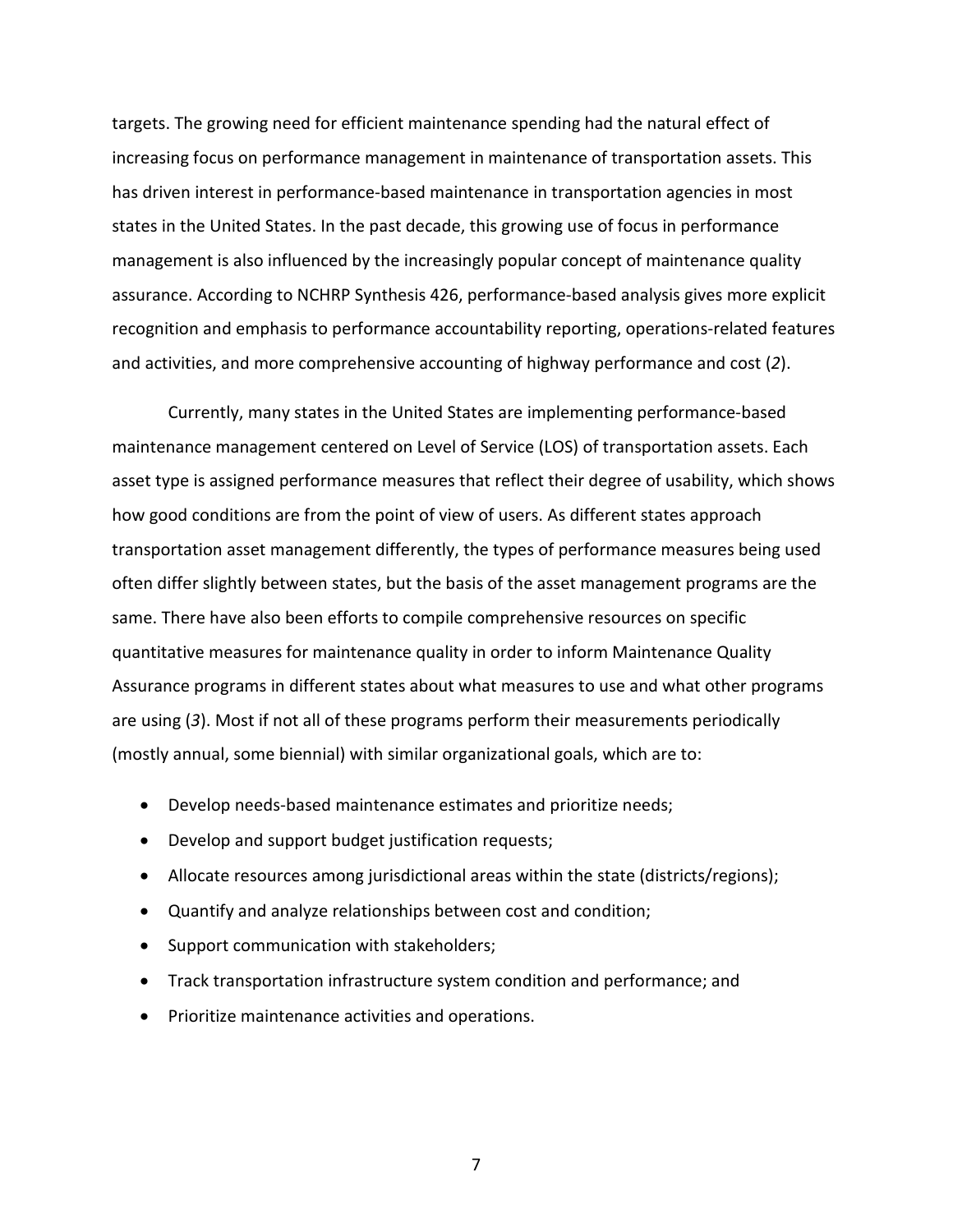From experiences in implementation of performance-based maintenance around the country, it is clear that targets play an essential part of performance-based maintenance and resource analysis. A target is defined as a measureable goal for an individual asset type at the end of a maintenance cycle. Setting targets includes balancing among competing objectives and perspectives of multiple stakeholder groups, while considering the amount of resources available. As such, targets become part of the business process that directly links organizational goals and objectives to available resources and results. The emphasis on targets in performance-based resource analysis is a key component in evaluating the effectiveness of investment decisions.

Setting targets usually involves reconciling strategic requirements with the reality of available resources and capabilities. This process must be understood and coordinated at many levels, all of which can influence the outcome. In general, the process of setting targets in transportation agencies starts with conducting a self-assessment to ensure that the targets are defined in a manner that reflects the reality of the agency. After that, the agency needs to define the values of the targets to align with various measures and priorities of the stakeholders, place them within the context of the overall agency strategy, select the framework, define strategies and actions, and finally apply budget constraints. It is also important to understand the different types of targets. Some agencies may define targets as desirable, but not attainable, or simply base them on historic trends (*4*).

Figure 1 shows the Performance Management Framework as described in NCHRP Report 666. Target setting is displayed at the center of the process, immediately after the goals and objectives are set, and acts as a guiding point for resource allocation. As discussed in the previous section, some state transportation agencies have already implemented a version of this procedure. The challenges in implementing a performance-based approach include figuring out how to determine targets, incorporating these targets into long-term maintenance planning, and using them to track progress, as well as a point of comparison for measuring the results in each maintenance cycle.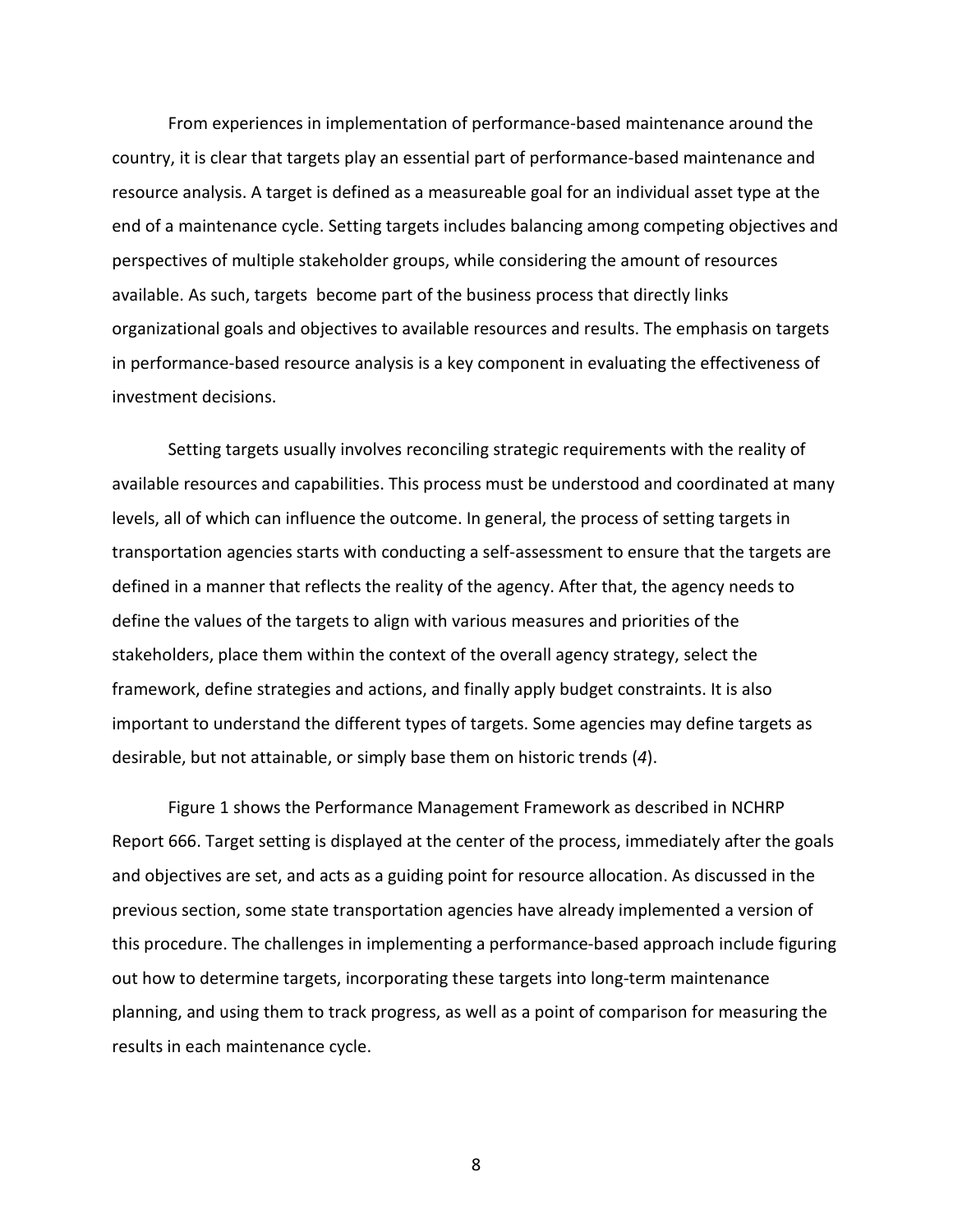

**Figure 1 Performance Management Framework (***1***)**

<span id="page-8-0"></span>For each type of transportation asset, targets are set as a goal state at the end of each maintenance cycle. In some cases these target values are planned and set for years in the future, while in other cases they are adjusted according to the availability of allocated funds each year or according to other factors. This approach greatly helps the agencies to manage the continuous and ever-evolving maintenance process. By basing resource allocation and maintenance efforts on achieving target values, the analysis of the maintenance process can shift toward focusing on the performance of maintenance. The efficiency of resource allocation can be determined by comparing the results to the target values.

The presence of targets facilitates a dynamic way to assess maintenance performance, and encourages efficiency of effort. The performance of a maintenance process is then judged by comparing the measured condition at the end of a maintenance process with the target value. Maintenance is considered to perform well when the measured condition hits or comes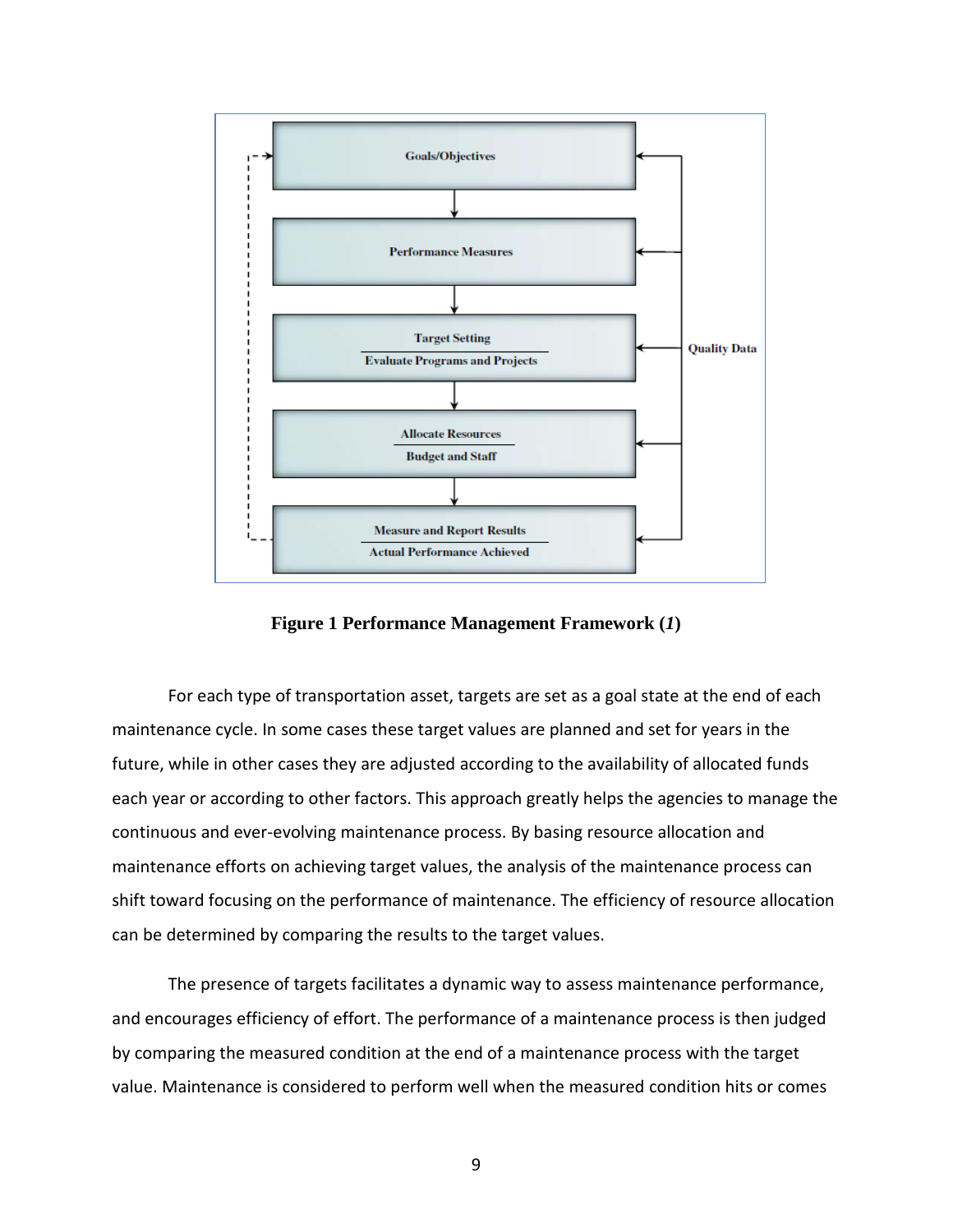close to the target. This view of focusing maintenance efforts on target values is consistent with the current federal policy of efficient spending (*5*) and makes it easier to find ways to improve and manage spending efficiencies while the availability of resources increases and declines throughout the years.

The performance management framework shown in Figure 1 can be viewed as periodical cycle. Commonly, there is a continuous cycle of expenditures, maintenance work, and condition assessment; a process that in this study we are calling the 'cost-condition cycle'. The cost-condition cycle begins with the availability of funds for transportation maintenance, which based on current infrastructure conditions are allocated and distributed to perform maintenance. The results of these maintenance actions are shown as measured conditions or the levels of service of the many parts of the transportation system at the end of the periodic maintenance cycle. These conditions will have an effect on the decision-making process for distributing the available funds in the following year, when the cycle starts again. To simplify, there are three distinct stages in the continuous cycle of infrastructure maintenance: allocation of funds; selection and performance of maintenance actions; and assessment of conditions.

Figure 2 illustrates the cost-condition cycle and shows how the three stages of costcondition cycle interact with each other. This diagram also identifies a list of parameters as an example of factors that affect each stage of the process. In each stage, two different types of parameters are shown. Controlled parameters can be changed and/or planned for by maintenance administrators, while uncontrolled parameters are external conditions that cannot be controlled by the maintenance administrators, but that affect the process.

In the first stage of the cost-condition cycle, infrastructure asset conditions are considered and maintenance policies are discussed and reviewed, targets are set, and funds are distributed. The second stage of the cycle consists of the actual maintenance work. There are routine maintenance tasks to perform and some reactive maintenance that may need to be carried out. All of these maintenance tasks are performed according to the priorities established in the first stage. In stage three, at the end of a periodic maintenance cycle, condition assessment of the system is performed. The results from this assessment show the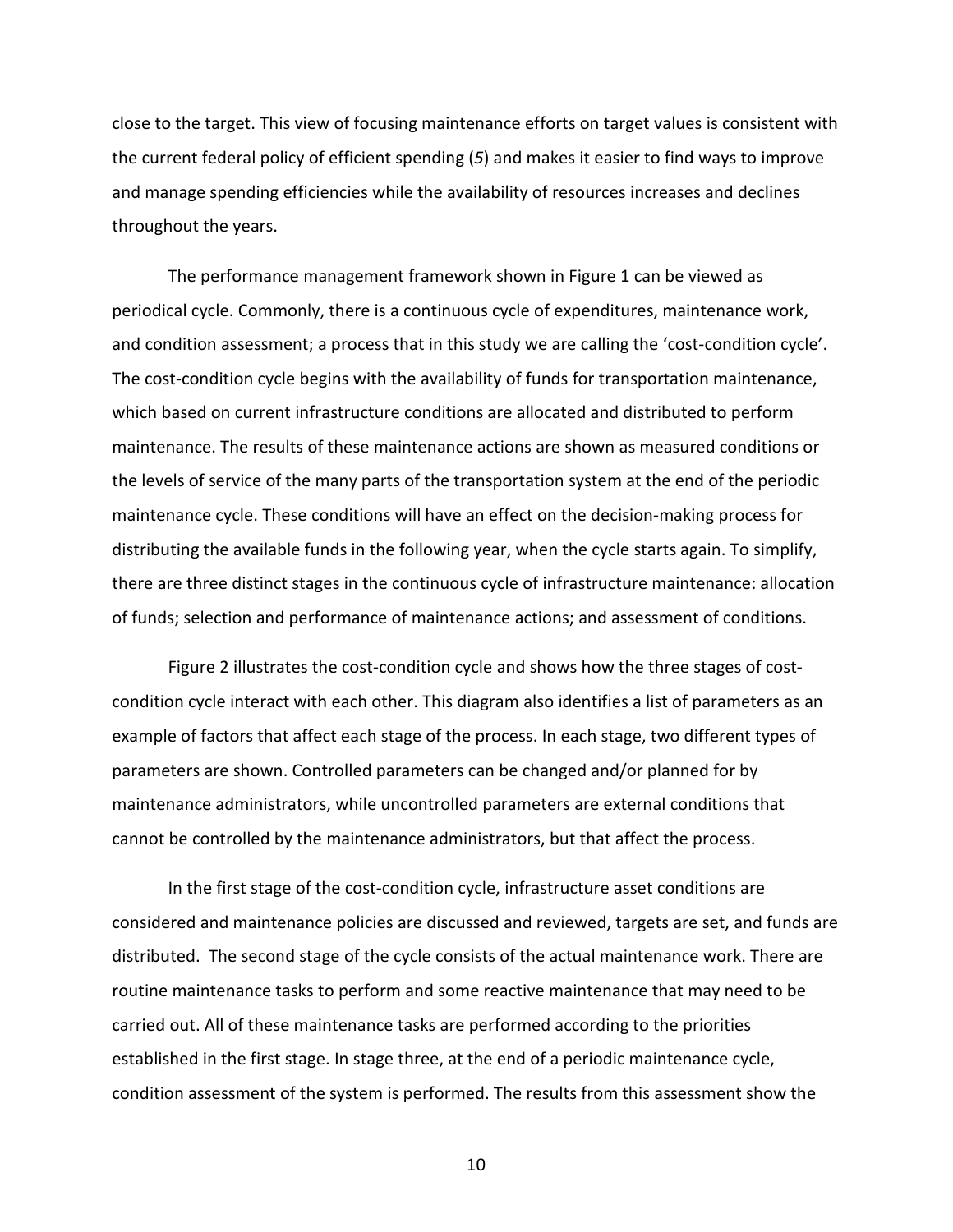current status of the overall transportation infrastructure network. These results directly influence policies and fund distribution for the subsequent period, where the process repeats starting with the first stage. In each period these stages affect one another in a continuous fashion, forming a cycle of maintenance.



**Maintenance Work** 

**Figure 2 Diagram of Cost-Condition Cycle**

<span id="page-10-0"></span>Figure 2 shows that the parameters drive each stage in the cost-condition cycle and determine how the cycle progresses. If we consider one cycle as a single period of the maintenance process, we can then examine all the parameters in the cycle from any of the stages. Depending on what they are, these parameters can be regarded as input or output parameters of that cycle. For example, parameters between stages one and two might be Vehicle Miles Traveled (VMT) on highways or bridges, any kind of weather patterns that might affect road or bridge conditions, or the action of maintenance works themselves. Between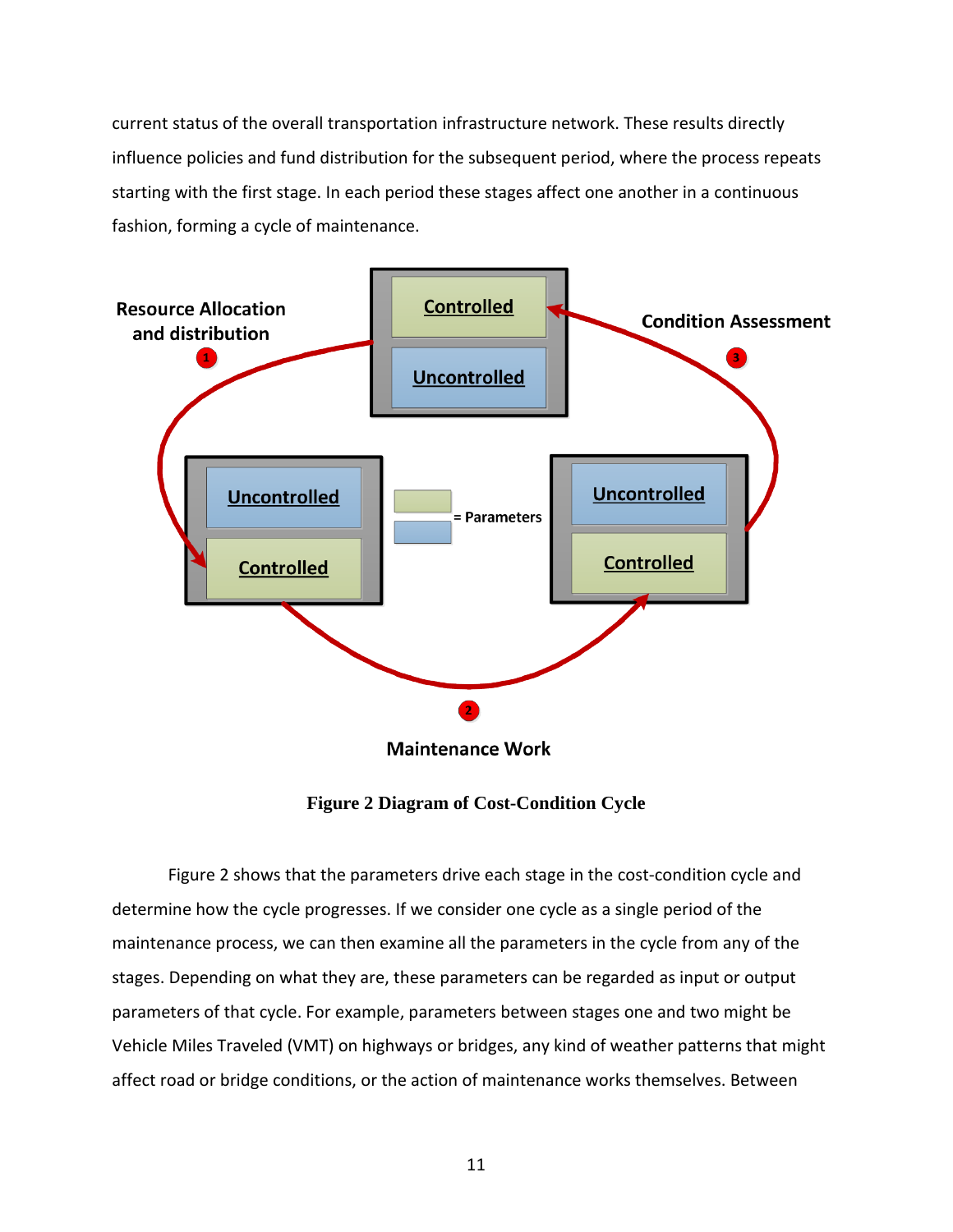stages two and three, the conditions and Level of Service (LOS) of the assets, certain local maintenance policies, or other special circumstances are some of the parameters that could be used. Budget availability, statewide maintenance policies, regional target settings, and similar factors form the important parameters between stage three and stage one of the subsequent maintenance cycle.

These parameters are then categorized whether they are considered input or output parameters. One of the most important input parameters is expenditures, or the amount of money spent for that maintenance cycle. Other parameters such as VMT, bridge deck area, and weather patterns are also considered input parameters. Condition ratings, on the other hand, are based on the condition assessment performed at stage three of maintenance cycle, and are considered as output parameters.

Following the basic economics concept of production function, which defines the capability of an entity to produce an output based on the quantity of its inputs, the research can now focus on the multiple input parameters in the maintenance process and the effect that they have in producing a given condition. Based on what was explained in the previous section about spending efficiency, 'maintenance efficiency' acts as a representation of technical efficiency of the maintenance process. In general, technical efficiency is defined as the effectiveness of a set of inputs in producing outputs. It is also sometimes viewed as the ability of a system to avoid waste by producing as much output as input usage allows, or by using as little input as output production allows (*6*).

#### <span id="page-11-0"></span>**3. Maintenance efficiency and parameters**

The maintenance process is a system with multiple input parameters and condition ratings as output parameters. Maintenance administrators want to make sure that the maintenance process is as efficient as possible. To review the efficiency of this maintenance process, the input and output parameters of a maintenance cycle are observed. A maintenance cycle is regarded as efficient when condition assessments show the best possible outputs possible after considering the effects from the amount of money being spent for that cycle and other input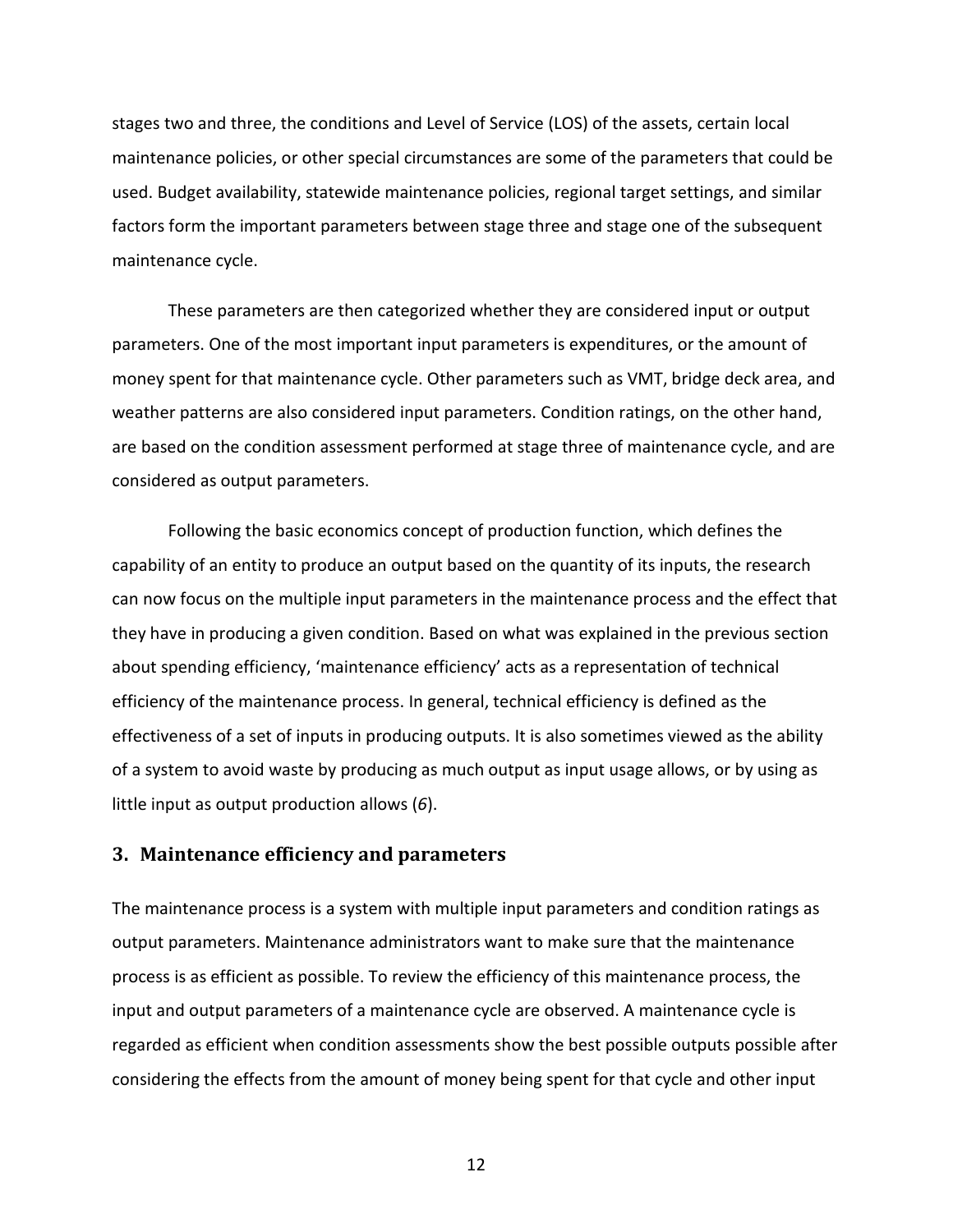parameters involved in the cycle. Maintenance efficiency is highly dependent on these parameters. Different parameters have different effects on the outcome of a maintenance cycle, and thus have a great impact on its efficiency. This study will show an example of a way to identify characteristics of these parameters, and use this knowledge to improve efficiencies of maintenance systems. To do this, the parameters that significantly affect the efficiency of the maintenance cycle for each particular asset type were observed. Internal and external factors that highly affect the maintenance process during a maintenance cycle are called 'significant parameters' and are essential for the analysis.

Infrastructure assets have different characteristics. Significant parameters of a maintenance process vary depending on the type of infrastructure assets being investigated. While similar types of assets may share some parameters, generally parameters affecting the maintenance process of one type of asset are not the same as the ones affecting a different type of asset. For example, total bridge deck area is important in investigating bridges, while total lane miles is important in investigating the maintenance efficiency of pavement. Furthermore, these parameters need to be quantifiable, either as a raw measure directly taken from condition assessment, or an index value calculated from multiple data items.

For the case studies in this report, we decided to observe the maintenance efficiency of bridges, so the above rules in selecting parameters were applied to identify the significant parameters for bridge maintenance. The amount of money spent on bridge maintenance is the most important input parameter in the analysis. Maintenance expenditures for bridges are usually recorded at the activity level (e.g. crack seal, expansion joints) and summarized at jurisdictional levels (county, district, or region) as needed. This study uses region level expenditure data for bridge maintenance from 2009 to 2013 in Wisconsin.

The other important parameter in bridge maintenance is the sufficiency rating (SR). A bridge's sufficiency rating is determined during periodical bridge inspection and is intended to indicate a measure of the ability of a bridge to remain in service. The SR is a composite rating that is calculated using a formula that includes various factors determined during bridge field inspection and evaluation. Because SR represents the condition of the bridge, we consider the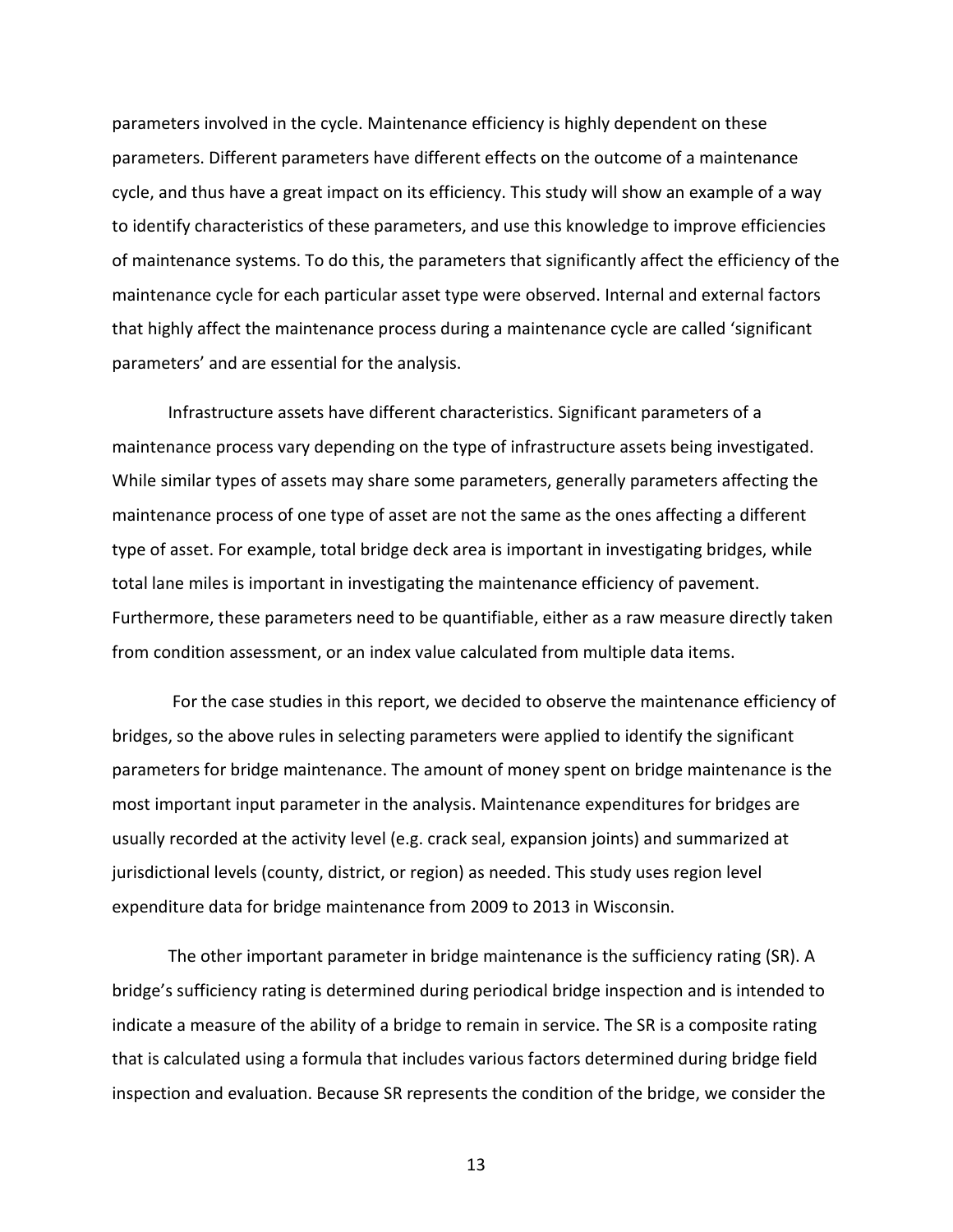SR an output parameter. Since it is mandatory for states to annually report bridge conditions, SR for bridges are available and can be retrieved from the National Bridge Inventory (NBI) published by Federal Highway Administration (FHWA).

Other significant parameters for bridges that we are also including are the total bridge area, total deficient bridge area, and average daily traffic (ADT). Total bridge area is the amount of total area of bridge deck in service. Total deficient area is defined as an aggregated area of the bridge that has structural deficiency (which could be caused by having major deterioration that reduces the bridge's ability to support vehicles) and functionally obsolete area (caused by not being up to current standards (e.g., bridges that do not have adequate lane widths, shoulder widths, or vertical clearances to serve current traffic demand). ADT measures the volume of vehicle traffic passing over the bridge, showing how much a bridge is actually being used daily.

Finally, one last factor to be included is the effect of inclement weather on the condition of the bridges throughout the period, which is especially important to consider in locations with harsh winter weather. Studies have shown that temperature significantly affects deterioration rates of bridge elements (*7*). For this study, we use the Winter Severity Index (WSI), which is a composite index of multiple weather parameters that is used in Wisconsin to represent the harshness of the winter months or the entire season with a single number. Table 1 shows these significant parameters for bridges, their types, and whether they are considered as input or output parameters in the modeling process.

| <b>Name</b> | <b>Parameters</b>                      | <b>Type</b> |
|-------------|----------------------------------------|-------------|
| <b>EXP</b>  | <b>Bridge Maintenance Expenditures</b> | Input       |
| ADT         | <b>Average Daily Traffic</b>           | Input       |
| Area        | <b>Total Bridge Area</b>               | Input       |
| WSI         | <b>Winter Severity Index</b>           | Input       |
| <b>SR</b>   | <b>Sufficiency Rating</b>              | Output      |

<span id="page-13-0"></span>**Table 1 List of Significant Parameters for Bridges**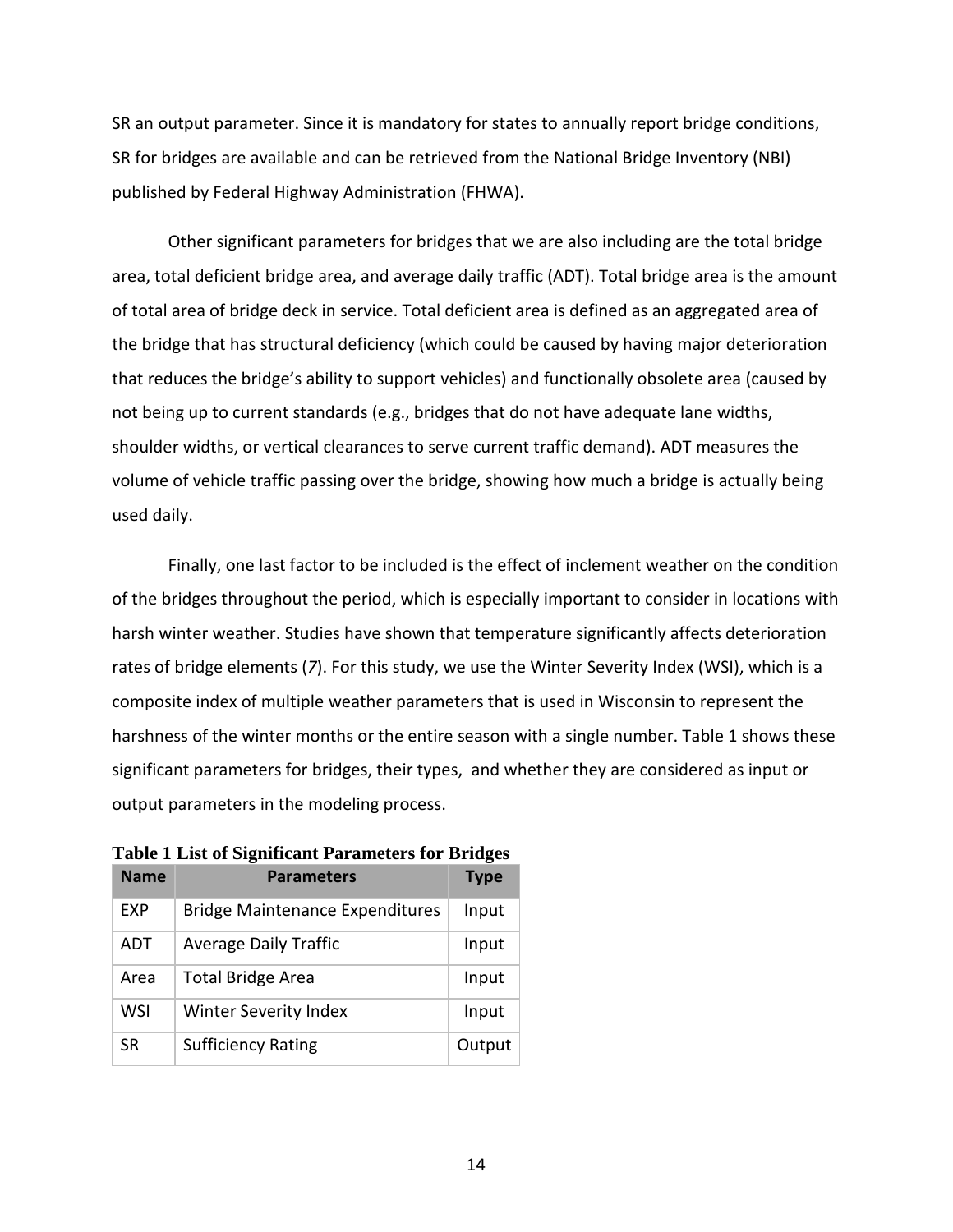#### <span id="page-14-0"></span>**4. Method**

The method being used in this study is based on Data Envelopment Analysis (DEA), a nonparametric method that relies on the concept of comparative efficiency, where multiple systems are compared on their efficiencies in producing results. The general use of this method is to determine, compare, and evaluate performance of multiple production entities by modeling maintenance cycles without explicitly formulating assumptions and variations that are required in other, parametric regression models. DEA modeling is usually implemented by companies that have multiple production entities and want to compare performances of these entities to measure how efficient they are compared to each other. A common example in usage of DEA is when a bank analyzes performances of its multiple branches within one city.

DEA uses a ratio of a total factor productivity to measure performance by attributing a virtual weight to each production entity's input and output. Total factor productivity is an economics concept that explains a variable that accounts for effects in total output that is measured as an effect of technological change. In DEA, entities' efficiency in producing outputs is then calculated using a linear optimization process that tries to maximize each entity's ratio by finding the best set of weights for each entity. The optimization process is constrained by existing available data so that each production entity is compared against the best observed performance. The set of peer production entities compared using DEA modeling are called Decision Making Units (DMUs). A DMU refers to any entity that is to be evaluated in terms of its efficiency, which in this study is defined as a DMU's ability to convert maintenance expenditures and other external factors (inputs) into conditions (outputs) relative to other DMUs in the model.

In 2009, Ozbek, et. al. illustrated the use of DEA in performing comparative performance measurement of maintenance practices between state DOTs. This 2009 study explained how a mathematical method based on production theory and the principles of linear programming like DEA enables us to assess how efficient an organization is in using resources available to it to generate results, relative to other organizations. The study discussed in detail the theory and formulations of DEA models, and also the steps needed to generate DEA models for problems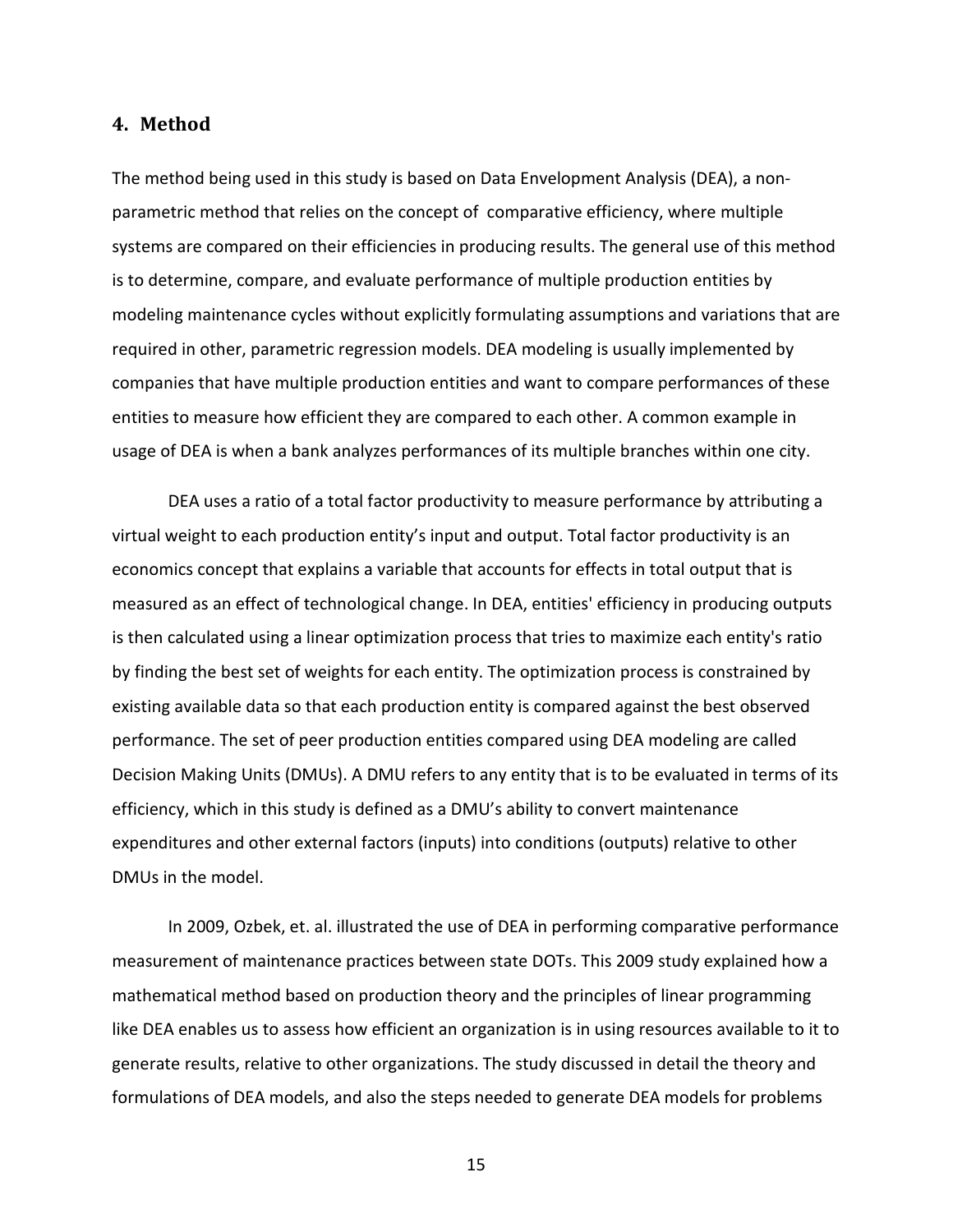related to transportation infrastructure. According to Ozbek et al., the process of DEA modeling starts by defining and selecting DMUs, followed by defining and selecting input and output variables, and after that the selection of DEA model and formulation (*8*).

In transportation infrastructure research, DEA modeling has been used as a tool in comparative performance analysis, to compare relative efficiency of maintenance process between DMUs in the same level of jurisdictional area (e.g., counties within a region, regions within a state, etc.). Applying the concept of relative efficiency model, a DMU is to be rated as fully efficient if the performances of other DMUs do not show that some of its inputs or outputs can be improved without worsening some of its other inputs or outputs. This model is also called the Charnes, Cooper, and Rhodes (CCR) Model, and is the original model of DEA introduced in 1978 (*9*).

The CCR model states that in a system where there are *n* DMUs to be evaluated, DMU*<sup>j</sup>* consumes amount *xij* of input *i* and produces amount *yrj* of output *r*. With the assumption that  $x_{ij}$  >= 0 and  $y_{ij}$  >= 0 and that each DMU has at least one non-negative input and one nonnegative output, the CCR model is then constructed as follows:

$$
Maximize H_0 = \frac{\sum_{r}^{s} u_r y_{r0}}{\sum_{i}^{m} v_i x_{i0}}
$$

subject to

$$
\frac{\sum_{r}^{s} u_{r} y_{rj}}{\sum_{i}^{m} v_{i} x_{ij}} \le 1 \text{ for } j = 1, \dots, n,
$$

$$
u_r, v_i \ge 0 \text{ for all } i \text{ and } r
$$

Where:

*H0*: efficiency score of a single DMU *ur*, *vi*: weights of output r and input i of the *j*-th DMU, all non-negative *yrj*, *xij*: quantity of output r and input i of the *j*-th DMU, all non-negative *s*: number of outputs *m*: number of inputs *n*: number of DMUs being considered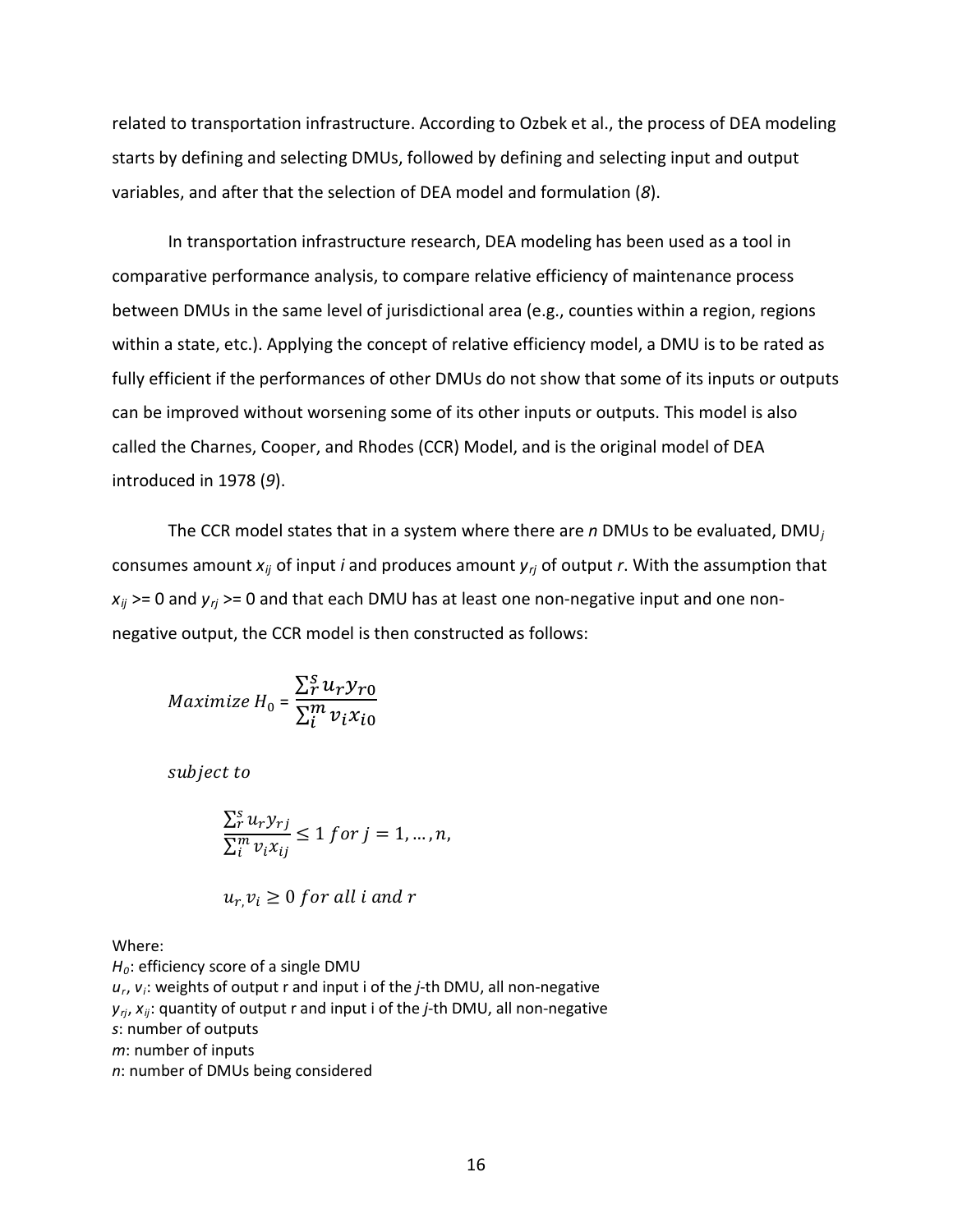The formula shows that we are maximizing the efficiency score of DMU *o* (H*o*), with *u* and *v* the respective weight vectors of the output and input parameters based on the parameter data. This efficiency score is calculated as the summation of weighted outputs divided by the summation of the weighted inputs. As DEA is a modeling formula based on technical efficiency, this means that in the most efficient system, resources (inputs) are considered to be transformed into goods (outputs) without waste. This explains the first constraint which says that the maximum possible value for the ratio is 1. The second constraint ensures that each DMU in the model has at least one non-negative input and one non-negative output. The formula is then solved *n* times for each DMU to measure all the DMUs' efficiency scores, utilizing a linear programming optimization technique to find the optimal solutions.

Table 2 shows an example of a set of six DMUs with two inputs and one output, where the output value is unitized to 1 (*10*).

| $     -$ |            |  |   |  |  |  |    |
|----------|------------|--|---|--|--|--|----|
|          | <b>DMU</b> |  | B |  |  |  |    |
| Input    | $x_1$      |  |   |  |  |  | 10 |
|          | $x_2$      |  |   |  |  |  |    |
| Output   |            |  |   |  |  |  |    |

<span id="page-16-0"></span>**Table 2 Input-Output Values of Example Data Set**

Focusing on DMU B: maximize  $H_b = 1^*u$ 

Subject to:  $7v_1 + 3v_2 = 1$ 

$$
u \le 4v_1 + 3v_2(A) \qquad u \le 7v_1 + 3v_2(B) \qquad u \le 8v_1 + 1v_2(C)
$$
  

$$
u \le 4v_1 + 2v_2(D) \qquad u \le 2v_1 + 4v_2(E) \qquad u \le 10v_1 + 1v_2(F) \qquad u, v_1, v_2 \ge 0
$$

Substituting  $v_2 = (1 - 7 v_1)/3$  in A, B, C, D, E, F:

| $u + 3v_1 \leq 1(A)$  | $u \leq I(B)$          | $3u - 17v_1 \le 1$ (D) |                      |
|-----------------------|------------------------|------------------------|----------------------|
| $3u + 2v_1 \leq 2(D)$ | $3u + 22v_1 \leq 4(E)$ | $3u - 23v_1 \le 1$ (F) | $u, v_1, v_2 \geq 0$ |

Figure 3 plots these inequalities on a u-v1 graph to show the feasible region.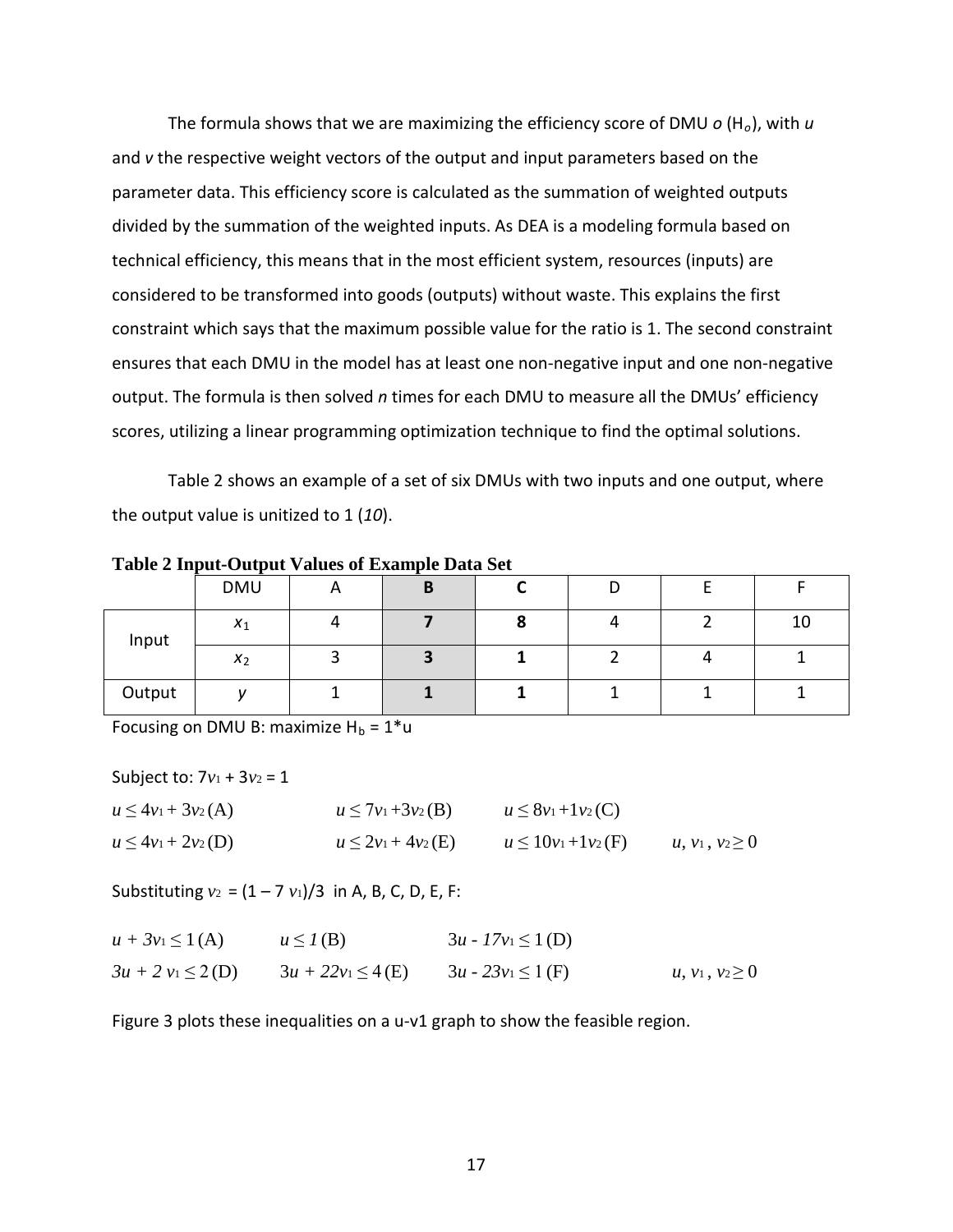

**Figure 3 Graphical Solution of Example Model**

<span id="page-17-0"></span>The value of the maximum point in the model for DMU B (as shown in Figure 3) in the region within the inequalities is shown as (0.0526, 0.6316), a value that can be double checked by manually calculating efficiency score using the formula as well. The same method can be used to solve the rest of the DMUs, giving us the results shown in Table 3, where DMU A and B have efficiency scores of 85.71 and 63.16 percent, respectively, while the rest of the DMUs have 100 percent efficiency scores.

| Table 5 Emicroney Beores for the Divids in the Example broach |  |  |  |                                         |  |                               |  |  |
|---------------------------------------------------------------|--|--|--|-----------------------------------------|--|-------------------------------|--|--|
| <b>DMU</b>                                                    |  |  |  | Input 1 Input 2 Output Efficiency Score |  | Input 1/Output Input 2/Output |  |  |
|                                                               |  |  |  | 0.8571                                  |  |                               |  |  |
|                                                               |  |  |  | 0.6316                                  |  |                               |  |  |
|                                                               |  |  |  |                                         |  |                               |  |  |
|                                                               |  |  |  |                                         |  |                               |  |  |
|                                                               |  |  |  |                                         |  |                               |  |  |
|                                                               |  |  |  |                                         |  |                               |  |  |

<span id="page-17-1"></span>**Table 3 Efficiency Scores for the DMUs in the Example Model**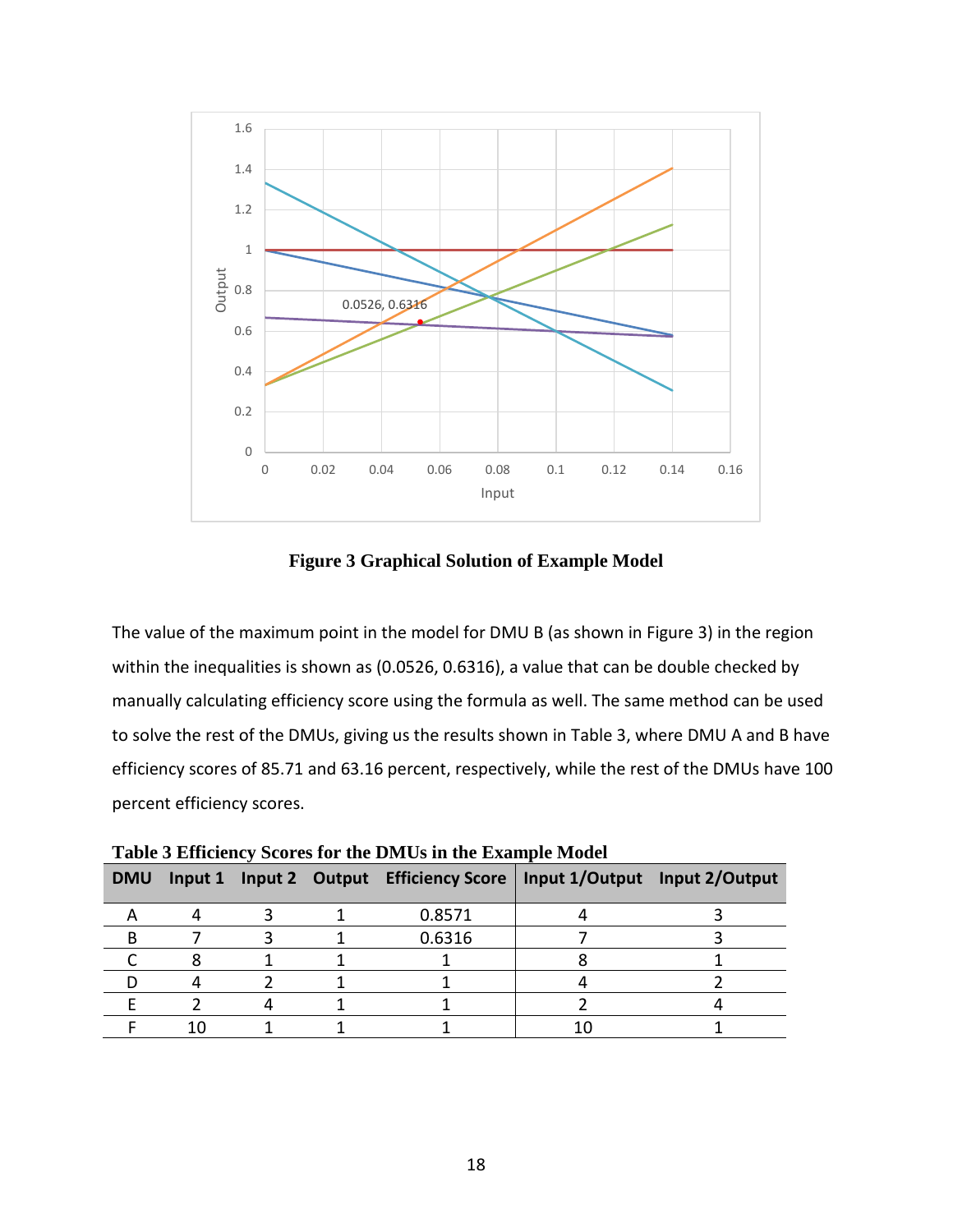Plotting the normalized values of Input 1 versus Input 2 and connecting points E, D, C, and F in the graphical solution shows the efficiency frontier of this DEA model, as shown in Figure 4.



**Figure 4 Efficiency Frontier**

<span id="page-18-1"></span>Figure 4 shows the efficiency frontier of the DEA model. It shows DMUs E, D, C, and F located on the frontier as efficient DMUs. DMU A and DMU B are not on the frontier, and their efficiency scores can be calculated from the ratio of the distance between (0,0) to the intersects of OA/OB with the frontier (OA'/OB') and the distance of OA/OB. When calculated, the two values show efficiency scores of 0.8571 for DMU A, and 0.6316 for DMU B. This is consistent with the efficiency scores from the calculation, which are shown in Table 3.

#### <span id="page-18-0"></span>**This Study Versus Other Research**

The method described above is commonly used in the typical application of DEA modeling to identify and compare efficiencies and performances of DMUs within a jurisdictional area. Ozbek et al. (2010) used DEA analysis of bridge maintenance to identify the effects of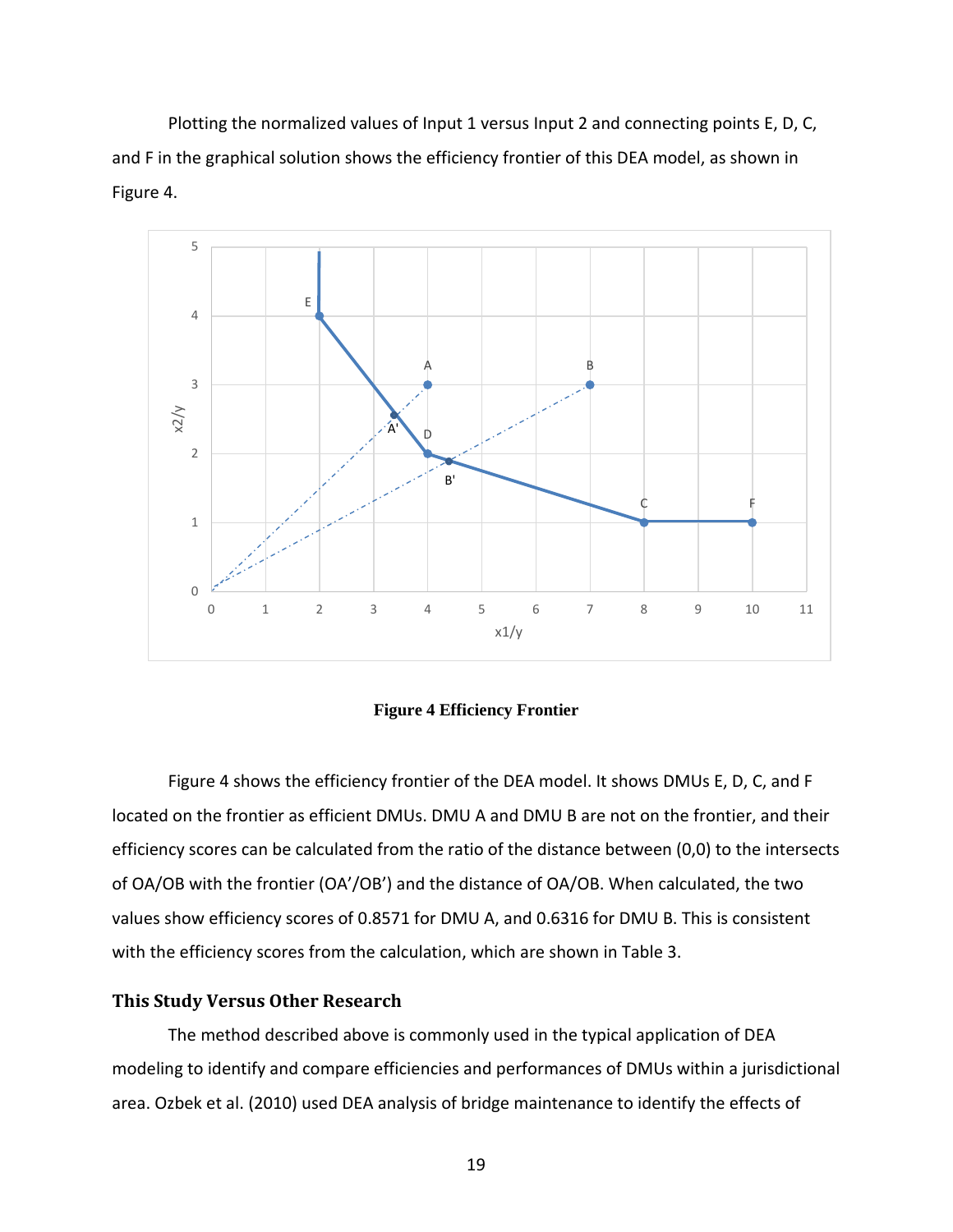parameters in a maintenance cycle and determine efficiencies of DMUs, which are multiple counties in the state of Pennsylvania. Results from this 2010 study show the relative efficiencies of bridge maintenance in 21 DMUs. The analysis was able to identify which counties are performing most efficiently at 100 percent efficiency scores, and on the other hand identified the counties that have not been performing efficiently, with one county in particular receiving an efficiency score as low as 18 percent (*11*).

In a 2012 study, London et al. used DEA modeling to compare efficiencies of the Transportation Performance Index (TPI) between states in the United States. TPI is a performance measures for transportation infrastructure that is designed to reflect the infrastructure's ability to meet the needs of businesses, and therefore is highly correlated with economic performance indicators. This 2012 research focuses on exploring the true relationship of TPIs between states while taking into account the effects of environmental factors, such as population growth and VMT. By using DEA to examine the effect of adding and removing these environmental factors, the study was able to compare the relative efficiencies of TPI between the states (*12*).

Wakchaure and Jha (2011) discussed how funding allocations for bridge maintenance in India are generally based on a bridge health index. In this 2011 study, Wakchaure and Jha applied a DEA-based method to compare efficiencies of the maintenance of individual bridges. The result is an efficiency-based ranking of bridges which provides the information needed for the researchers to propose reallocation of bridge maintenance funds to produce higher overall efficiency scores of all bridges (*13*).

As shown in the examples above, several studies utilized the DEA method to identify infrastructure maintenance efficiency and improve maintenance investment strategies. All three examples show the usage of DEA modeling to compare maintenance processes between DMUs within a specific jurisdictional area. One study compares the efficiency of maintenance of individual bridges, the other study compares maintenance efficiencies of bridges among counties within a state, and the third study compares maintenance efficiencies of the transportation infrastructure in different states that have similar characteristics. In all of the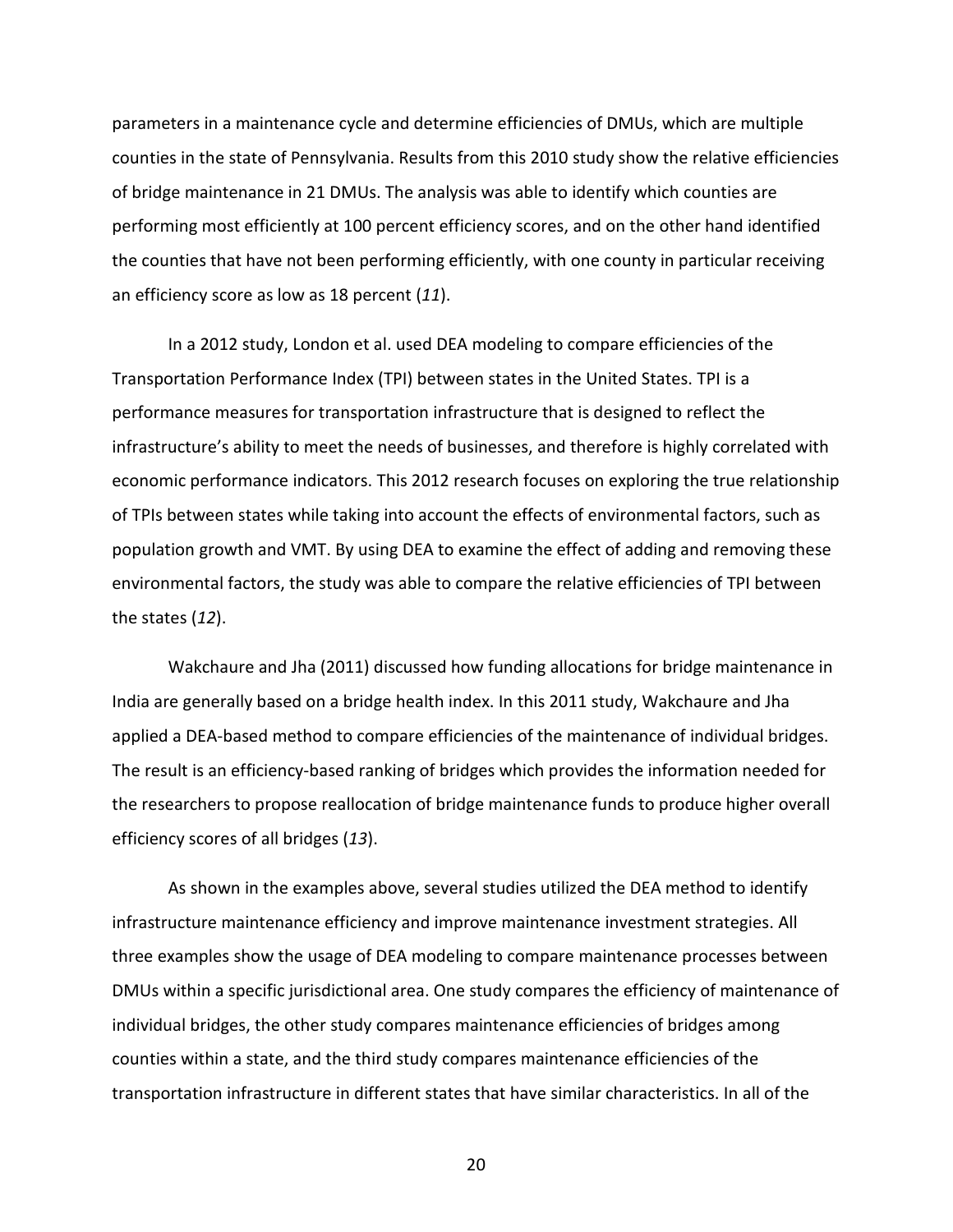examples, the researchers were able to determine the efficiency scores of all the DMUs and rank these peer DMUs based on their efficiency scores. These results are useful for the purpose of benchmarking— comparing how DMUs perform compared to each other—which is helpful in system-wide maintenance decision-making.

In this study, instead of comparing multiple DMUs efficiency scores to determine which DMU performs best, the analysis is decentralized and focuses on individual DMUs to identify parameters that effect the efficiency scores the most in each individual DMU. The reason for doing this is to identify potential patterns in the parameters within the individual DMUs. This can help maintenance administrators in targeting specific parameters to improve maintenance efficiency in a particular DMU. This study observes the different combinations of parameters of an individual DMU throughout several maintenance cycles, observes the efficiency scores of a given DMU and how the parameter data are in those years, and identifies the parameters that appear to have significant effects, either positive or negative, on the DMU's efficiency scores.

Each time a DEA model was run in this study, it focused on the maintenance performance of a single asset in an individual DMU, and the result of each model was unique to that DMU. Naturally, the significant parameters will vary depending on the type of asset being analyzed, and may also vary between DMUs with different special characteristics. This decentralized analysis approach also means that there is no need to consider variations in external factors that may affect maintenance performance in each DMU location when including parameters in the model. Assuming that there have not been any changes in the given DMU's maintenance practice, things like maintenance scheduling, specific local policies and regulations, and similar factors are regarded as uniform across the DMUs. The only exception is the dollar value of expenditures, which must still be adjusted because data from different years are used.

The difference in the typical use of DEA modeling and how it is being used in this study is illustrated in Figure 5. The left side of Figure 5 shows the typical use of DEA modeling in comparing three different DMUs (A, B, C) with their own values of input and output parameters in the year 2013. The right side of Figure 5 shows DEA modeling as it is performed in this study,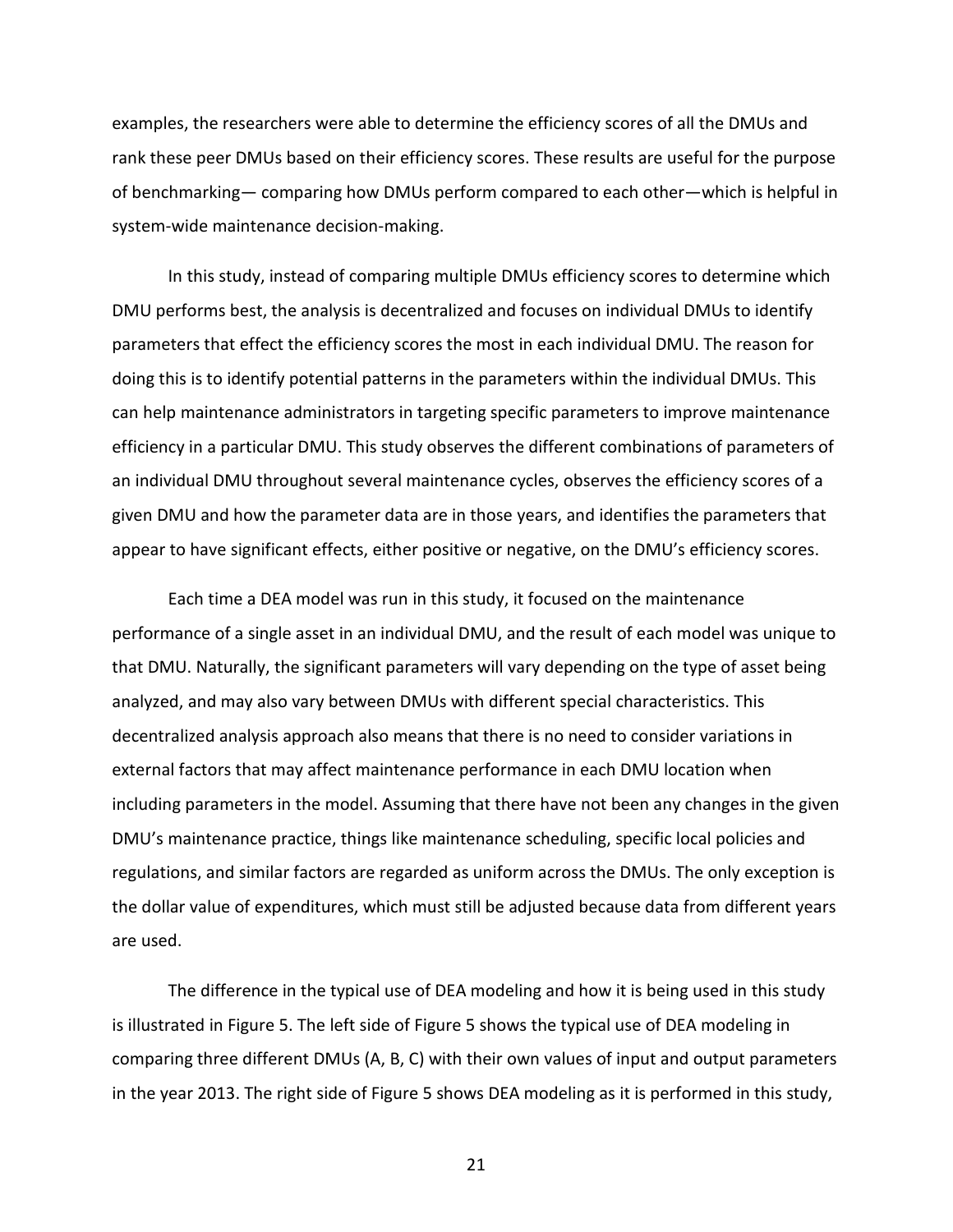comparing DMU A and its set of input and output parameters in three different years (2011, 2012, 2013).



**Figure 5 Typical Use of DEA vs. This Study**

<span id="page-21-0"></span>In summary, we are using decentralized analysis in this study because the goal is not to identify the most efficient and inefficient production entities or DMUs, but to observe individual DMUs and identify parameters that have the most significant effect in their efficiencies. In short, this method:

- 1. Compares the efficiency of maintenance performance of individual DMUs concerning a particular type of transportation asset.
- 2. Observes historical data (year n, n+1, n+2, n+3…) of individual DMUs and models it using DEA.
- 3. Identifies the years where a DMU performs most efficiently/inefficiently and recognizes the parameters that are significant, exposing how these parameters are affecting the efficiency of maintenance work on that DMU.

After the parameters significantly affecting the efficiency of maintenance work are identified, the case studies were developed by creating sensitivity analysis scenarios, varying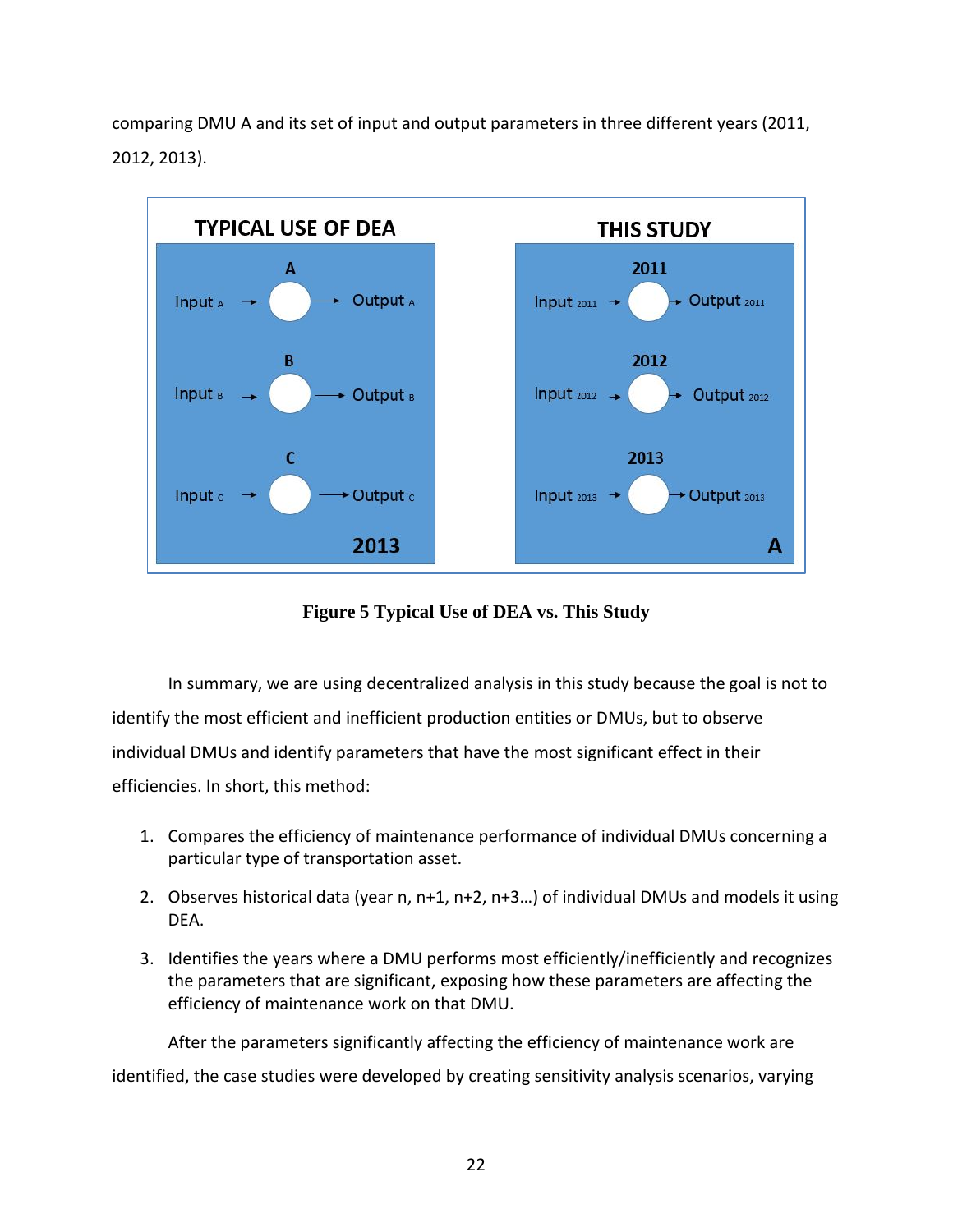the values of these parameters, and observing the different ways these parameters affect the efficiency scores of the DMUs. Note that because the analysis being used is based on comparative analysis, the term 'efficient' and the values of efficiency of a DMU in this research simply show the performance of each DMU in comparison with other DMUs in a particular model, which in this study means the same DMU, but at different years. A particular year where an observed DMU has an efficiency score of 100 percent does not imply a 'perfect' maintenance strategy that year; instead it should be read as "the best this DMU can do, compared to the other observed years in the model, as a result of the parameters included." On the other hand, a lower score for a particular year simply means that the DMU could do better compared to other years.

#### <span id="page-22-0"></span>**5. Case Studies and Analysis**

#### <span id="page-22-1"></span>**Preparation**

The formulation of DEA in this study is based on the assumption that an increase in input parameters results in an improvement in the measured condition at the end of a maintenance cycle. An input-oriented DEA formula, the CCR model, was then used to compare technical efficiencies of the DMUs being analyzed. This input-oriented DEA method determines the relative efficiency measure for a DMU by maximizing the ratio of weighted outputs to inputs. As explained in the previous section, this study focuses in temporal comparisons of efficiencies of maintenance work of transportation infrastructure assets in one location, based on available historical data.

The results of running the DEA models is a set of efficiency scores for each DMU. An efficient DMU with 100 percent efficiency score means in that particular year, that DMU is performing at its peak performance. On the other hand, lower efficiency scores reflect potential improvement, based on the performance of this same DMU in other years.

While it is possible to manually solve simple DEA models that only have a few parameters using a spreadsheet, to improve speed and accuracy in iterating DEA solutions with many parameters, DEA-specific software is used for the case studies. OSDEA-GUI is a free and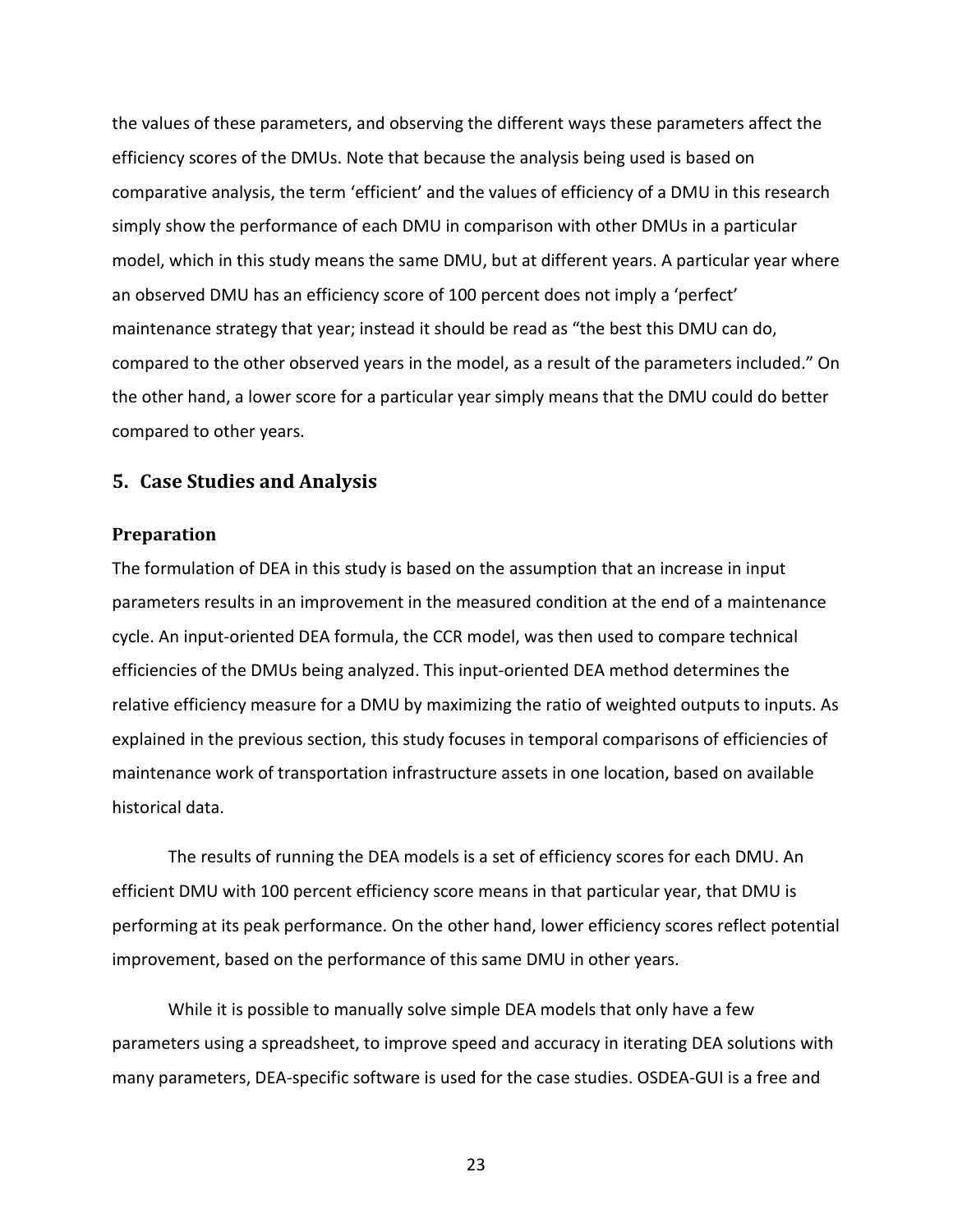open-source DEA solver (*14*). Table 4 shows example results from the DEA modeling procedure used in this study. Running a DEA model using OSDEA-GUI yields the identification of efficient DMUs and inefficient DMUs (which is shown by the percentage numbers under 'Efficiency Score' column) from the set of DMUs in the model.

| Table 4 Example of Result Table |                                    |     |  |  |  |  |
|---------------------------------|------------------------------------|-----|--|--|--|--|
|                                 | DMU Efficiency Score (%) Efficient |     |  |  |  |  |
| А                               | 100                                | Yes |  |  |  |  |
| B                               | 100                                | Yes |  |  |  |  |
| C                               | 90.3                               |     |  |  |  |  |
| D                               | 100                                | Yes |  |  |  |  |
| E                               | 95.1                               |     |  |  |  |  |
| F                               | 100                                | Yes |  |  |  |  |

<span id="page-23-1"></span>**Table 4 Example of Result Table** 

#### <span id="page-23-0"></span>**Region Level Bridge Maintenance Models**

This study uses region-level bridge maintenance data in Wisconsin from 2007 to 2013. This data set was gathered from multiple sources, including Federal Highway Administration's National Bridge Inventory (NBI) and the Wisconsin DOT. These data are: maintenance year as decision making unit (DMU), average sufficiency rating (SR), maintenance expenditures in dollars (Exp), average winter severity index (WSI), average daily traffic (ADT), and total bridge deck area in square feet (Area).

To develop the case studies, the data was run through the DEA modeling program, producing a set of efficiency scores and projection values for all of the DMUs, which in this case are all five regions in Wisconsin from 2007 to 2013, as shown in Table 5. The calculation then begins by running the bridge maintenance parameter data on each of the five regions in Wisconsin through the DEA modeling software, one model for each region, for a total of five region-level models. The results from these models are then used to establish the baselines for the case studies. These baselines show the important data points in the group of DMUs we are analyzing, which includes information on the year(s) a particular DMU is shown as performing efficiently and/or inefficiently and detail information about the parameters during those times. The baseline values are then used as a starting point for the sensitivity analysis scenarios.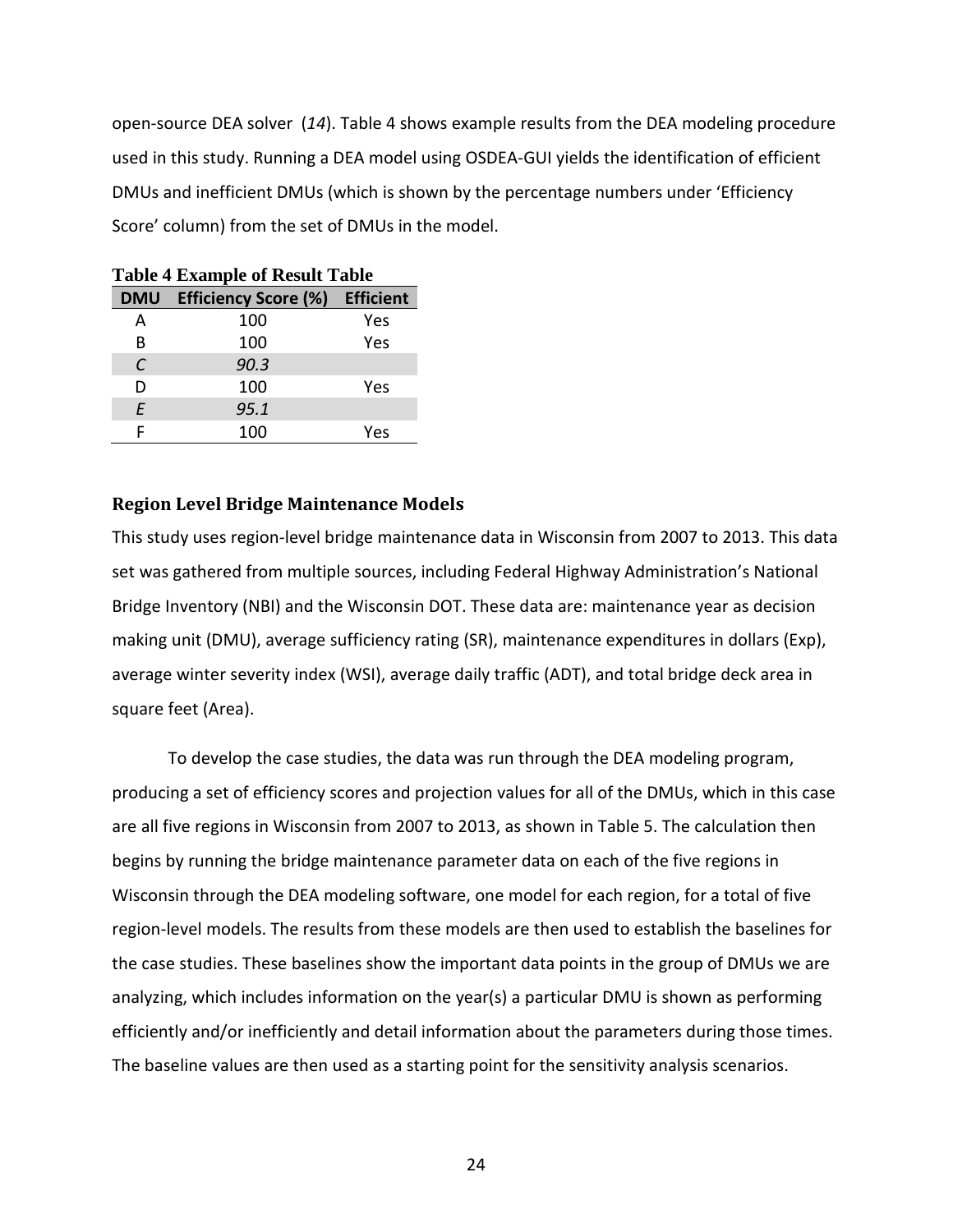The parameter data of bridge maintenance in 2007 to 2013 from the five Wisconsin regions (North Central, North East, North West, Southeast, Southwest) are shown in Table 5. After running the parameters as input data for the DEA solver program, the years where the DMUs (regions) perform inefficiently were identified. The highlighted rows in Table 5 show the years where a particular region received efficiency scores less than 100 percent, with the scores shown in the right-most column.

| <b>Model</b><br>(Region) | Year | <b>SR</b> | <b>Exp</b>  | <b>WSI</b> | <b>ADT</b> | Area<br>(sqft) | <b>Efficiency</b><br><b>Score</b> |
|--------------------------|------|-----------|-------------|------------|------------|----------------|-----------------------------------|
|                          | 2007 | 86.24     | \$1,400,084 | 32.4       | 2852       | 622,539        | 100%                              |
|                          | 2008 | 85.72     | \$1,458,337 | 41.2       | 2721       | 630,134        | 100%                              |
|                          | 2009 | 85.3      | \$1,245,623 | 43         | 2778       | 679,355        | 100%                              |
| Model 1<br>(NC)          | 2010 | 89.17     | \$1,948,726 | 28.7       | 2935       | 702,873        | 100%                              |
|                          | 2011 | 89.01     | \$1,628,757 | 43.4       | 2983       | 708,491        | 95.1%                             |
|                          | 2012 | 89.42     | \$1,662,258 | 28.5       | 3261       | 760,098        | 100%                              |
|                          | 2013 | 89.89     | \$1,680,124 | 42.5       | 3220       | 758,977        | 90.4%                             |
|                          | 2007 | 83.45     | \$1,209,670 | 26.7       | 5754       | 1,065,168      | 96.4%                             |
|                          | 2008 | 83.82     | \$1,228,343 | 37.5       | 5479       | 1,074,494      | 96%                               |
| Model 2                  | 2009 | 84.07     | \$1,400,832 | 35.2       | 5448       | 1,102,952      | 93.8%                             |
| (NE)                     | 2010 | 91.72     | \$1,219,578 | 24.6       | 5520       | 1,128,295      | 100%                              |
|                          | 2011 | 91.48     | \$1,061,920 | 33.4       | 5289       | 1,132,785      | 100%                              |
|                          | 2012 | 91.82     | \$1,270,970 | 22.1       | 5502       | 1,151,897      | 100%                              |
|                          | 2013 | 91.83     | \$1,468,498 | 32.2       | 5323       | 1,164,700      | 100%                              |
|                          | 2007 | 81.56     | \$2,344,144 | 28.7       | 2843.37    | 1,263,530      | 96.5%                             |
|                          | 2008 | 82.94     | \$2,320,468 | 35.7       | 2729.26    | 1,266,875      | 100%                              |
| Model 3                  | 2009 | 83.3      | \$2,306,812 | 36.16      | 2739.73    | 1,271,801      | 100%                              |
| (NW)                     | 2010 | 87.41     | \$2,312,113 | 27.98      | 2955.43    | 1,280,241      | 100%                              |
|                          | 2011 | 87.23     | \$2,139,550 | 42.22      | 3106.44    | 1,276,808      | 100%                              |
|                          | 2012 | 87.62     | \$2,288,453 | 25.61      | 3270.54    | 1,276,071      | 100%                              |
|                          | 2013 | 87.53     | \$2,200,258 | 41.37      | 3289.1     | 1,275,324      | 100%                              |
|                          | 2007 | 83.96     | \$2,714,928 | 24.2       | 9566       | 1,620,666      | 100%                              |
| Model 4                  | 2008 | 84.45     | \$2,941,039 | 35.6       | 9216       | 1,638,057      | 100%                              |
| (SE)                     | 2009 | 84.19     | \$3,373,494 | 31.59      | 9377       | 1,715,339      | 95.5%                             |
|                          | 2010 | 87.17     | \$2,981,787 | 22.31      | 9561       | 1,723,704      | 100%                              |
|                          | 2011 | 87.12     | \$3,456,450 | 30.73      | 9047       | 1,698,459      | 100%                              |

<span id="page-24-0"></span>**Table 5 Summary of Input/Output Parameters and Efficiency Scores From All Five Regions**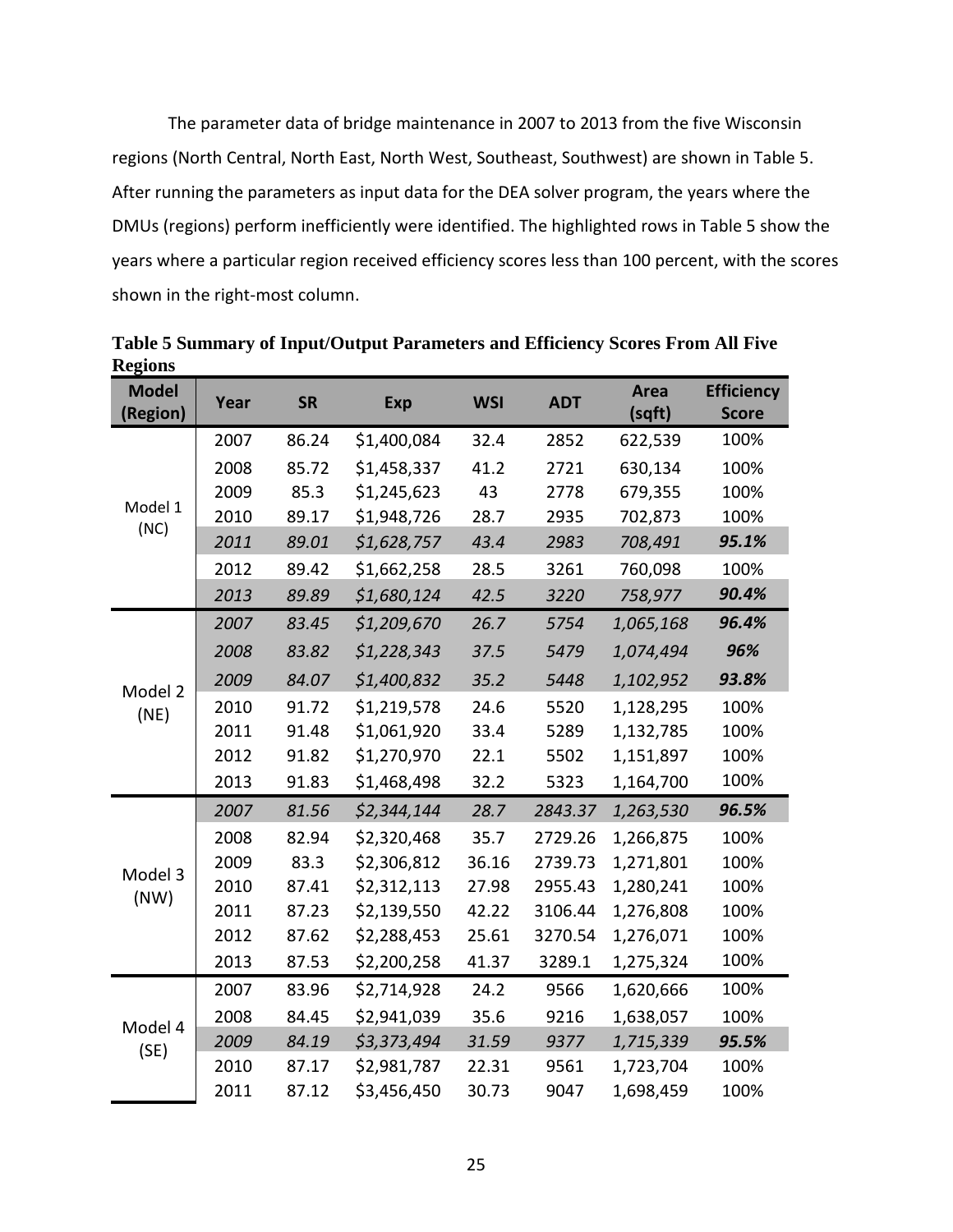| <b>Model</b><br>(Region) | Year | <b>SR</b> | <b>Exp</b>  | <b>WSI</b> | <b>ADT</b> | Area<br>(sqft) | <b>Efficiency</b><br><b>Score</b> |
|--------------------------|------|-----------|-------------|------------|------------|----------------|-----------------------------------|
|                          | 2012 | 87.01     | \$4,580,352 | 17.92      | 8600       | 1,717,460      | 100%                              |
|                          | 2013 | 86.94     | \$3,704,762 | 27.63      | 8713       | 1,737,958      | 100%                              |
|                          | 2007 | 83.9      | \$4,155,414 | 26.7       | 3807.57    | 1,461,134      | 98%                               |
| Model 5<br>(SW)          | 2008 | 83.79     | \$3,949,598 | 35.1       | 3665.14    | 1,465,243      | 98.8%                             |
|                          | 2009 | 83.62     | \$3,538,881 | 31.19      | 3724.66    | 1,469,348      | 97.4%                             |
|                          | 2010 | 87.84     | \$3,706,061 | 25.72      | 3797.5     | 1,499,304      | 100%                              |
|                          | 2011 | 87.71     | \$3,328,883 | 35.02      | 3813.71    | 1,521,513      | 99.9%                             |
|                          | 2012 | 87.58     | \$3,448,195 | 22.3       | 3887.62    | 1,550,151      | 100%                              |
|                          | 2013 | 88.36     | \$2,638,735 | 33.56      | 3874.58    | 1,565,698      | 100%                              |

As shown in Table 5, the model for the North Central (NC) region identifies the two years when bridge maintenance were performed inefficiently: 2011 (95.4 percent efficiency) and 2013 (90.4 percent). In the North East (NE) region, the model identifies three inefficient years: 2007 (96.4 percent), 2008 (96 percent), and 2009 (93.8 percent ). In the Northwest (NW) region, the model identifies one inefficient year: 2007 (96.5 percent ). In the Southeast (SE) region, the model also identifies only one inefficient year: 2009 (95.5 percent). The Southwest (SW) region has the most inefficient years with four: 2007 (98 percent), 2008 (98.8 percent), 2009 (97.4 percent), and 2011 (99.9 percent).

Based on these five region-specific models, we now have baseline values for developing the cases. The cases themselves are developed by focusing on different aspects and parameters in the maintenance cycle that are important in the maintenance process. The first case focuses on observing the effect that fluctuations of expenditures have on the efficiency scores, as shown by the results of DEA modeling. The second case focuses on the changes in efficiency scores of maintenance cycle when sufficiency ratings are low. These two cases serve as examples of potential use of this method. Depending on what aspects and parameters we want to focus on, many other cases could be generated.

For the cases in this study, the sensitivity analysis technique was applied by gradually increasing or decreasing the values of parameters, and DEA models were run for each iteration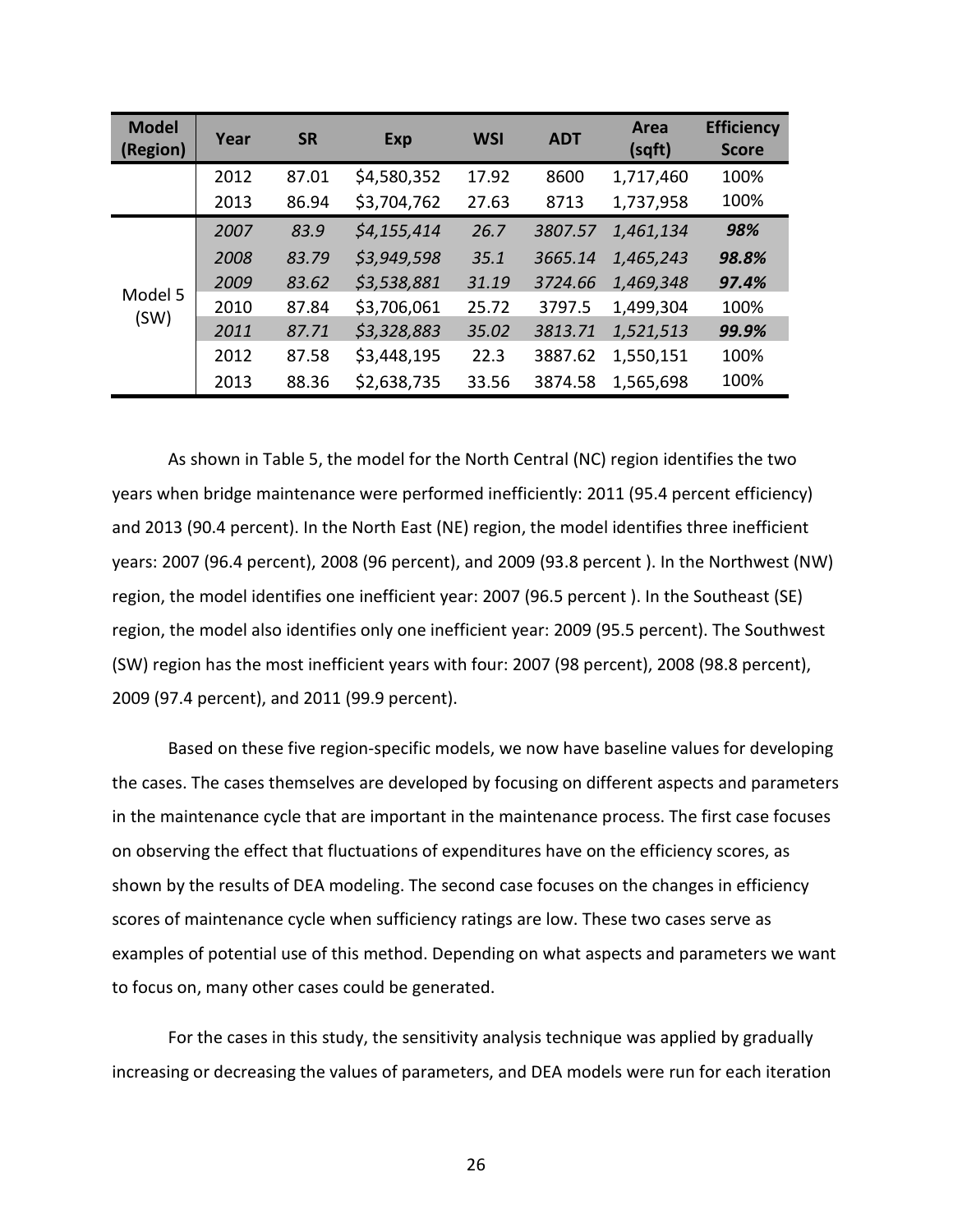to record the variation in efficiency scores. In each case, different parameters were chosen to gradually increase or decrease.

#### <span id="page-26-0"></span>**Case 1: Expenditures**

In the first case, the investigation focused in the sensitivity of bridge maintenance efficiencies in the DMUs to variations in funding. From the baseline data, one set of parameter data from each region was selected from the year where that region had efficiency scores less than 100 percent, representing an inefficient DMU. These data are: NC 2013, NE 2009, NW 2007, SE 2009, and SW 2009. Hypothetical DEA models were then run for these five data sets for different levels of expenditures, ranging from 70 percent to 115 percent of the original expenditures. The results of the DEA modeling of these DMUs are shown in Table 6.

|                                         | Percentage     |                | <b>DMU (Region Year)</b> |                |                |                |
|-----------------------------------------|----------------|----------------|--------------------------|----------------|----------------|----------------|
|                                         | of Expenditure | <b>NC 2013</b> | <b>NE 2009</b>           | <b>NW 2007</b> | <b>SE 2009</b> | <b>SW 2009</b> |
| <b>Increasing</b><br><b>Expenditure</b> | 115%           | 89.80%         | 93.80%                   | 96.50%         | 95.50%         | 97.10%         |
|                                         | 110%           | 89.90%         | 93.80%                   | 96.50%         | 95.50%         | 97.10%         |
|                                         | 105%           | 90.10%         | 93.80%                   | 96.50%         | 95.50%         | 97.10%         |
| <b>Original Expenditure</b>             | 100%           | 90.40%         | 93.80%                   | 96.50%         | 95.50%         | 97.40%         |
|                                         | 95%            | 91.00%         | 93.80%                   | 96.90%         | 96.20%         | 98.00%         |
|                                         | 90%            | 92.10%         | 93.80%                   | 100.00%        | 97.50%         | 98.50%         |
|                                         | 85%            | 96.00%         | 93.80%                   | 100.00%        | 99.30%         | 99.10%         |
| <b>Decreasing</b>                       | 80%            | 100.00%        | 94.00%                   | 100.00%        | 100.00%        | 99.70%         |
| <b>Expenditure</b>                      | 75%            | 100.00%        | 94.30%                   | 100.00%        | 100.00%        | 100.00%        |
|                                         | 70%            | 100.00%        | 99.50%                   | 100.00%        | 100.00%        | 100.00%        |

<span id="page-26-1"></span>

|  |  |  |  |  | Table 6 Efficiency Scores at Different Levels of Expenditures |
|--|--|--|--|--|---------------------------------------------------------------|
|--|--|--|--|--|---------------------------------------------------------------|

Table 6 shows that there are minimal changes in all of the DMUs when their expenditures are increased from 100 percent to 115 percent the original. In fact, the efficiency scores for NE, NW, SE, and SW regions seem to have achieved their minimum at 93.8 percent, 96.5 percent, 95.5 percent, and 97.1 percent, respectively. The only exception is the NC region, where its efficiency scores keep decreasing when expenditures are increased to 105 percent and 110 percent, and finally reaches its minimum efficiency scores at 115 percent of the original expenditure. This result shows that besides the NC region, all the other DMUs have maintenance systems that are not sensitive to increasing amounts of expenditures.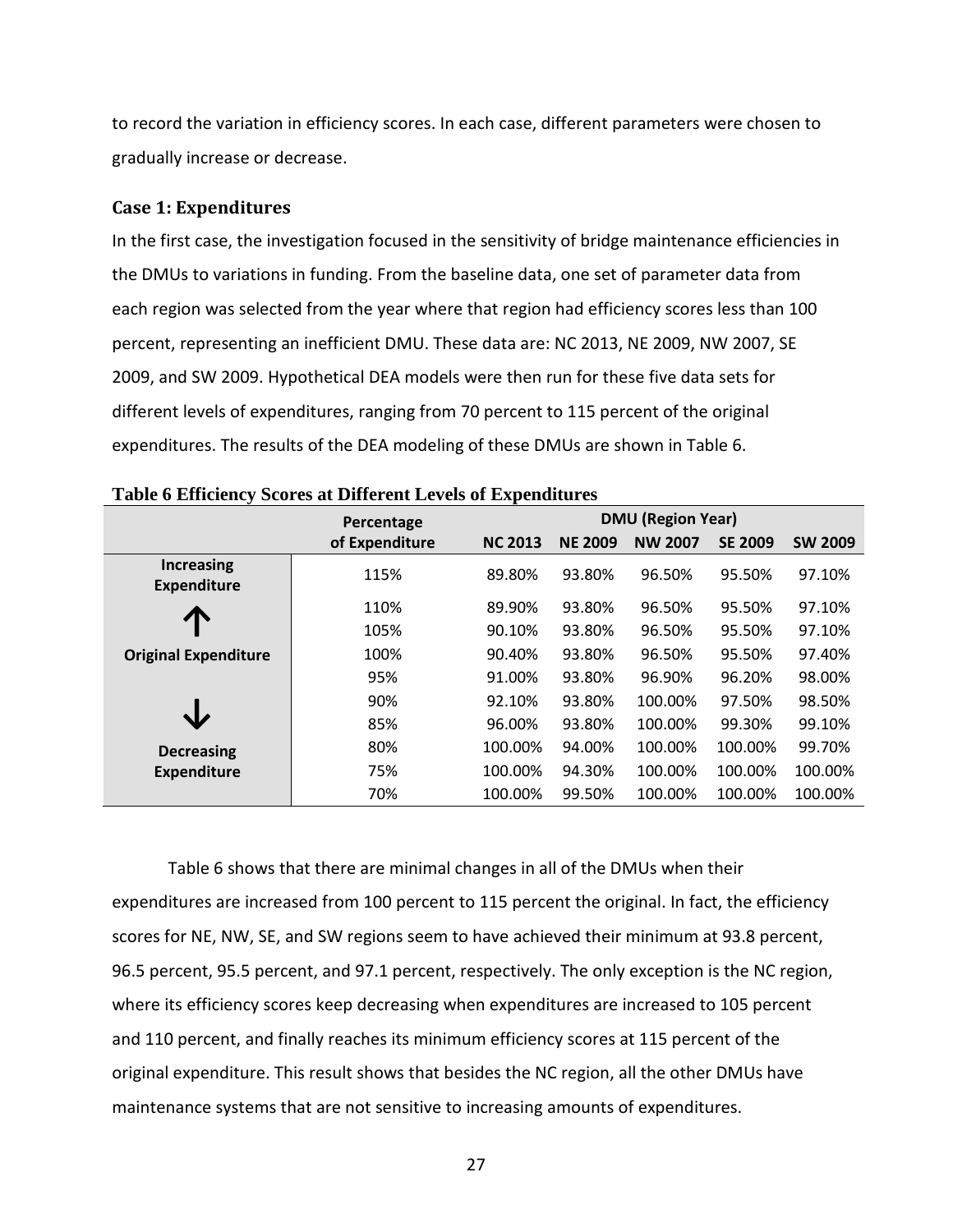On the other hand, Table 6 shows a significant increase in efficiency scores across all the DMUs when expenditures in the DMUs are reduced in steps of 5 percent to 70 percent. Table 6 also shows that the DMUs achieve 100 percent efficiency scores at different levels of expenditures, so while they all seem to be relatively sensitive to reduction of expenditures, the sensitivity varied across the DMUs. NC region achieves 100 percent efficiency score at 80 percent expenditure, while NW, SE, and SW regions achieve 100 percent efficiency scores at 90 percent, 80 percent, and 75 percent expenditures, respectively. These sensitivity differences explain how slightly different maintenance practices and policies between DMUs may have caused them to react differently to changes in expenditures. One DMU that stands out from Table 7 is the NE region, where it only achieves 100 percent efficiency score at lower than 75 percent of its actual expenditure (99.5 percent at 75 percent expenditure). This shows that the NE region is the hardest region to manage. Not only is its efficiency the lowest among the DMUs, it was confirmed that it would only be considered efficient when its sufficiency rating is maintained while lowering its maintenance investment to 70 percent of the actual expenditure, and that is not an easy thing to do.

Table 6 shows that adding more money into the established maintenance procedures for these DMUs does not significantly affect the efficiency for most of the DMUs, while reducing the amount of funds spent have a noticeable positive effects on the efficiency of the DMUs. In fact, most of the time a slight increase will get a DMU to its maximum efficiency score. Figure 6 shows a graphical representation of the results from Table 7. The horizontal axis represents the variety of expenditure percentages compared to the actual expenditures, while the vertical axis shows the efficiency scores of the DMUs for each of the funding levels. As shown in Figure 6, relatively flat lines (representing constant efficiency scores) are shown from expenditure percentages ranging from 100 to 115 percent for most the DMUs, while a variety of relatively steep lines represent the increase in efficiency scores in the DMUs when expenditures are reduced. Note that all of this includes the assumption that all other parameters stay the same including SR, therefore keeping the quality of maintenance consistent.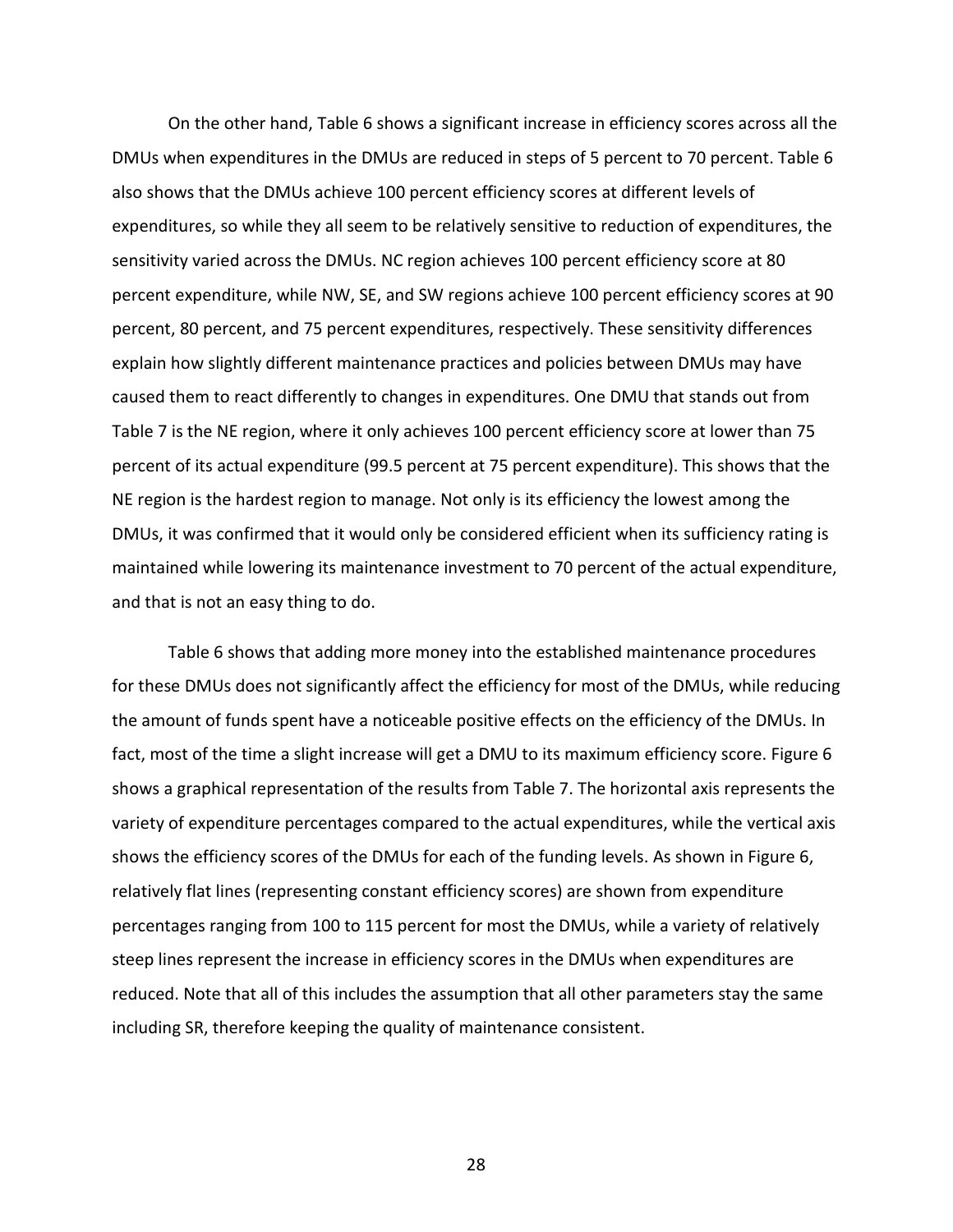

<span id="page-28-0"></span>**Figure 6 Graphical Representation of Efficiency Scores at Different Levels of Expenditures**

In Figure 7, we can see that the curve connecting the plots for each DMU represents the degree of sensitivity in efficiency scores when we gradually increase or decrease expenditures. With flat and steep curves showing insignificant and significant effects on efficiencies in these DMUs, we can see that the maintenance process of a DMU is at optimal performance when located at the lowest possible point on its curve. Increasing or decreasing expenditures from this point resulted in the lowest rate of increase or decrease of efficiency scores. This optimal point is the local minimum of that curve, which can be calculated by deriving the curve's polynomial function. To find this optimal point, third degree polynomial functions were fitted on the scatter plot created by the models in Case 1. These functions show the predictive formula of how variation in expenditures affects the efficiency scores. Figure 7 shows the fit and the equations representing these functions.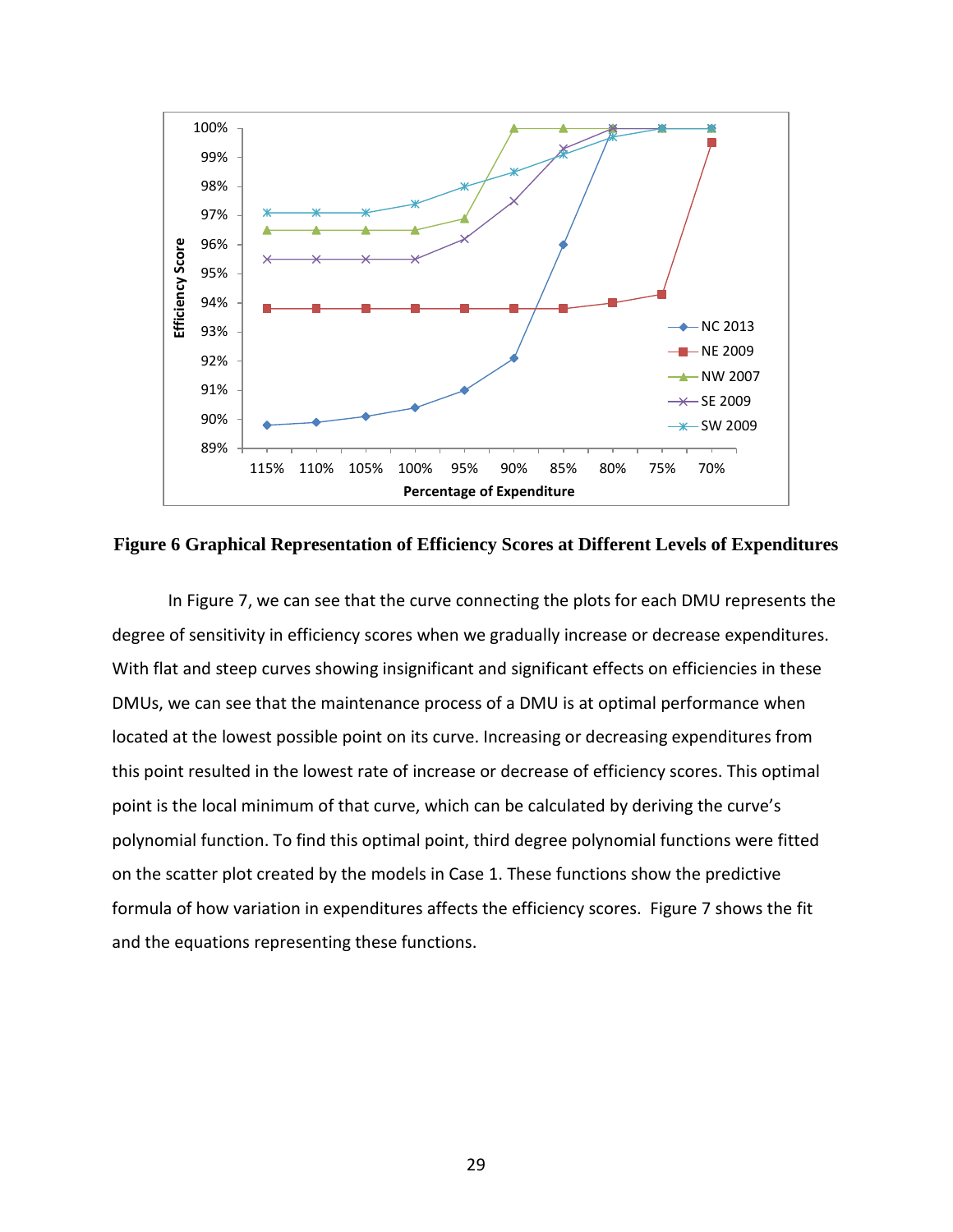

**Figure 7 Third Degree Polynomial Fit of Case 1**

<span id="page-29-0"></span>As previously mentioned, taking the local minimum of each curve gave us the point where reducing or increasing expenditures would not give that DMU a significant advantage or disadvantage. Knowing these optimal points could help in making decisions related to distribution of maintenance funding. The optimal points for the DMUs in Case 1 are shown in Table 7.

| <b>DMU</b>     | <b>3rd Degree Polynomial Fit</b>                    | Local<br><b>Minimum</b><br>(Optimal) | Actual<br><b>Efficiency</b><br><b>Score</b> | <b>Differences</b> |
|----------------|-----------------------------------------------------|--------------------------------------|---------------------------------------------|--------------------|
| <b>NC 2013</b> | $y = 0.0007x^{3} - 0.0059x^{2} + 0.0176x + 0.8821$  | 89.97%                               | 90.38%                                      | 0.41%              |
| <b>NE 2009</b> | $y = 0.008x^{3} - 0.1915x^{2} + 1.5225x - 3.08$     | 93.84%                               | 93.77%                                      | $-0.07%$           |
| <b>NW 2007</b> | $y = 0.0038x^{3} - 0.044x^{2} + 0.1662x + 0.759$    | 96.21%                               | 96.53%                                      | 0.32%              |
| SE 2009        | $y = -0.0009x^{3} + 0.0156x^{2} - 0.0793x + 1.0759$ | 95.04%                               | 95.45%                                      | 0.41%              |
| SW 2009        | $y = -0.0002x^{3} + 0.0028x^{2} - 0.0109x + 0.9826$ | 96.96%                               | 97.43%                                      | 0.47%              |

<span id="page-29-1"></span>**Table 7 Local Minimum of Trendline in DMUs and Differences for Case 1**

Table 7 shows that the DMUs have been performing generally well. The differences between the actual efficiency scores achieved and the optimal efficiency scores calculated from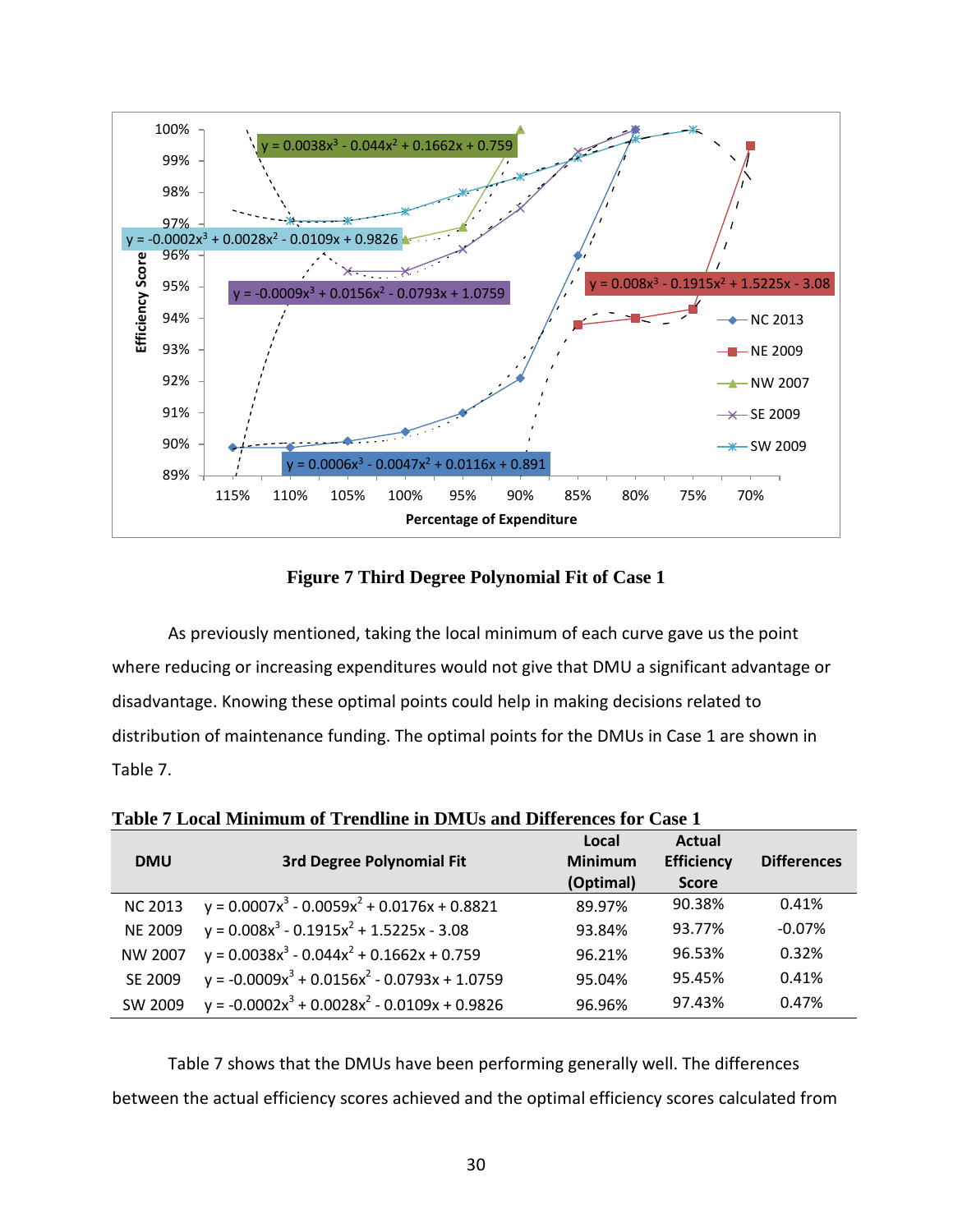the formula range from 0.07 to 0.47 percent. The lowest difference is 0.07 percent in the NE region in 2009, where the optimal efficiency score is only 0.07 percent higher than the actual efficiency score. This shows that this DMU was able to get 0.07 percent more efficiency score than optimal, with spending a little more money than needed. The highest difference is in the SW region, also in 2009. In this region, the optimal efficiency score is 0.47 percent lower than the actual efficiency score. This shows that had this region spent a little less, it could achieve a little more efficiency without sacrificing the quality of maintenance with a lower Sufficiency Rating. Having said that, all these differences show numbers that are less than 0.5 percent, which cannot be considered significant.

#### <span id="page-30-0"></span>**Case 2: Sufficiency Rating**

The second case investigates the changes in efficiency scores of the DMUs when the Sufficiency Rating is low. This approach was taken to gather information regarding the efficiency of the DMUs when bridge conditions are low and declining. For the purposes of this case, one DMU was picked from each year where a DMU has the lowest sufficiency rating from what is considered an efficient DMU (having a 100 percent efficiency score). The selected DMUs are from 2008 in NC region, 2011 in NE region, 2008 in NW region, 2007 in SE region, and 2012 in SW region. DEA models were then run with the data from these five DMUs by varying the original SR values, starting from the actual value and decrementing it by 2 percent each time until it reaches 76 percent of its original value. Table 9 shows the efficiency scores in the five selected DMUs after bridge conditions keep deteriorating.

| % Sufficiency<br><b>Rating</b> | <b>NC 2008</b> | <b>NE 2011</b> | <b>NW 2008</b> | <b>SE 2007</b> | <b>SW 2012</b> |
|--------------------------------|----------------|----------------|----------------|----------------|----------------|
| 100%                           | 100%           | 100%           | 100%           | 100%           | 100%           |
| 98%                            | 100%           | 100%           | 98%            | 100%           | 100%           |
| 96%                            | 99.2%          | 100%           | 96%            | 100%           | 100%           |
| 94%                            | 97.2%          | 100%           | 94%            | 99.4%          | 100%           |
| 92%                            | 95.1%          | 100%           | 92%            | 97.3%          | 100%           |
| 90%                            | 93%            | 100%           | 90%            | 95.2%          | 100%           |
| 88%                            | 91%            | 100%           | 88%            | 93.1%          | 100%           |
| 86%                            | 88.9%          | 98.5%          | 86%            | 91%            | 98.9%          |
| 84%                            | 86.8%          | 96.2%          | 84%            | 88.9%          | 96.6%          |

<span id="page-30-1"></span>**Table 8 Fluctuation of Efficiency Scores when Sufficiency Rating Declines**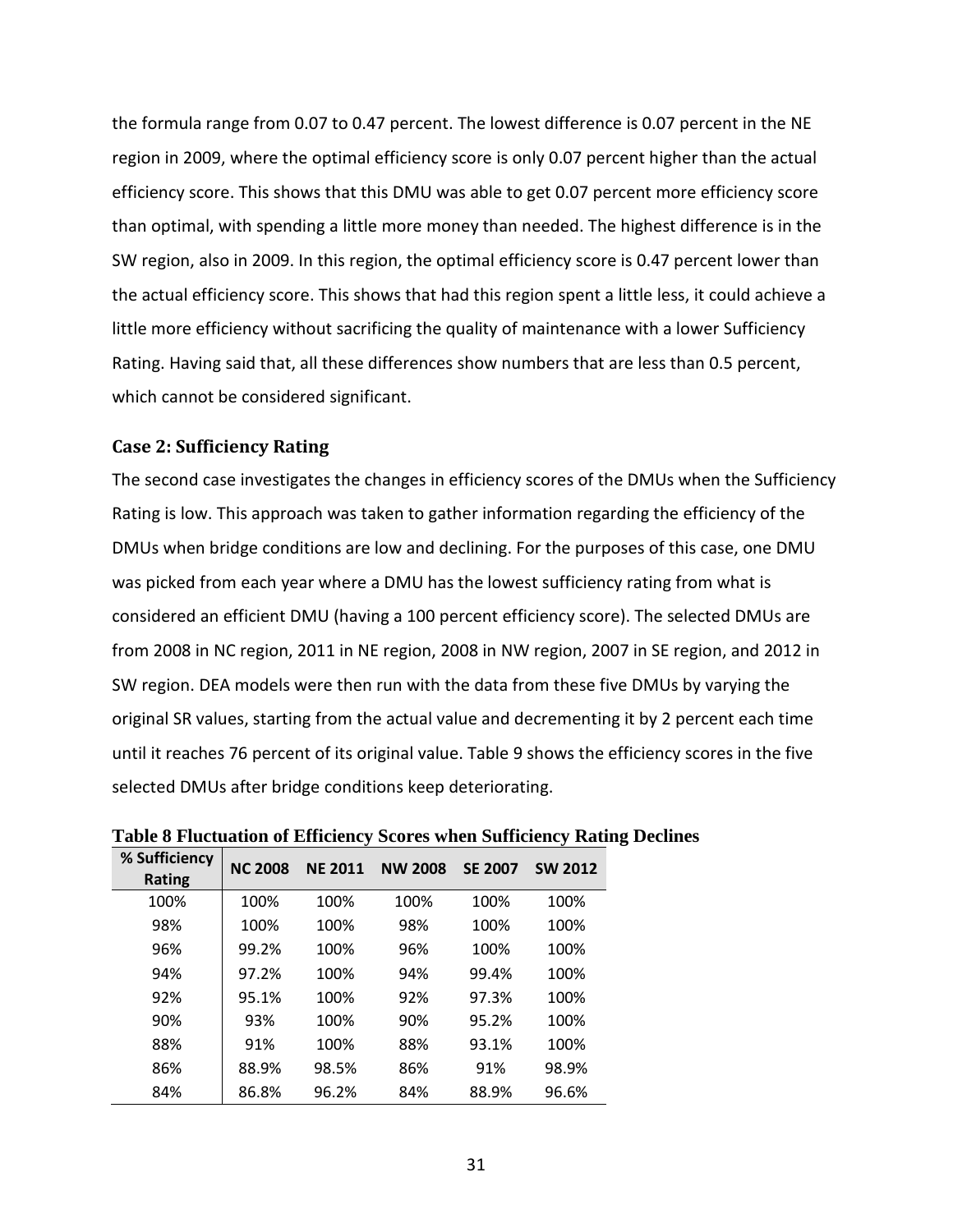| % Sufficiency<br><b>Rating</b> | <b>NC 2008</b> | <b>NE 2011</b> | <b>NW 2008</b> | <b>SE 2007</b> | <b>SW 2012</b> |
|--------------------------------|----------------|----------------|----------------|----------------|----------------|
| 82%                            | 84.8%          | 93.9%          | 82%            | 86.7%          | 94.3%          |
| 80%                            | 82.7%          | 91.6%          | 80%            | 84.6%          | 92%            |
| 78%                            | 80.6%          | 89.3%          | 78%            | 82.5%          | 89.7%          |
| 76%                            | 78.6%          | 87%            | 76%            | 80.4%          | 87.4%          |

Figure 8 shows the graphical representation of models from Case 2. The horizontal axis shows the change in percent sufficiency rating, where 100 percent is the actual SR value from the data, which in the experiment were varied gradually down to 75 percent of those values. The vertical axis shows the efficiency scores for each model. The varied reactions by the DMUs show that each DMU has a different turning point where its efficiency score gets reduced by worsened condition. NW region is shown as one DMU without any flexibility, as even a 2 percent reduction in condition reduced its efficiency to 98 percent. The SW region is shown as the DMU with most flexibility; at a 14 percent reduction in condition it only lost 0.1 percent of its efficiency. The NC region is right behind it, with a 14 percent worse condition making it lose 0.5 percent efficiency. Another interesting observation is that even though the sensitivities of the DMUs vary and their efficiency scores start to decline at different levels, the decline of efficiency scores all shown to be linear against condition.

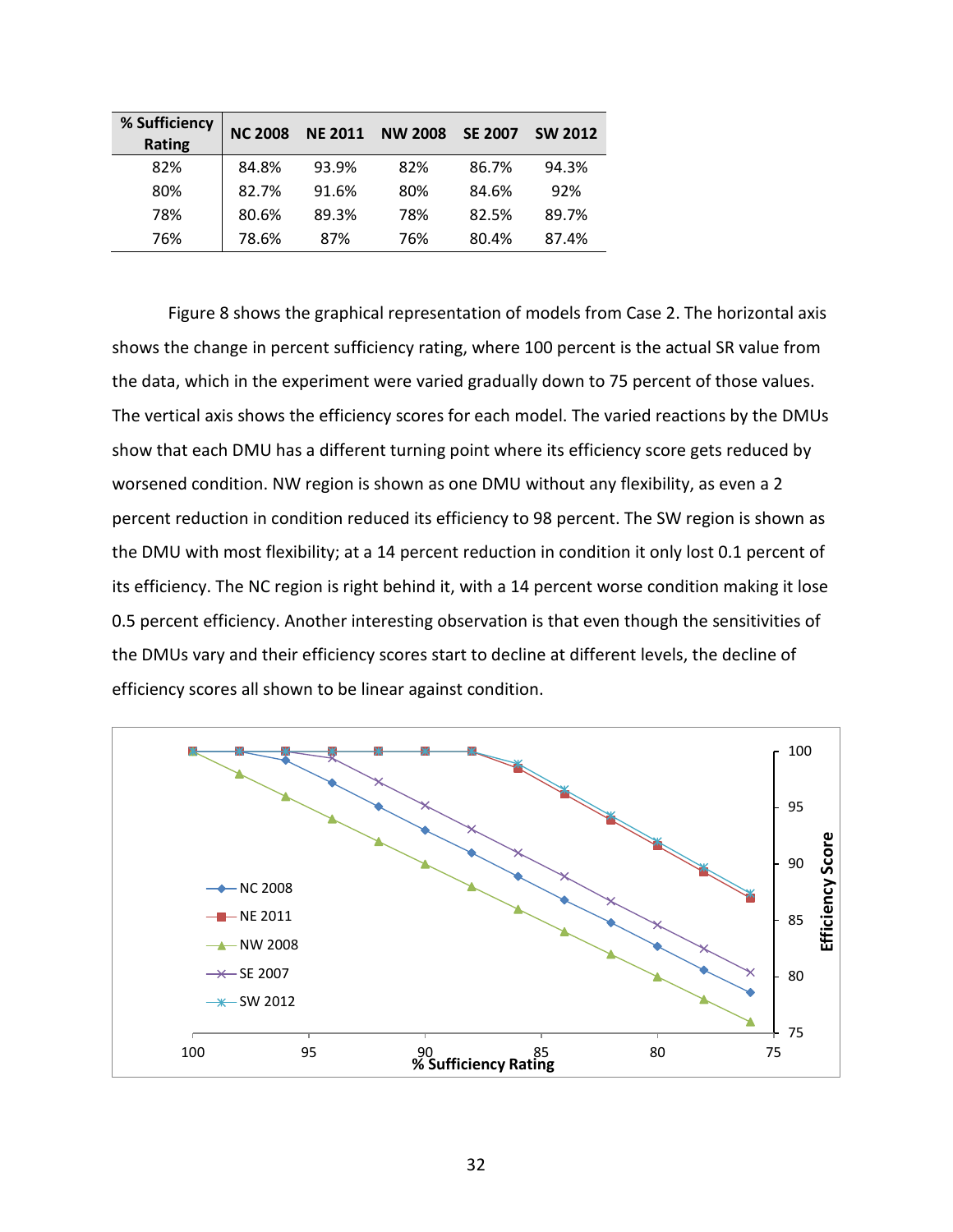#### **Figure 8 Graphical Representation of Case 2**

<span id="page-32-1"></span>Case 2 investigates the sensitivities of efficiency scores in the DMUs when the Sufficiency Rating is low. Observing efficiency sensitivities on DMUs that are shown to be efficient simulates the situation where bridge conditions are declining on a system known to be working efficiently. The result confirms that the efficiency scores of the DMUs have different sensitivities and react differently to declining conditions. The NW region's efficiency is reduced 10 percent in a 10 percent worse condition, while the SW region still performs excellently at 100 percent efficiency even in a 10 percent worse condition. Having said that, when efficiency scores decline, it is shown to be linear against a decline in the sufficiency rating. This means that in this set of DMUs the effect of each percent of decline in sufficiency rating is a one percent reduction in efficiency.

#### <span id="page-32-0"></span>**Analysis Summary**

These case studies produced the following results:

- 1. There are different rates of change in efficiency scores in the DMUs when they are affected by changes in expenditures. It is known that the DMUs being observed do not have identical maintenance practices and policies, which confirms that each DMU has different sensitivities against expenditure and that a shift in some parameters may affect the DMUs differently.
- 2. Fitting a third degree polynomial equation on the curve of efficiency scores at different levels of expenditures allowed us to estimate the optimal point of expenditures. Increasing or decreasing expenditures from this point resulted in the lowest rate of increase or decrease of efficiency scores.
- 3. Some models show that there is a peak performance point in some DMUs where improving expenditures or other input parameters hit a point of diminishing return and simply no longer affect efficiency. DMUs on peak efficient performances are unaffected by certain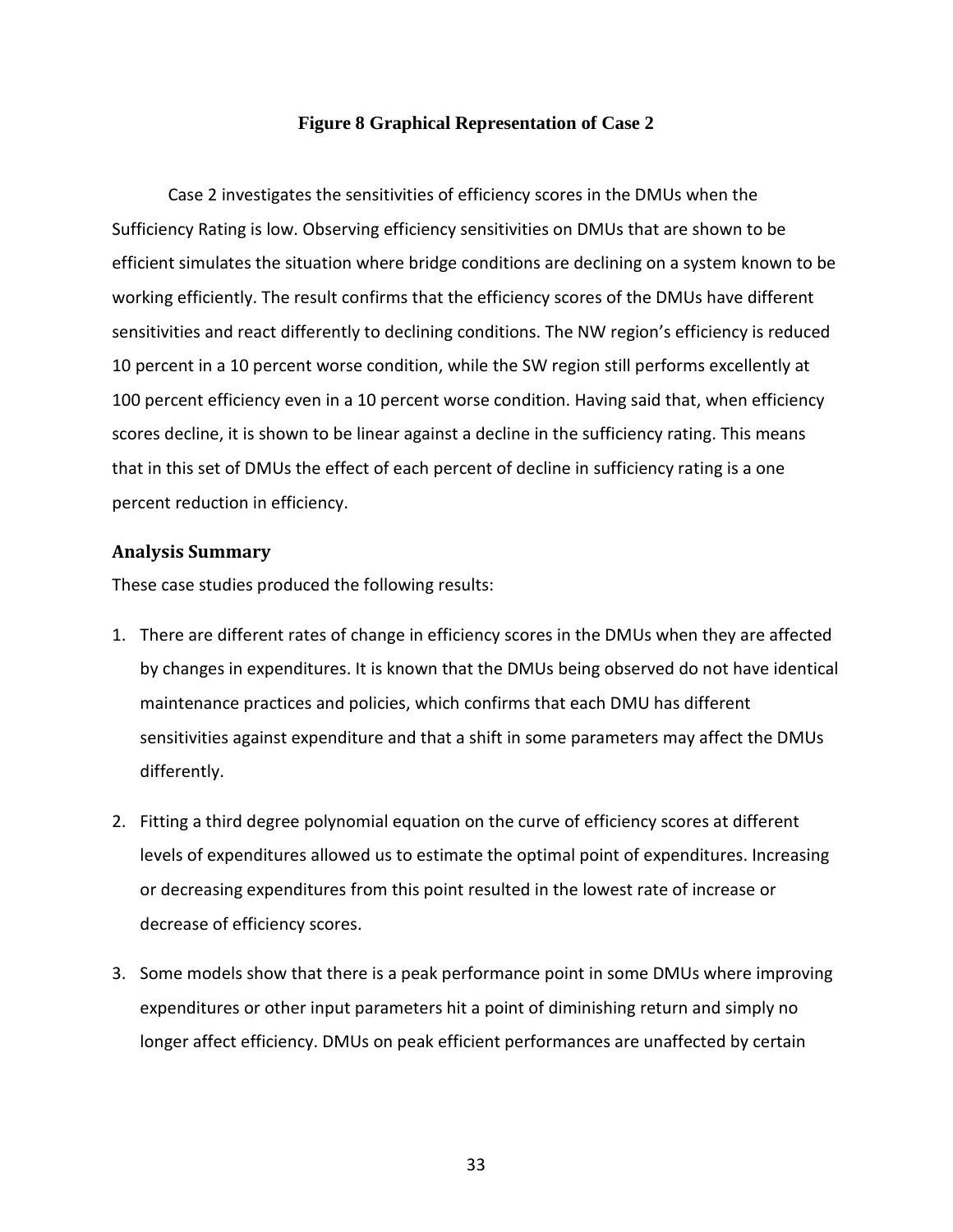parameter changes. With regards to expenditures, allocating more funds to these DMUs will not make these DMUs perform any more efficiently.

- 4. In some cases there may not be new information (i.e., sensitivities are different among regions) that we can gather regarding the DMUs, but even a single piece of information about efficiency scores at each DMU themselves is useful for recognizing an individual DMU's characteristics and can be used to develop more studies regarding the efficiency of maintenance investments.
- 5. Depending on the needs, more scenarios can be developed to test specific situations and/or other infrastructure asset types that a maintenance administrator would like to investigate. The cases discussed in this research presented situations focusing on expenditures and bridge conditions. Other scenarios may focus on pavement or other features.
- 6. Information collected from the case studies can be compiled to create a recognizable identity for each DMU and asset type, making it easier for maintenance administrators to make maintenance investment decisions in the future.

#### <span id="page-33-0"></span>**6. Summary of Findings**

The primary goal of this study is to present an alternative way to analyze the process of maintenance for transportation infrastructure asset management, and to provide maintenance administrators with valuable information that could help them make better decisions in their maintenance strategy that are consistent with the spirit of performance-based decision-making. This was done by identifying the most significant parameters that affect the efficiency of the maintenance process, analyzing on how these parameters effect efficiency, and then discussing how to use the results to guide improvements to maintenance investment strategies. It was shown that running a CCR-based DEA model on specific DMUs provides us with the information we need regarding the parameters that matter the most in the efficiency of the system and the maintenance procedures being performed in these DMUs.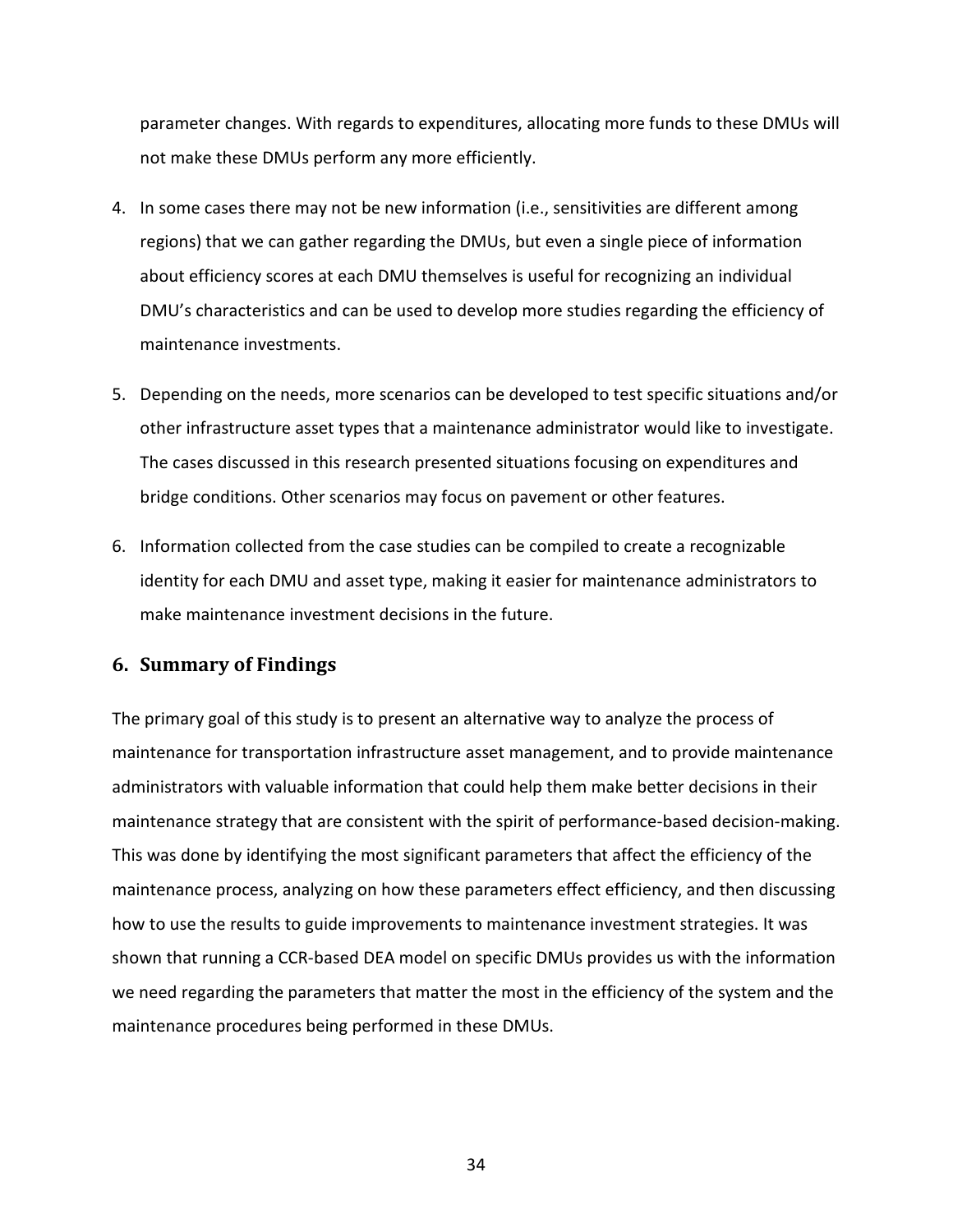#### <span id="page-34-0"></span>**Parameters and Models**

As we have already discussed, this method is highly dependent upon the parameters used in the models, making parameter selection a crucial part of the process. Because of this, the models used in this study can always be improved by investigating more parameters that may be relevant and reviewing potential additional parameters when data for significant parameters became available. Maintenance administrators interested in applying this method need to be open to possibilities and consider adding, removing, or replacing parameters that are included in the models as needed.

For instance, on bridges, the proper bridge age (number of years from when the bridge entered into service or since its latest major rebuild/rehabilitation) might be relevant to maintenance efficiency. The Sufficiency Rating (SR) does not take into account rehabilitation or new construction dates, and the proper age of the bridge potentially has a significant effect on the deterioration rates of the elements. If this data is available and it can be considered as a parameter that affects maintenance efficiency, then it may need to be included in the model. Another example is the bridge's Sufficiency Rating (SR) target value. In the emergence of performance-based maintenance, some states may have set periodical target values of SR for their bridges. The reason why it is important for target to be included will be detailed in the Follow Up section below, but if target SR values for each bridge are available, or even if what is available are only composite SR target numbers for bridges in the jurisdictional area (counties, regions, etc.), then these also need to be included in the models. On the other hand, states with relatively consistent temperatures that do not experience harsh winter weather most likely do not have a Winter Severity Index and do not need to include it in the models. They may include a different weather-related parameter that has relevance to the location, if such parameter has been proven to affect maintenance efficiency.

The parameters, when setup, are used to develop Data Envelopment Analysis (DEA) models based on CCR, one of the original DEA models. This particular model focuses on the idea that a DMU is to be rated as fully efficient if the performances of other DMUs in the group do not show that some of their inputs or outputs can be improved without worsening some of its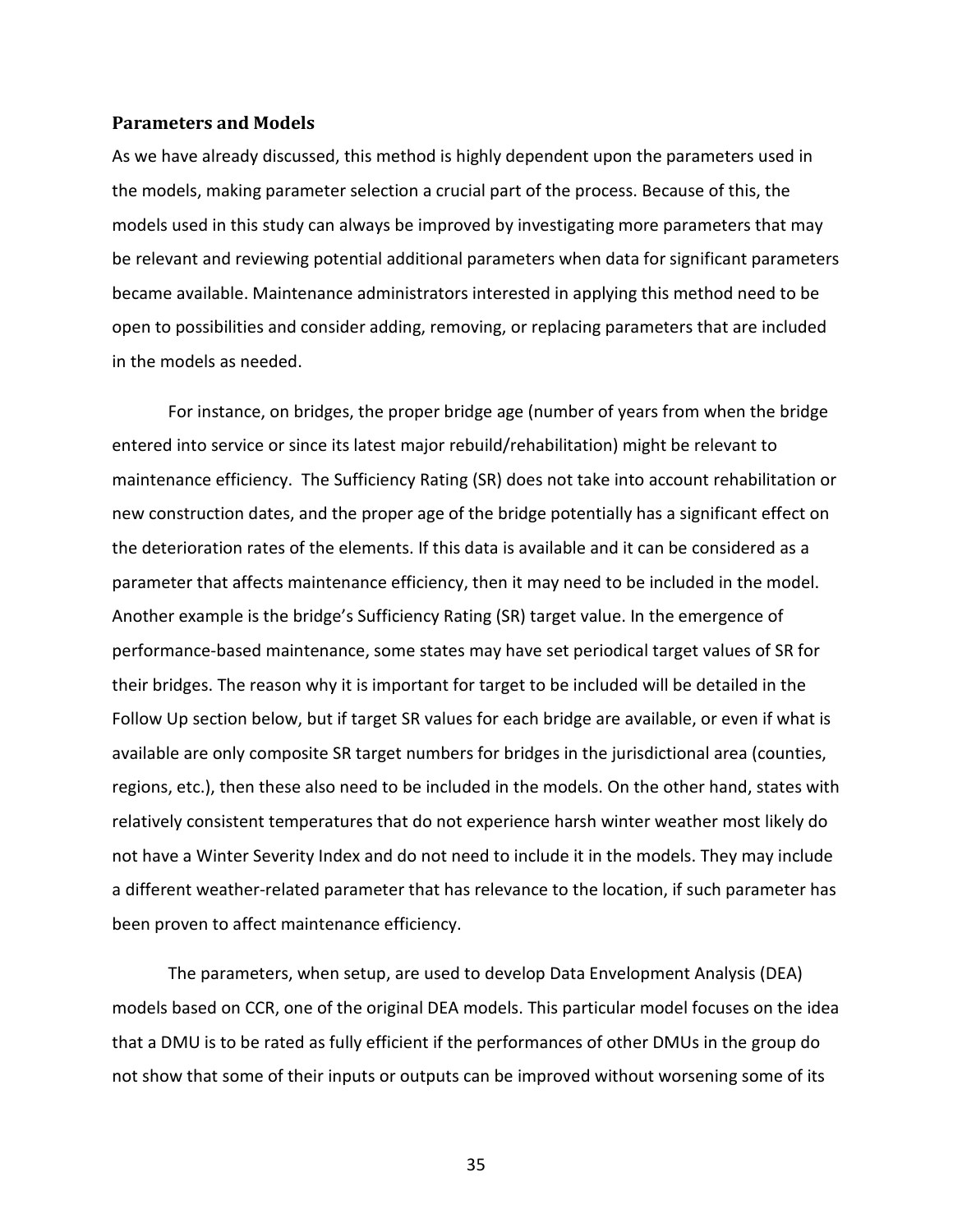other inputs or outputs. Based on this, the CCR model is then solved by maximizing the sum of weighted output divided by the sum of weighted input. This CCR-based DEA model is considered to be most appropriate for this this study, however there are other variations of the DEA model that can also be used, depending on the types of cases and scenarios we are interested in investigating. Follow-up studies for investigating other types of DEA modeling that are more appropriate in these scenarios will be helpful.

#### <span id="page-35-0"></span>**The Results**

The results of this study show that the characteristics of each DMU allow us to understand how each DMU reacts to certain changes in selected parameters in each cycle of their maintenance periods. The cases developed in this study are not fully inclusive, and were meant to be examples of how to use this method to gain information about the DMUs and their sensitivities to the parameters that were selected. This same method could be used to develop a variety of different cases that focus on different things, depending on what specific characteristics maintenance administrators may want to find out about the DMUs in their systems. Administrators may want to look specifically at situations when funding is low, for instance, and create a specific case for this situation.

In the cases discussed in this study, we were able to show interesting results from the DMUs related to different issues. We identified the different change rates in efficiency scores of the DMUs after a change in certain parameters. We also discovered how certain DMUs have been operating at their optimal efficiency, which is a valuable information that we can take further into learning more about what these DMUs have done right, and possibly to help make an effort to implement these methods for other DMUs. We also found DMUs that are unaffected by certain parameter changes. This means if there is a question about how a DMU may improve its performance, we know not to make changes in the parameters that we know would not make any improvement in the efficiency. From certain modeling process and case studies we could also derive a lot of information about the DMUs and asset types simply from the knowledge of how sensitive each of them are to changes in certain parameters. This information can be crucial for maintenance administrators in making their maintenance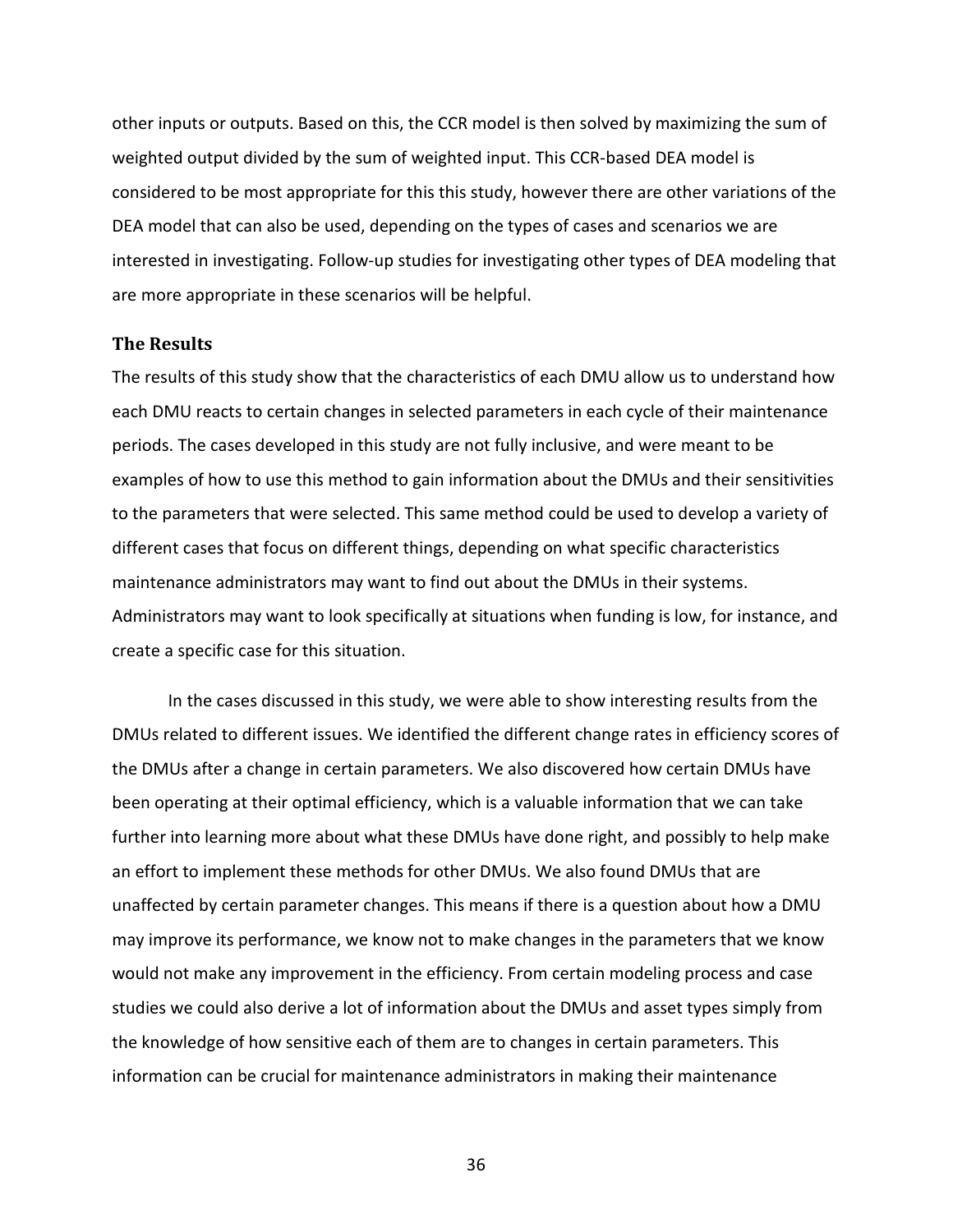investment decisions for the next maintenance period. It is especially useful to ensure that whatever decisions they make will not be ones that ultimately reduce the efficiency of the system.

#### <span id="page-36-0"></span>**7. Implementation Plan and Follow Up**

There are three potential ways to implement the method used in this study:

1. Evaluating efficiencies of prior work

The method used in this study uncovers the efficiencies and thus history of performance of maintenance practices for a set of DMUs. Running historical data through this modeling process gives us a greater understanding of how efficient maintenance work has been, allows us to identify inefficient DMUs, and provides the information needed to study the ways to improve the system. Maintenance administrators can use this data to review the efficiency of maintenance practices in these DMUs. This will give maintenance administrators a chance to evaluate the decisions—budget allocations, work distributions, and project selections—from prior maintenance cycles and assess all decisions made in these cycles.

For example, a maintenance administrator collect information about efficiencies of prior work from the models and compare the DMUs when they performed efficiently. As each DMU's characteristics differ, it would be useful to find out what is different (or similar) between the DMUs at the time when they are all performing at their best. For example, in Table 4 above, we see that the North Central region is performing inefficiently in 2011 and 2013, and has been performing efficiently in all the other years since 2007. At the same time, the North East region performed inefficiently from 2007 to 2009, but did perform efficiently from 2010 to 2013. If we compare the two DMUs in 2010 and 2012, where they both performed efficiently, we discovered that considering the larger area and higher traffic levels in the NE region, in both years the NE region produced a better SR scores than the NC region, as shown in Table 11. A maintenance administrator can use this information to better understand the regions and how they perform as an efficient system.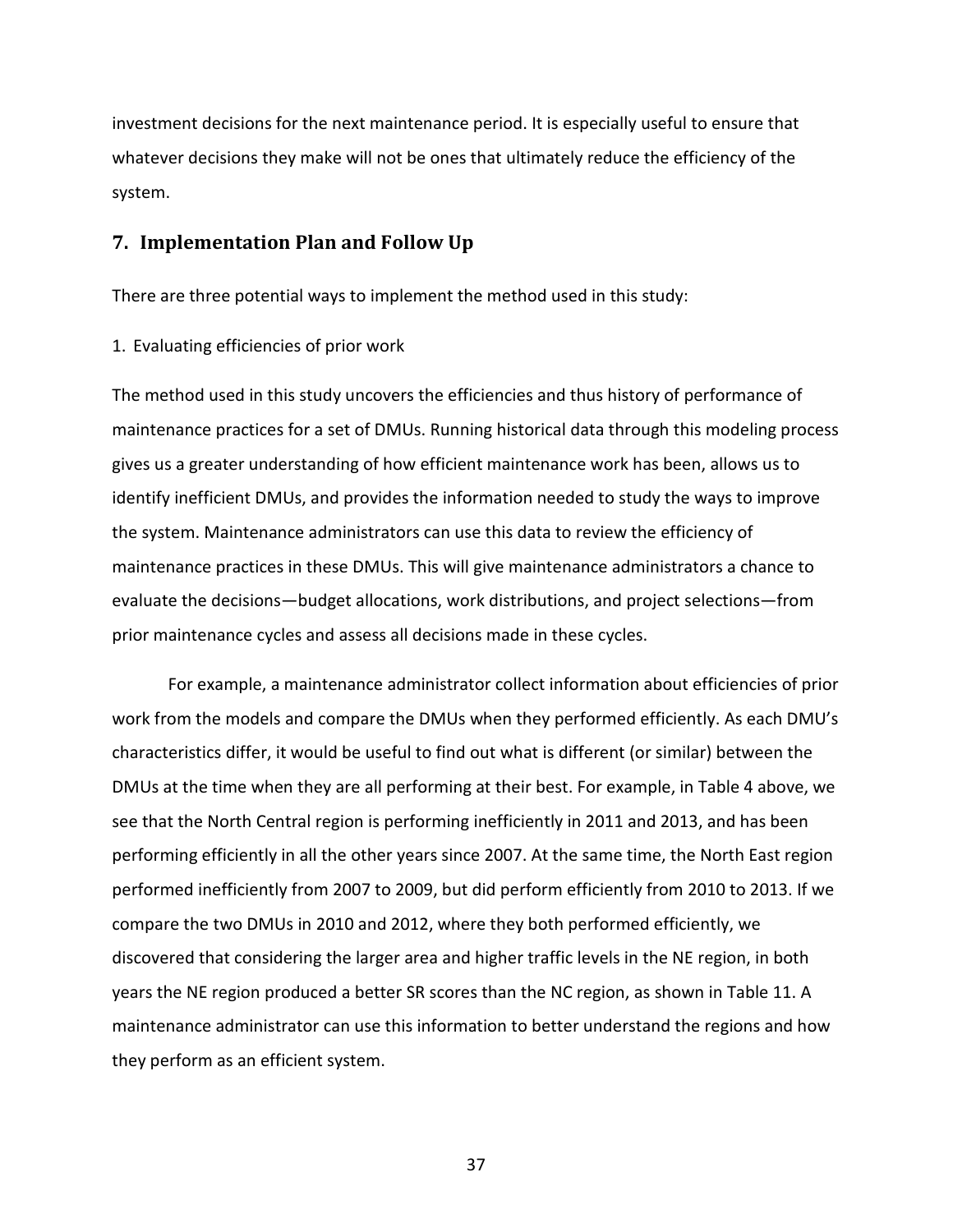| <b>Region Year</b> | $-$ SR $-$ | Exp                                         | WSI ADT | Area      |
|--------------------|------------|---------------------------------------------|---------|-----------|
| NC.                |            | 2010 89.17 \$1,948,726 28.7 2935 702,872.78 |         |           |
| NC.                |            | 2012 89.42 \$1,662,258 28.5 3261 760,097.80 |         |           |
| NF.                |            | 2010 91.72 \$1,219,578 24.6 5520 1,128,295  |         |           |
| NF.                |            | 2012 91.82 \$1,270,970 22.1 5502            |         | 1,151,897 |

<span id="page-37-0"></span>**Table 9 Comparison of Bridge Parameters in the NC and NE Regions in 2010 and 2012**

#### 2. Planning for subsequent maintenance cycles

The case studies showed that each different type of transportation asset in each DMU may have a significantly different reaction and sensitivity to changes in parameter values. Every asset type is different, and each DMU may have something specific that only happens in that particular location that differentiates its maintenance process. It will show what work needs to be done to achieve better efficiency score, thus higher performance. Basing the decisionmaking process on this information helps maintenance administrators choose the most appropriate allocation, distribution, and selection strategies to ensure that maintenance is carried out in the most efficient way.

The result of this newly collected information can be used by maintenance administrators to help them plan subsequent maintenance cycles. Knowing what parameters have the most significant effect on efficiency allows maintenance administrators to focus on the things that matter the most. It allows them to always be well-informed before making decisions throughout the maintenance cycle, whether allocating the budget, distributing work, or selecting projects. After running the model and documenting these differences, the information collected will help maintenance administrators to develop short- and long-term plans for subsequent maintenance cycles.

#### 3. Establishing efficiency guidelines to prepare for specific situations

Occasionally, there are significant changes in a DMU caused by a situation that is either planned (e.g., major highway construction/reconstruction or bridge repair) or unplanned (e.g., a natural disaster such as earthquake, etc.). Established parameter data from the relevant asset types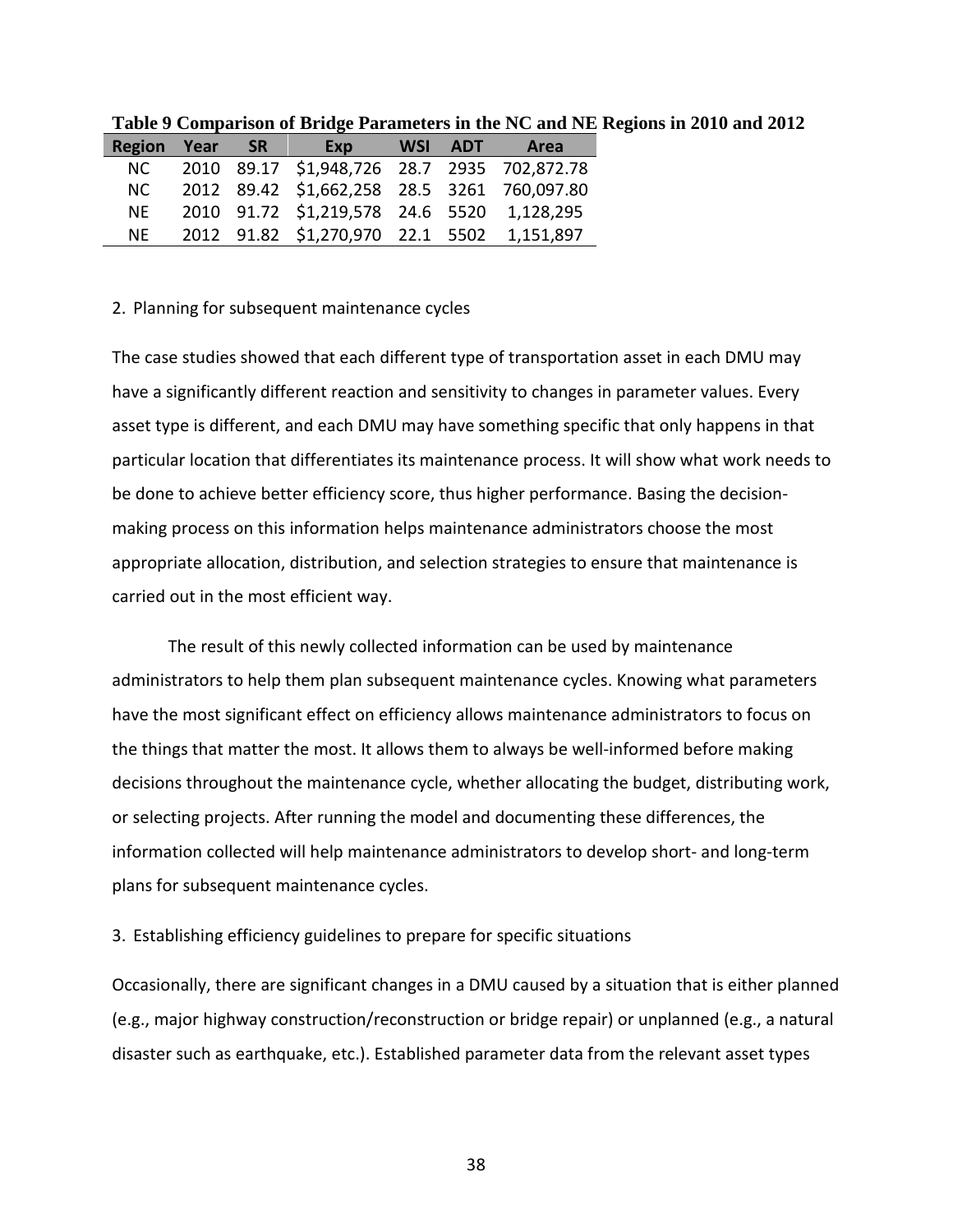and DMUs makes it possible for maintenance administrators to prepare for upcoming major changes.

In this case, the administrators can get the results from a particular maintenance cycle when the upcoming changes are expected, know how it will affect the normal maintenance cycle for that particular jurisdictional area, and prepare for the next maintenance cycle and correctly assign funds and resources to the places where they are most needed. In other words, with the information gathered from the DEA models, maintenance administrators can establish an efficiency guideline, knowing what would be the most efficient way to deal with planned or unplanned major changes in the parameters.

With an efficiency guideline established, maintenance administrators will know what to expect and the most efficient steps to take regarding resource allocation when there is a sudden budget cut, a drastic increase in traffic volume, major construction work, a natural disaster, or some other special circumstance.

#### **Follow up**

The method used in this study is highly dependent on selecting the significant parameters for each asset type, in each DMU, and at any level of jurisdiction (county, district, region, state, etc.). Consequently, the primary focus should be on the parameters, and it is essential to ensure that the parameters are accurate in representing the DMUs. On the other hand, this study shows that recognizing the differences between the DMUs and figuring out what makes each DMU unique is useful information for maintenance administrators. This supports the notion that each DMU is different and that to make sure that the maintenance process is as efficient as possible, investment strategies may need to be adjusted to fit the characteristics of each DMU. Finally, because this method uses historical data, this method works better in agencies that have implemented some type of performance-based system in their asset management programs.

As we discussed in the Analysis section, it is necessary to include target values as one of the parameters whenever possible. Targets start out as goals and represent a level of service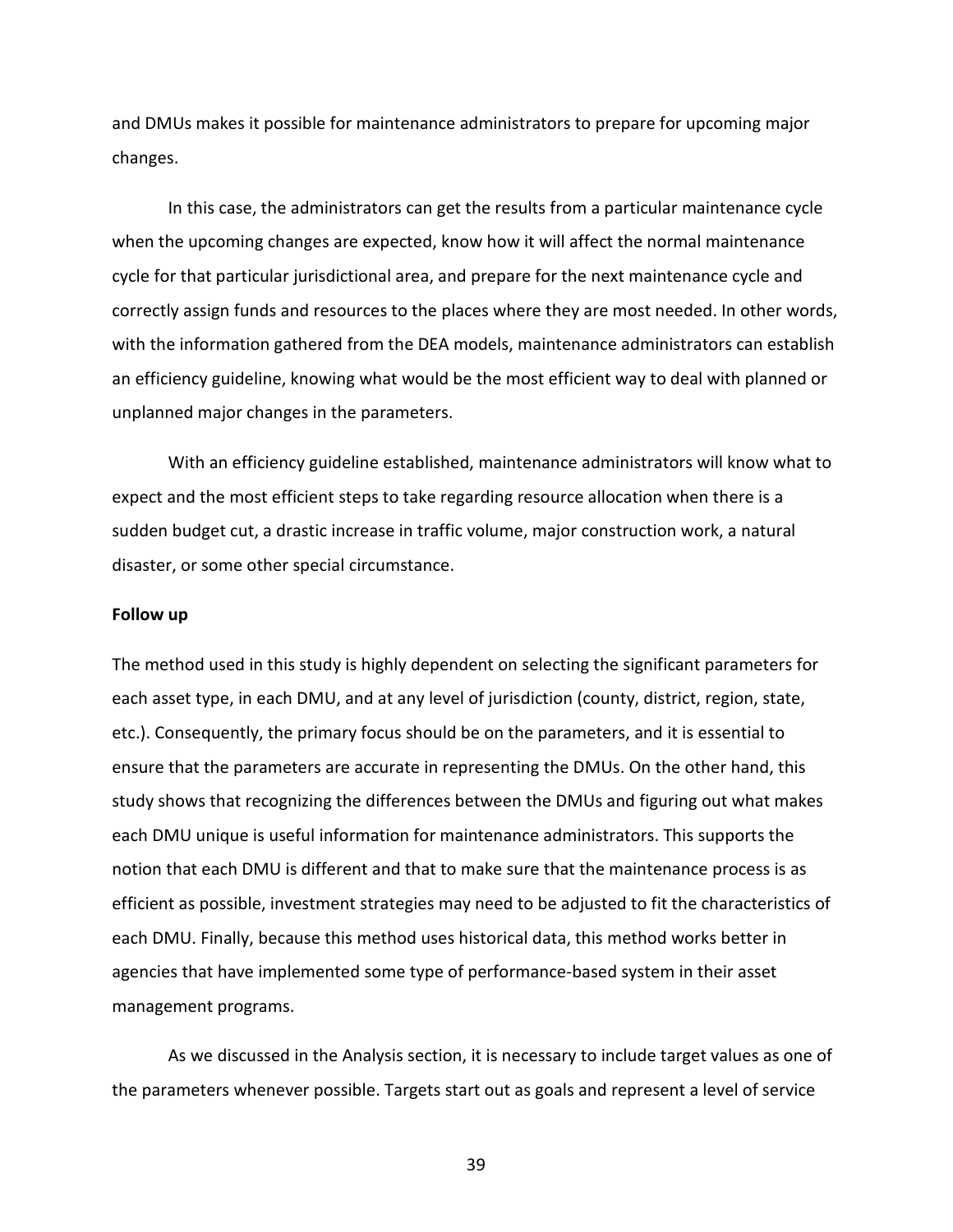that maintenance work needs meet, but in performance-based maintenance target also function as limits. That is, exceeding targets significantly is just as inefficient as when the results are significantly under the target because money spent on assets that over-perform significantly could have been allocated to underperforming assets. This is especially true in a system where it is impossible to fund transportation infrastructure assets so that they are all in perfect condition and meet all of their targets. Because there will be some assets that do not meet their targets, excessive spending that results in significantly exceeding targets is an inefficient use of funds. As such, target numbers also function as an 'expectation' level. This ultimately affects how administrators allocate resources, and therefore affects how maintenance work is performed. Because of this, target numbers are available, they should be included in the DEA modeling parameters. Maintenance administrators should also understand that because of the way the models are configured (inputs ultimately affect output), there may be situations where too high of an output might not be ideal for the overall system.

The results of a given modeling effort may vary from state to state based on how each state chooses to categorize and define its transportation infrastructure assets. It is important to continue to investigate different asset types and identify the proper asset types and parameters for the modeling process in each jurisdictional area. Further investigation may be required to identify potential additional parameters for each different asset type. If possible, it is best to have a periodical review of the assets and the parameters to determine whether changes are required to the way maintenance work is performed based on policy changes in different areas, new sets of relevant data, or simply because another year has passed and administrators want to make sure that they use the latest parameter data in the model. This situation calls for a revised set of parameters and a new round of modeling and analysis based changes in policy and data.

The cases in this study served as an example of the variety of scenarios that can help maintenance administrators to discover information useful for improving the efficiency of their maintenance system. As these scenarios are not inclusive, maintenance administrators are encouraged to develop different scenarios focusing on different aspects of maintenance. There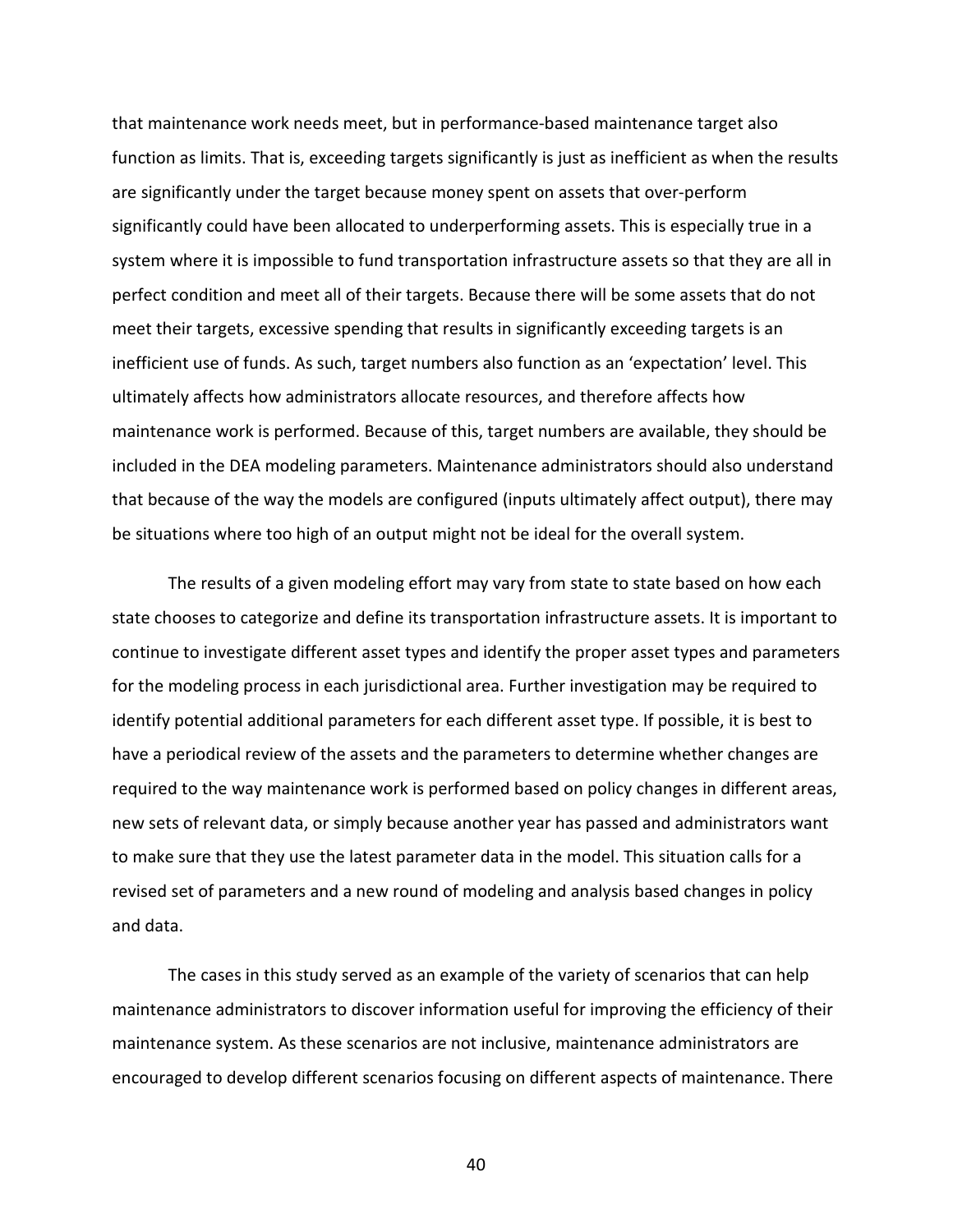are any number of possible scenarios such as to prepare when things are bad (low SR, low expenditures). This will greatly help administrators and provide the information that they need to adjust investment strategies so that they can more effectively maintain transportation infrastructure assets.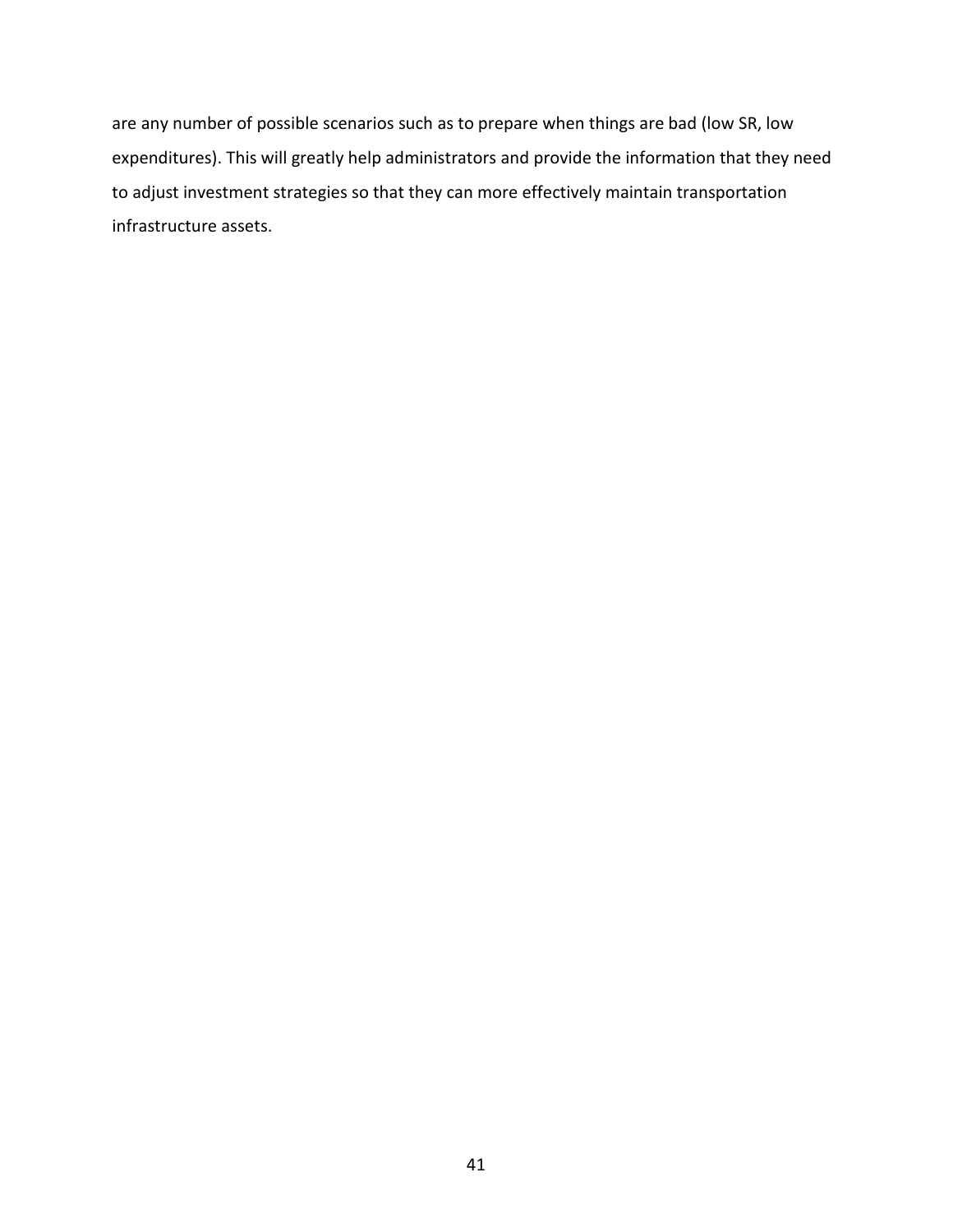#### **References**

- <span id="page-41-0"></span>1. National Cooperative Highway Research Program, "NCHRP Report 666 – Target-setting methods and Data Management to Support Performance-Based Resource Allocation by Transportation Agencies", 2010.
- 2. National Cooperative Highway Research Program, "NCHRP Synthesis 426 Performance-Based Highway Maintenance and Operations Management", 2012.
- 3. Adams, T. M. and Smith, J. "Synthesis of Measures for Highway Maintenance Quality Assurance", Transportation Research Circular Number E-C098 pg. 135, July 2006.
- 4. National Cooperative Highway Research Program, "NCHRP Report 14-25 Guide for Selecting Level-of-Service Targets for Maintaining and Operating Highway Assets", 2014.
- 5. The National Commission on Fiscal Responsibility and Reform, "The Moment of Truth", December 2010.
- 6. Fried, Schmidt, and Lovell, "The Measurement of Productive Efficiency Techniques and Applications", 1993.
- 7. GEOComp, "The Influence of Temperature Changes on Bridge Structural Behavior", 2009.
- 8. Ozbek, de la Garza, and Triantis, "Data Envelopment Analysis as a Decision-Making Tool for Transportation Professionals", ASCE Journal of Transportation Engineering, November 2009.
- 9. Charnes A, Cooper WW, Rhodes E. Measuring the efficiency of decision making units. Eur J Oper Res. 1978;2:429–44.
- 10. Cooper, W. W., Seiford, L.M., and Tone, K. "Data Envelopment Analysis: A Comprehensive Text with Models, Applications, References, and DEA-Solver Software", Kluwer Academic Publishers, 1999.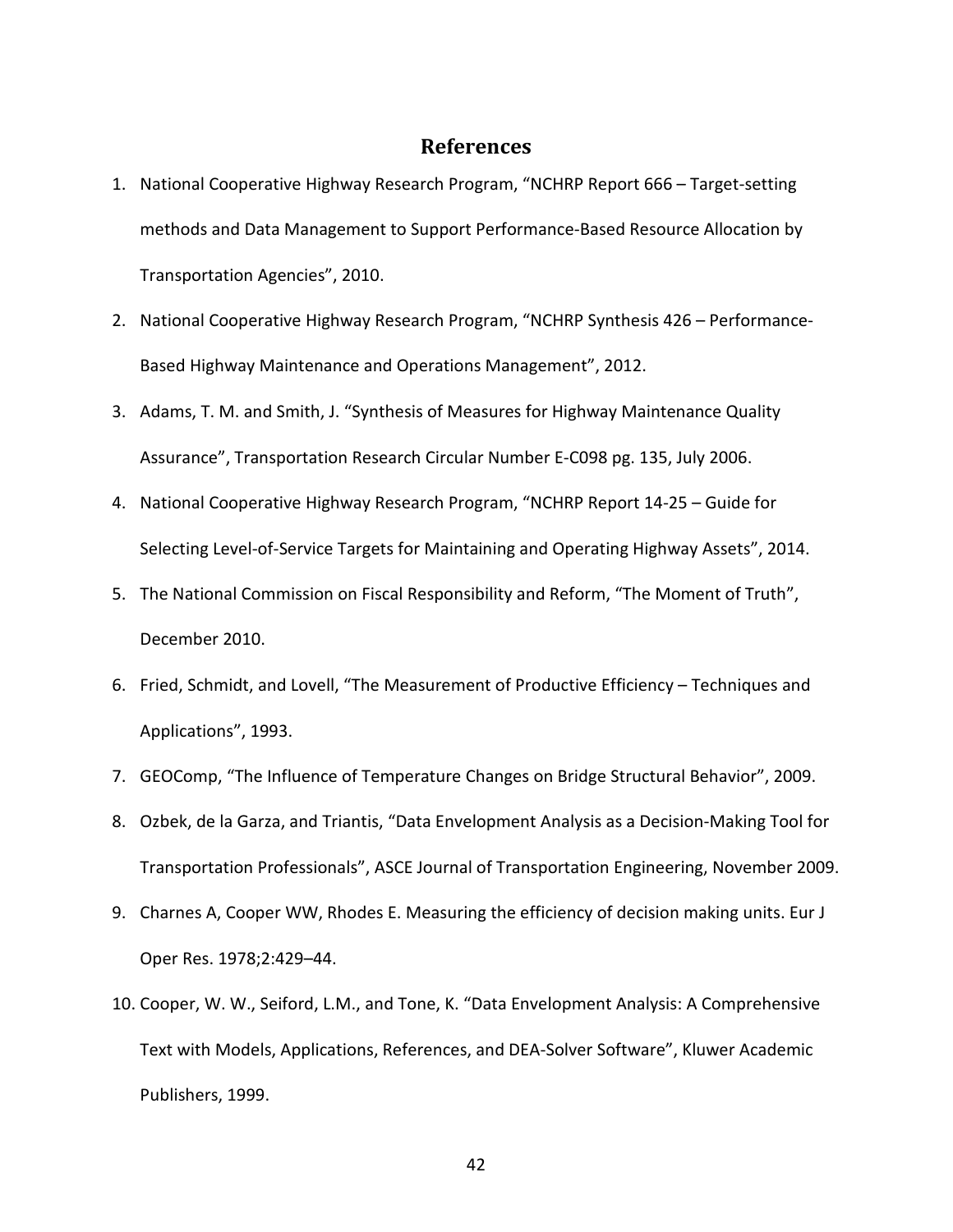- 11. Ozbek, de la Garza, and Triantis, "Efficiency Measurement of Bridge Maintenance Using Data Envelopment Analysis", ASCE Journal of Infrastructure Systems, March 2010.
- 12. London, McNeil, and Li, "Using Data Envelopment Analysis to Explore State Transportation Infrastructure Performance and Economic Health", Transportation Research Board Annual Meeting, 2012.
- 13. Wakchaure and Jha, "Prioritization of Bridges for Maintenance Planning Using Data Envelopment Analysis", Construction Management and Economics, September 2011.
- 14. Open Source DEA. (June 15, 2014). Open Source DEA Documentation. Retrieved March 8th, 2015, from http://www.opensourcedea.org/index.php?title=Documentation.